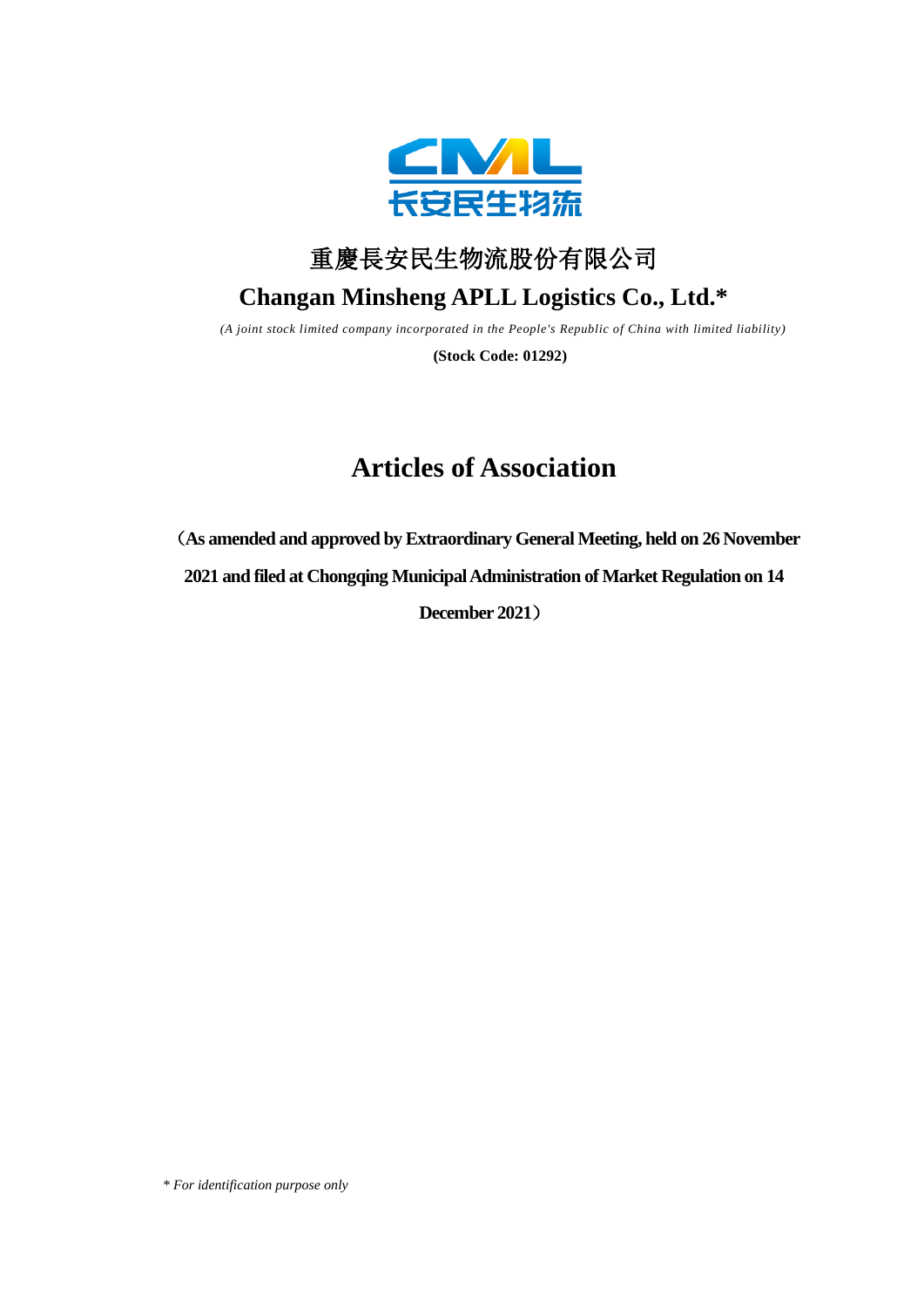# **Contents**

| <b>Chapter 1</b>  | <b>General Provisions</b>                                          |  |
|-------------------|--------------------------------------------------------------------|--|
| <b>Chapter 2</b>  | <b>Business Objectives and Scope of Business</b>                   |  |
| <b>Chapter 3</b>  | <b>Shares and Registered Capital</b>                               |  |
| <b>Chapter 4</b>  | <b>Capital Reduction and Repurchase of Shares</b>                  |  |
| Chapter 5         | Financial Assistance for the Purchase of the Company's Shares      |  |
| Chapter 6         | <b>Share Certificates and Register of Shareholders</b>             |  |
| <b>Chapter 7</b>  | <b>Rights and Obligations of Shareholders</b>                      |  |
| <b>Chapter 8</b>  | <b>Shareholders' Meeting</b>                                       |  |
| Chapter 9         | <b>Special Procedures for the Voting by Class Shareholders</b>     |  |
| Chapter 10        | <b>Party Committee</b>                                             |  |
| <b>Chapter 11</b> | <b>Board of Directors</b>                                          |  |
| <b>Chapter 12</b> | <b>Secretary to the Board of Directors</b>                         |  |
| Chapter 13        | <b>General Manager</b>                                             |  |
| <b>Chapter 14</b> | <b>Board of Supervisors</b>                                        |  |
| Chapter 15        | Qualifications and Obligations of Directors, Supervisors, General  |  |
|                   | <b>Manager and Other Senior Management</b>                         |  |
| <b>Chapter 16</b> | <b>Financial Accounting System and Profit Distribution</b>         |  |
| <b>Chapter 17</b> | <b>Appointment of Accounting Firm</b>                              |  |
| Chapter 18        | <b>Labor Management and Labor Union</b>                            |  |
| <b>Chapter 19</b> | <b>Merger and Division of the Company</b>                          |  |
| <b>Chapter 20</b> | <b>Dissolution and Liquidation</b>                                 |  |
| <b>Chapter 21</b> | Procedures for Amending the Articles of Association of the Company |  |
| <b>Chapter 22</b> | <b>Notifications</b>                                               |  |
| <b>Chapter 23</b> | <b>Dispute Resolutions</b>                                         |  |
|                   |                                                                    |  |

**Chapter** 24 **Supplementary Provisions**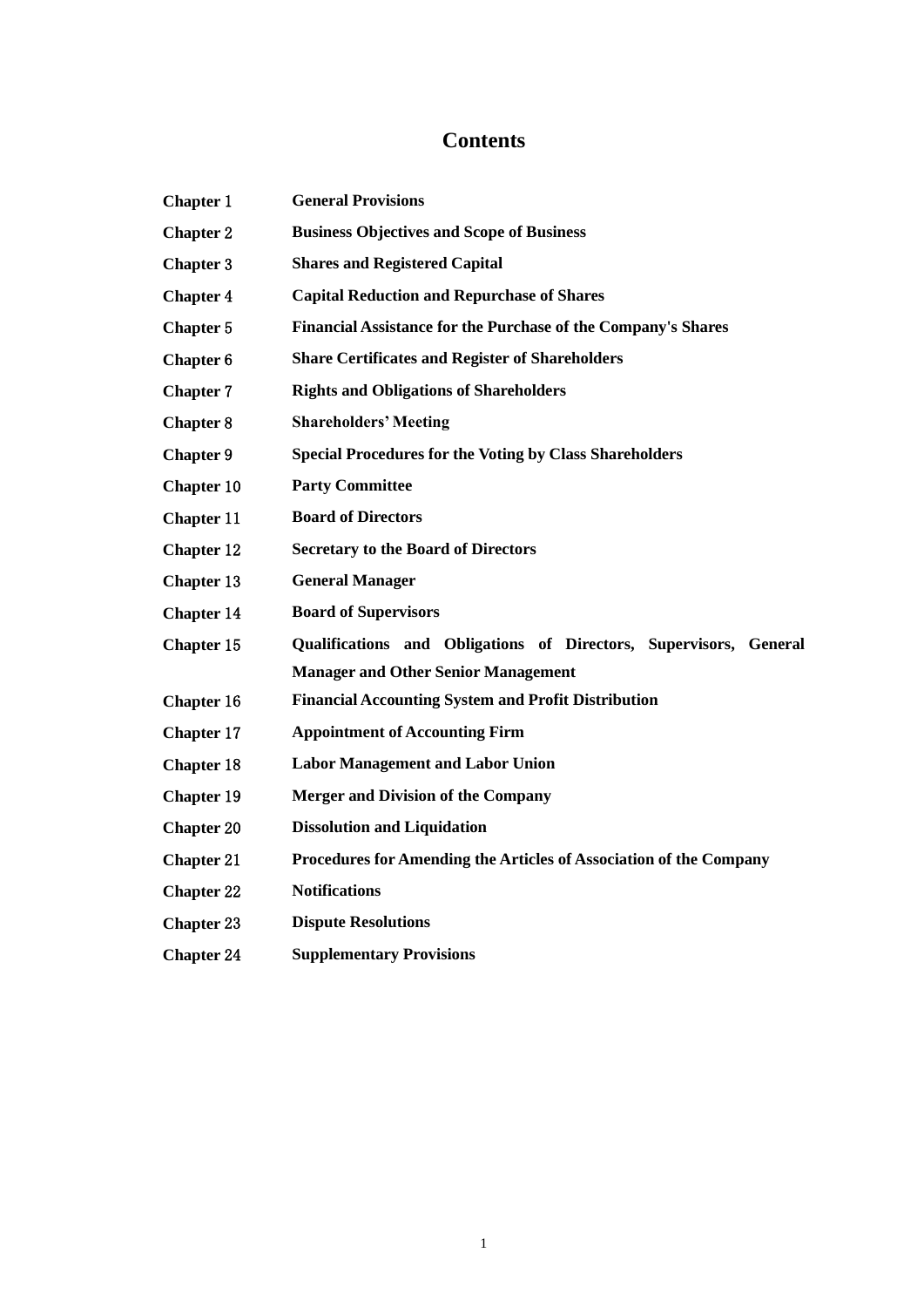#### **Chapter 1 General Provisions**

Article 1 Changan Minsheng APLL Logistics Co., Ltd. (hereinafter referred to as the "Company") is a foreign-invested joint stock limited company incorporated in the People's Republic of China (hereinafter referred to as "China") as per the *Company Law of the People's Republic of China* (hereinafter referred to as "*Company Law*") and other relevant laws and regulations.

> The Company was incorporated and converted from Changan Minsheng Logistics Co., Ltd., a sino-foreign joint venture, in accordance with the approval of Shang Zi Pi No. [2004] 1523 issued by Ministry of Commerce of the People's Republic of China on Oct. 14, 2004. The original shareholders are the promoters of the Company. The Company registered at and was granted with the business license with Unified Social Credit Code of 91500000709426199C by Chongqing Municipal Administration for Industry and Commerce on Dec. 31, 2004.

The promoters of the Company when it was established were:

(1) Chongqing Changan Industry Company (Group) Limited Registered Address: No. 599 Konggang Road, Yubei District, Chongqing, China Legal Representative: Ma Zuoting

(2) APL Logistics Ltd Registered Address: 456 Alexandra Road, #06-00 NOL Building, Singapore Legal Representative: James H McAdam

(3) Minsheng Industrial (Group) Co., Ltd. Registered Address: #83 Xinhua Road, Yuzhong District, Chongqing, China Legal Representative: Lu Guoji

(4) Ming Sung Industrial Co., (HK) Limited Registered Address: F/16, 144-151 Singga Commercial Centre, Connaught Road West, Hong Kong Legal Representative: Lu Guoji

(5) Changan Industrial Company Limited Registered Address: 260 Jianxin East Road, Jiangbei District, Chongqing, China Legal Representative: Zhou Zhengli

- Article 2 The Company name in Chinese: 重庆长安民生物流股份有限公司 The Company name in English: Changan Minsheng APLL Logistics Co., Ltd.
- Article 3 Address: No. 1881, Jinkai Road, Yubei District, Chongqing, China Post Code: 401122 Tel: (86 23) 8918 2222 Fax: (86 23) 8918 2221
- Article 4 The Legal Representative of the Company is the Chairman of the Board of Directors.
- Article 5 The Company is a perpetually existing limited liability company.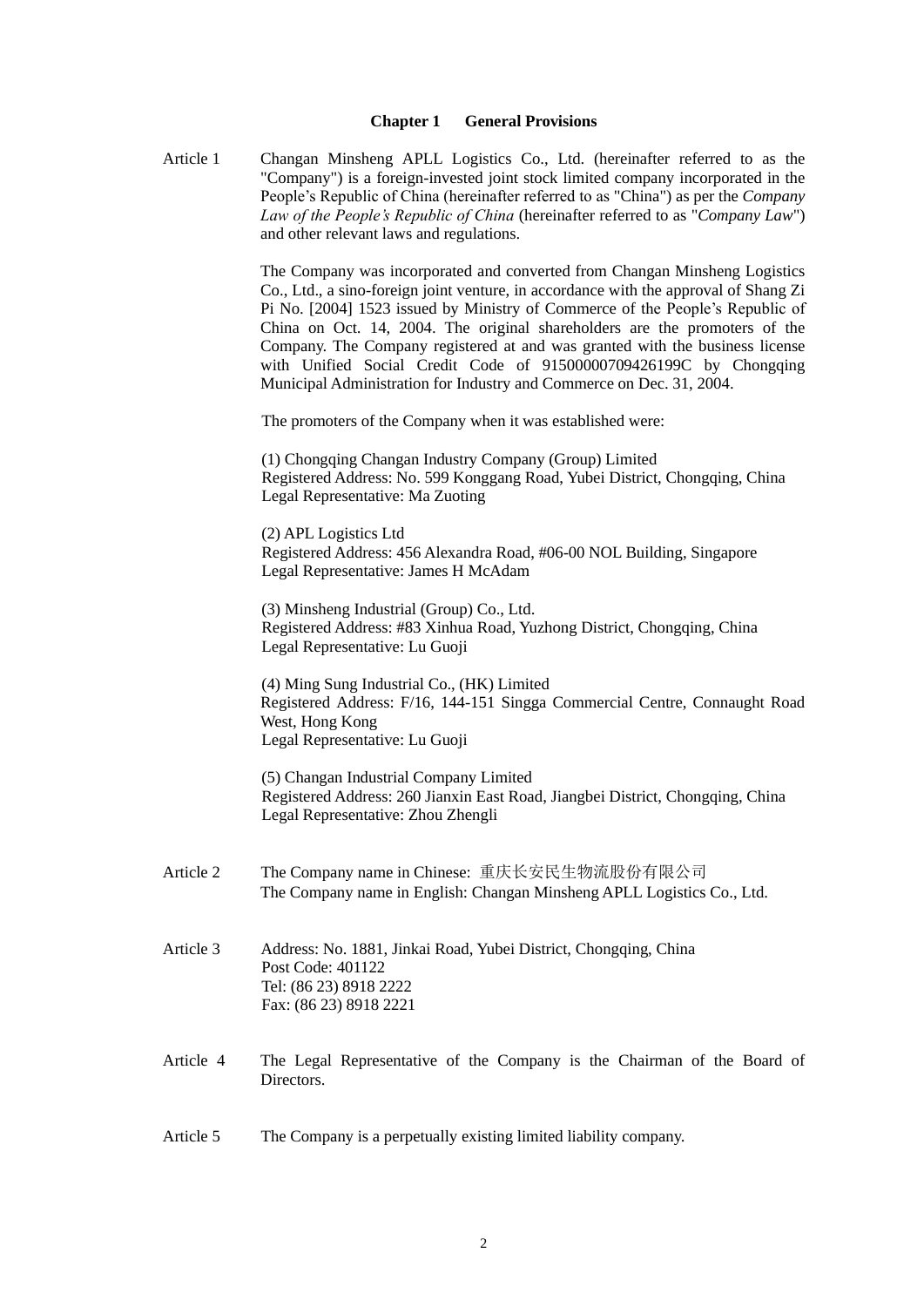Article 6 The Articles of Association of the Company was passed as an extraordinary resolution at the Shareholders' Meeting on Feb. 22, 2005 and went into effect upon the registration for amendment at Chongqing Municipal Administration for Industry and Commerce after the Company first issued 55,000,000 overseas listed foreign shares (including 5,000,000 existing shares sold by the shareholders of State-owned shares) ("H Shares") in Hong Kong and was listed on the Growth Enterprise Market (hereinafter referred to as "GEM") of Stock Exchange of Hong Kong Limited (hereinafter referred to as "SEHK"). With the approval of SEHK, the entire H Shares were transferred for listing from GEM to the Main Board of SEHK with effect from 18 July 2013.

> The Articles of Association of the Company is made in pursuance with the *Company Law*, the *Constitution of the Communist Party of China* 《中國共產黨章 *(* 程》*)*, the *Prerequisite Clauses of Articles of Association of Companies Seeking a Listing outside China* No. (1994) 21 (hereinafter referred to as the "*Prerequisite Clauses*") issued by State Council Securities Commission and State Commission for Restructuring Economic System on Aug. 27, 1994 and the *Advice on Supplementary Amendments to Articles of Association of Companies listed in Hong Kong* No. [1995] 1 issued by the Overseas Listing Department of China Securities Regulatory Commission and State Commission for Restructuring Economic System on April 3, 1995, and the Reply of the State Council on the Adjustment of the Notice Period of the General Meeting and Other Matters Applicable to the Overseas Listed Companies (Guo Han [2019] No. 97) 《國務院關於調整適用在 境外上市公司召開股東大會通知期限等事項規定的批復》(國函[2019] 97 號).

> These Articles of Association of the Company shall replace any previous ones once it goes into effect.

> The Articles of Association of the Company shall be a legally binding document that regulates the Company's organization and activities, the rights and obligations between the Company and its shareholders as well as among the shareholders once it goes into effect.

Article 7 The Articles of Association of the Company shall be binding on the Company, its shareholders, Directors, Supervisors, General Manager and other senior managements. All persons mentioned above shall have the rights to refer to these Articles of Association for claims regarding affairs related to the Company.

> In accordance with these Articles of Association, Shareholders may institute legal proceedings against the Company; the Company may institute legal proceedings against its shareholders; shareholders may institute legal proceedings against other shareholders, Directors, Supervisors, General Manager and other senior managements as per the Articles of Association of the Company.

> The legal proceedings referred to in the preceding paragraph shall include legal proceedings instituted in courts or the application to arbitration institutions for arbitration.

> Other senior managements mentioned in these Articles of Association refer to Vice General Manager, Chief Financial Officer and Secretary to the Board of Directors.

- Article 8 As provided by the Constitution of the Communist Party of China, the Company shall establish an organization of the Communist Party of China (the "Party"), in which the Party organization (the "Party Committee") shall play the core leadership role and core political role, providing direction, managing the overall situation and ensuring implementation. The Company shall establish the working institutions of the Party, which shall be equipped with sufficient staff to deal with the affairs of the Party and be provided with sufficient funds to operate the Party organization.
- Article 9 The Company may invest in other companies; however, unless the laws specify otherwise, the Company shall not be the investor liable for the debt of such companies.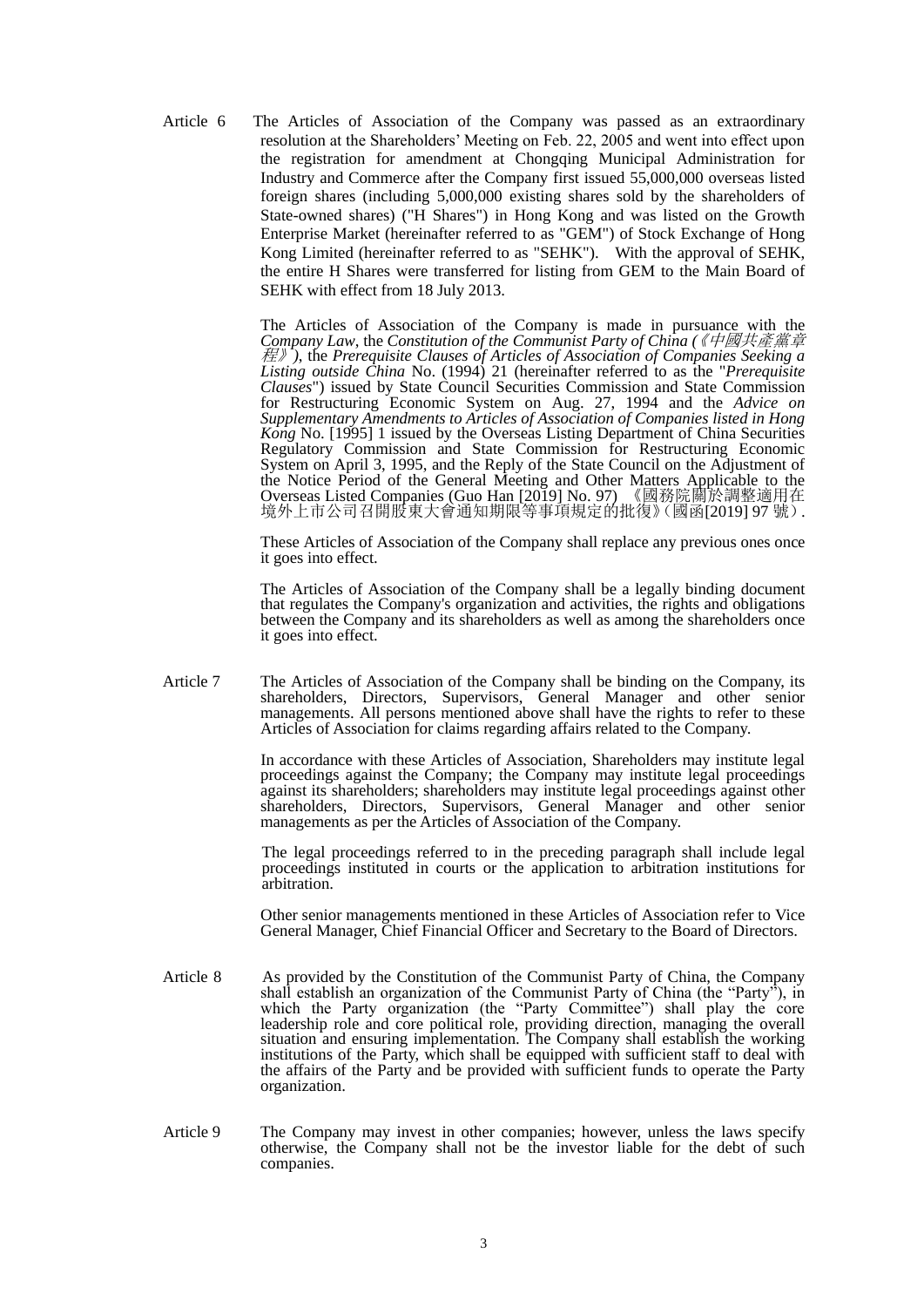Article 10 All the capital of the Company shall be divided into shares of equal value and shareholders' liability shall be limited to their shares in the Company. The Company shall be liable for its debt with all of its assets.

> The Company shall have the right of financing or to borrow monies, including but not limited to issuing bonds, mortgaging or pledging all or part of the ownership of or the right to use its assets, and other rights by laws and regulations of China. However, the Company shall not undermine or relinquish the rights of any class shareholders when exercising the foregoing rights.

Article 11 The Company shall be an independent legal entity and shall act in accordance with the laws and regulations of China as well as protect legitimate rights and interests of the shareholders. The Company shall also be governed and protected by the laws and regulations of China.

#### **Chapter** 2 **Business Objectives and Scope of Business**

- Article 12 The business objectives of Company are: to develop a modern logistics service business and offer high standard and quality services by adopting new concept of logistics and modern logistics mode with advanced information management system and accurate fast distribution network; to develop one-stop-shop logistics service business; to focus on providing international long-distance shipping and national long, mid and short distance transportation for material supply and circulation in the course of production and sales. To exert great efforts to become a modern logistics company that is capable of bringing satisfactory interests to the economy and society as well as rewards to the shareholders by developing sustainably and snatching logistics market shares.
- Article 13 Scope of business is subject to items approved by the Company registration authorities.

The Company's scope of business covers: general freight transport; road transport of dangerous goods; road transport of large-sized objects; container road transport; refrigerated truck road transport; multimodal transport; city distribution; cargo transport agent; international freight forwarding service; non-vessel carrier business; import and export of goods and technology; storage service (excluding hazardous chemicals and hazardous waste), distribution, packing, sub-packaging; station operation. It also engages in packing, assembling and selling auto raw materials and parts as well as manufacturing, selling, leasing and maintaining packaging for auto parts; maintenance of automobiles and parts and components (operational with relevant administrative license or approval); auto sales; Internet-based cars and accessories retail; car charging service; automobile leasing; machinery equipment leasing; used automobiles brokerage; services relating to Internet of Things technology, computer software and hardware development and services; logistics planning, management and consulting service; property management; house leasing services; recycling of renewable resources (excluding articles subject to approval from relevant authorities such as solid waste, dangerous waste and scrapped vehicles); agency bookkeeping, tax services; business training.

The Company may alter the scope of business or direction and mode of investment as well as establish branches and offices (either wholly-owned or not) according to overseas and domestic market changes, business demands and the Company's capacity after approved by the Board Meeting or Shareholders' Meeting and relevant authorities.

Despite the first paragraph of this Article on the Company's scope of business, its scope of core business at present ("core business") covers: logistics planning, management, consulting and training service; international and national multimodal transport, storage, distribution of cargos (including carloads); packing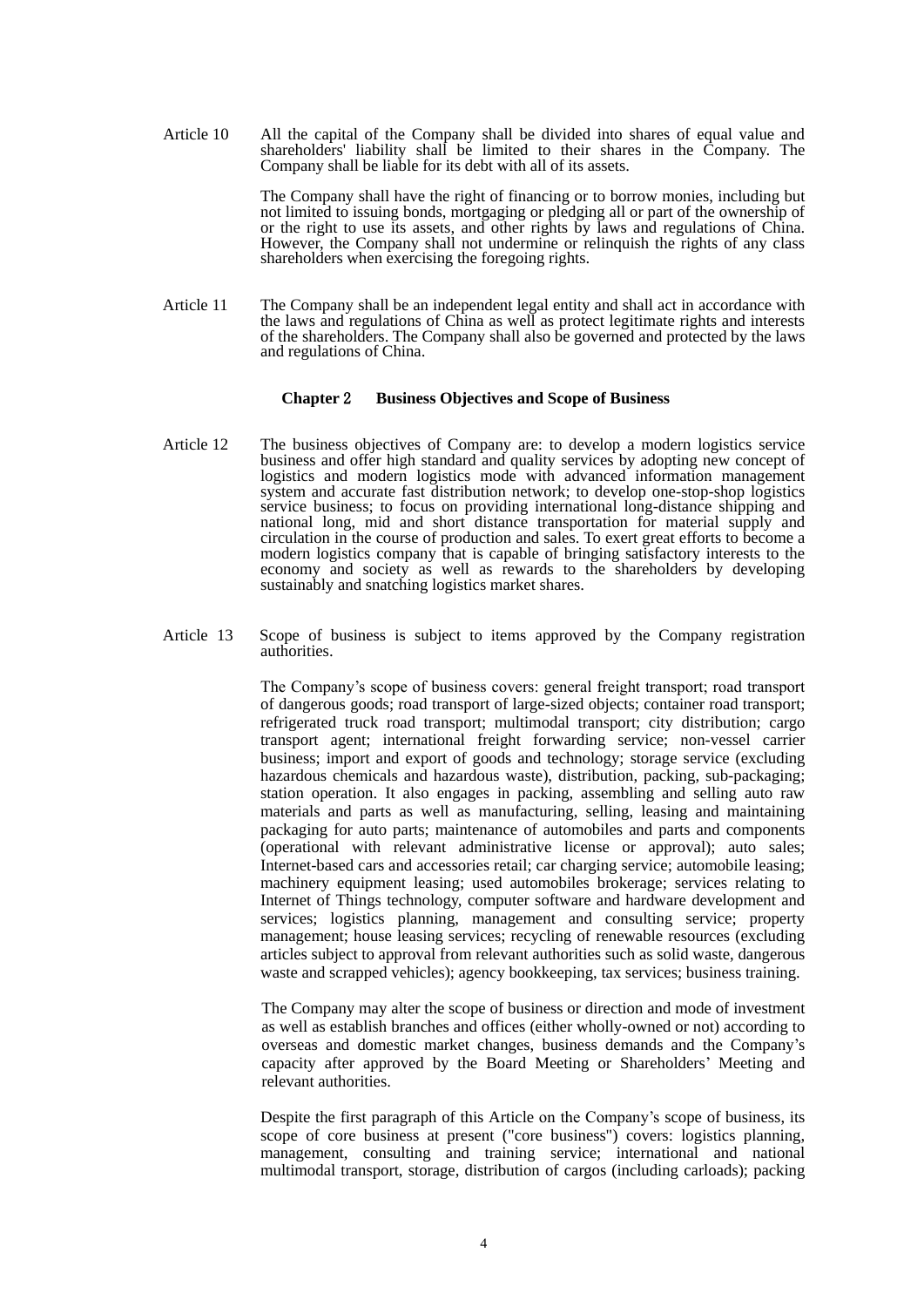and assembling service for parts; developing logistics software and information service; storage and shipping service. And changes of the foregoing business to be made by the Company need to be approved by an extraordinary resolution at the Shareholders' Meeting first.

#### **Chapter** 3 **Shares and Registered Capital**

- Article 14 The Company shall have ordinary shares at all times. The ordinary shares issued by the Company include domestic shares and foreign shares. The Company may create other classes of shares according to its needs upon approval by the vetting department authorized by the State Council.
- Article 15 Shares issued by the Company all have a par value, of RMB 1 Yuan per share.

RMB refers to the lawful currency of China.

Article 16 The Company may issue shares to both domestic and foreign investors subject to the approval by the securities regulatory authority of the State Council.

> Foreign investors referred to in the preceding paragraph shall mean investors from foreign countries, Hong Kong, Macao and Taiwan who subscribe for shares issued by the Company; domestic investors shall mean investors from China except the foregoing regions who subscribe for shares issued by the Company.

Article 17 Domestic shares refer to shares issued by the Company to domestic investors who subscribe in the currency of RMB; foreign shares refer to shares issued by the Company to foreign investors who subscribe in foreign currencies.

> Foreign currency referred to in the preceding paragraph shall mean the lawful currencies of other countries or regions, other than RMB, which are recognized by the State's foreign exchange supervisory department and which may be used for payment of shares to the Company.

> Domestic listed shares refer to shares that may be listed in mainland China. Overseas listed foreign shares refer to foreign shares listed outside mainland China. Overseas listed shares refer to shares listed in overseas stock exchange subject to approval of regulator authorized by the State Council and overseas security regulator.

> Domestic shares may be listed in securities exchange in mainland China upon approval at the Shareholders' Meeting and by relevant government authorities; overseas listed shares may be listed on the Main Board of SEHK.

> Upon approval by competent security department of the State Council and approval of overseas stock exchange, all or part of domestic shares and non-listed foreign shares are convertible into overseas listed shares for listing and trading at overseas stock exchange. No shareholders' general meeting or shareholders' class meeting is required with respect to the conversion and/or transfer of the above shares and their listing and trading on overseas stock exchange. The overseas listed shares converted from the domestic shares are the same class of shares as the original overseas listed foreign shares.

Article 18 As approved by the department authorized by the State Council, the Company issued 112,064,000 ordinary shares with a par value of RMB 1 Yuan each held by the promoters of the Company upon its registration for establishment. The promoters of the Company and their respective shareholdings are as follow:

Chongqing Changan Industry holds 43,929,088 shares, representing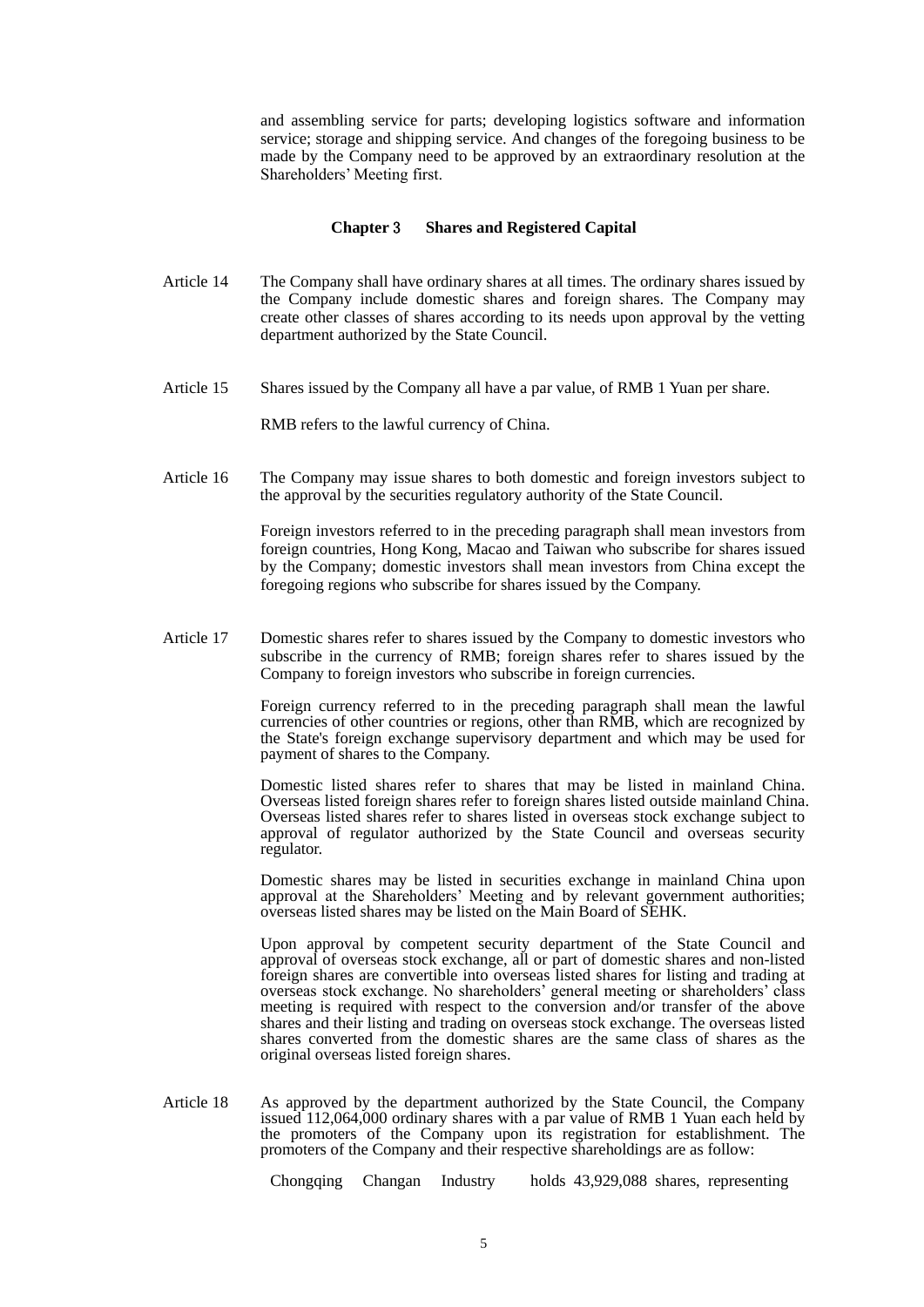| Company (Group) Limited          | 39.2% of the total issued share capital;                                        |
|----------------------------------|---------------------------------------------------------------------------------|
| <b>APL</b> Logistics Ltd         | holds 33,619,200 shares, representing<br>30% of the total issued share capital; |
| Minsheng Industrial (Group) Co., | holds 25,774,720 shares, representing                                           |
| Ltd.                             | 23% of the total issued share capital;                                          |
| Ming Sung Industrial Co., (HK)   | holds 7,844,480 shares, representing                                            |
| Limited                          | 7% of the total issued share capital;                                           |
| Changan Industrial Company       | holds 896,512 shares, representing                                              |
| Limited                          | 0.8% of the total issued share capital.                                         |

Article 19 After the Company was registered to be established, approved by the securities regulatory authority of the State Council, a total number of 55,000,000 overseas listed foreign shares (including 5,000,000 existing shares sold by the shareholders of State-owned shares) were issued by the Company in Hong Kong in Feb., 2006. The total number of ordinary shares of the Company in issue is 162,064,000. The shareholders of the Company and their respective shareholdings are as follow:

> China Changan Automobile Group Company Limited, holds 41,225,600 shares, representing 25.44% of the total issued share capital;

> APL Logistics Ltd (Singapore), holds 33,619,200 shares, representing 20.74% of the total issued share capital;

> Minsheng Industrial (Group) Company Limited, holds 25,774,720 shares, representing 15.90% of the total issued share capital;

> Ming Sung Industrial Co., (HK) Limited, holds 6,444,480 shares, representing 3.98% of the total issued share capital;

> Shareholders of the overseas listed foreign shares, in aggregate hold 55,000,000 shares, representing 33.94% of the total issued share capital.

Article 20 Subject to the approval of the plans of the Company to issue overseas listed shares and domestic shares by the securities regulatory authority of the State Council, the Board of Directors of the Company may arrange for a separate issuance of such shares.

> The Company may implement the plan of issuing overseas listed shares and domestic shares separately within 15 months since it is approved by securities regulatory authority of the State Council.

- Article 21 The Company shall complete issuing overseas listed shares and domestic shares within the number fixed in the plan at one time; if this cannot be achieved due to exceptional circumstances, the Company may issue the same in several attempts upon the approval by securities regulatory authority of the State Council.
- Article 22 The registered capital of the Company is RMB 162,064,000 Yuan.
- Article 23 The Company may increase its capital according to its business operation and development needs. Ways to increase capital are as follows:

(1) issue new shares to non-specific investors;

(2) issue new shares to the existing shareholders;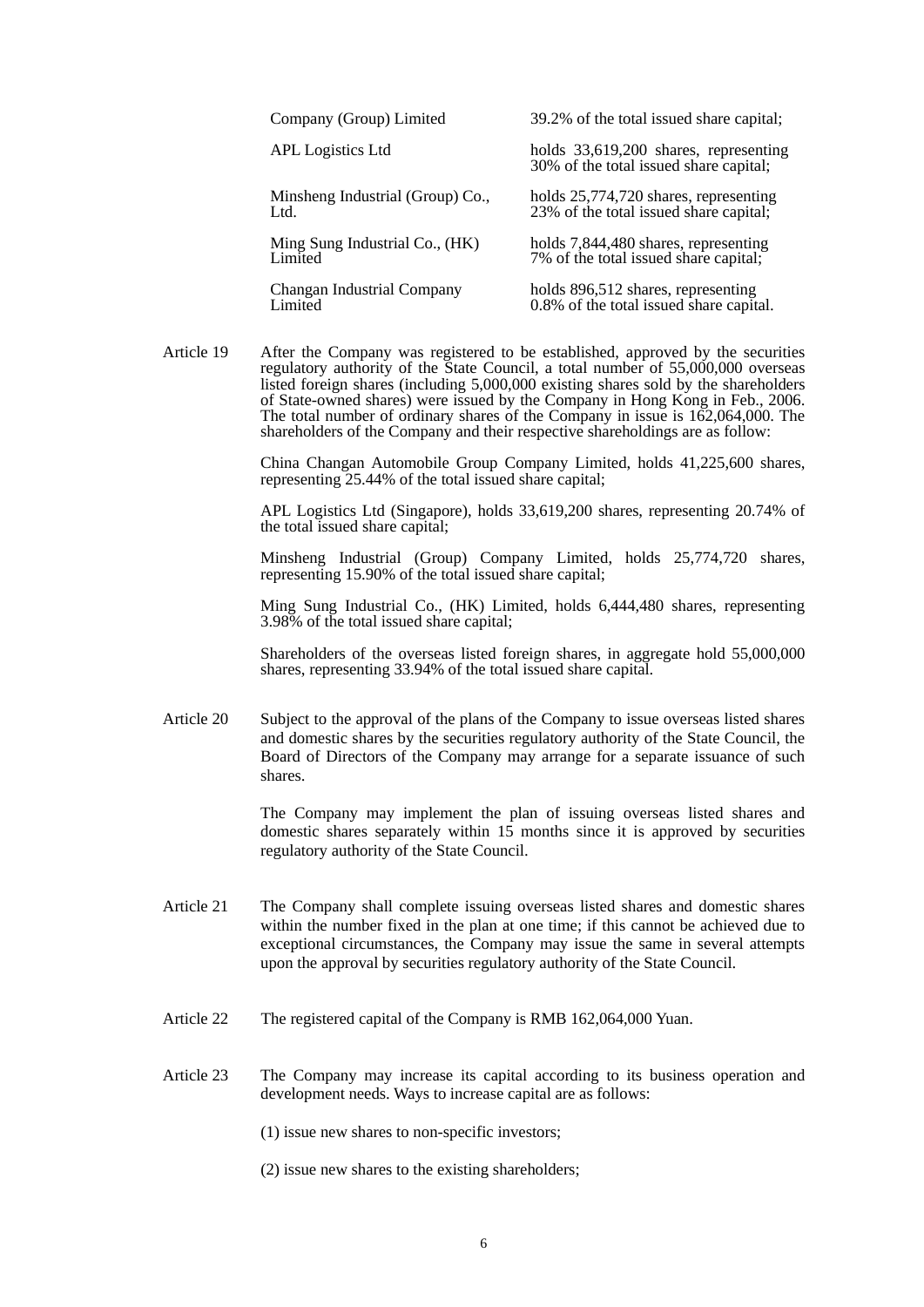(3) issue bonus shares to existing shareholders;

(4) other ways as permitted by the laws and regulations

The Company's increase of capital by way of issuing new shares shall be in accordance with the laws and regulations of China and with the approval according to the procedures as required by these Articles of Association of the Company.

- Article 24 Unless the laws and regulations specify otherwise, the Company's shares can be transferred freely. The Company's shares can be transferred, gifted, inherited and pledged in accordance with the relevant laws and regulations and the Articles of Association of the Company. Shares transfer need to be registered accordingly.
- Article 25 Once the share is transferred, the transferee shall be listed in the Register of Shareholders as the holder of the shares.
- Article 26 The issue and transfer of shares listed on SEHK shall be recorded in the Register of Shareholders specified in Article 43 and kept in Hong Kong.
- Article 27 Any holder of shares listed on SEHK shall transfer their shares by filling in the standard transfer form specified by SEHK. The transfer form shall be signed by both the transferor and the transferee either handwritten or printed.
- Article 28 The Company shall ensure that all its instruments of title of its overseas listed shares shall contain the clauses below and instruct and procure its share registrar to refuse any registration for any holder subscribing, purchasing or transferring any share unless and until such holder presents a signed transfer form and a share certificate sample approved by the Board as well as containing the clauses below:
	- (1) the purchaser agrees with the Company and each of its shareholders, and the Company agrees with each shareholder to observe and comply with the *Company Law* and other laws and regulations and the Articles of Association of the Company;
	- (2) the purchaser agrees with the Company, each shareholder, Director, Supervisor and management, and the company acting on its behalf and for each shareholder, Director, Supervisor and management agree to arbitrate all the disputes and claims related to the Articles of Association of the Company, or rights or obligations specified in the Company Law and other laws and regulations pursuant to the Articles of Association of the Company, and that any reference to arbitration shall be deemed to authorize the arbitration tribunal to conduct a public hearing in open session and to publish its ruling, which shall be final and binding;
	- (3) the purchaser agrees with the Company and each of its shareholders that its shares may be freely transferable;
	- (4) the purchaser authorizes the Company on behalf of the purchaser to conclude an agreement with the Company's Directors and managements whereby such Directors and managements undertake to observe and fulfill their obligations to shareholders under these Articles of Association and to be responsible for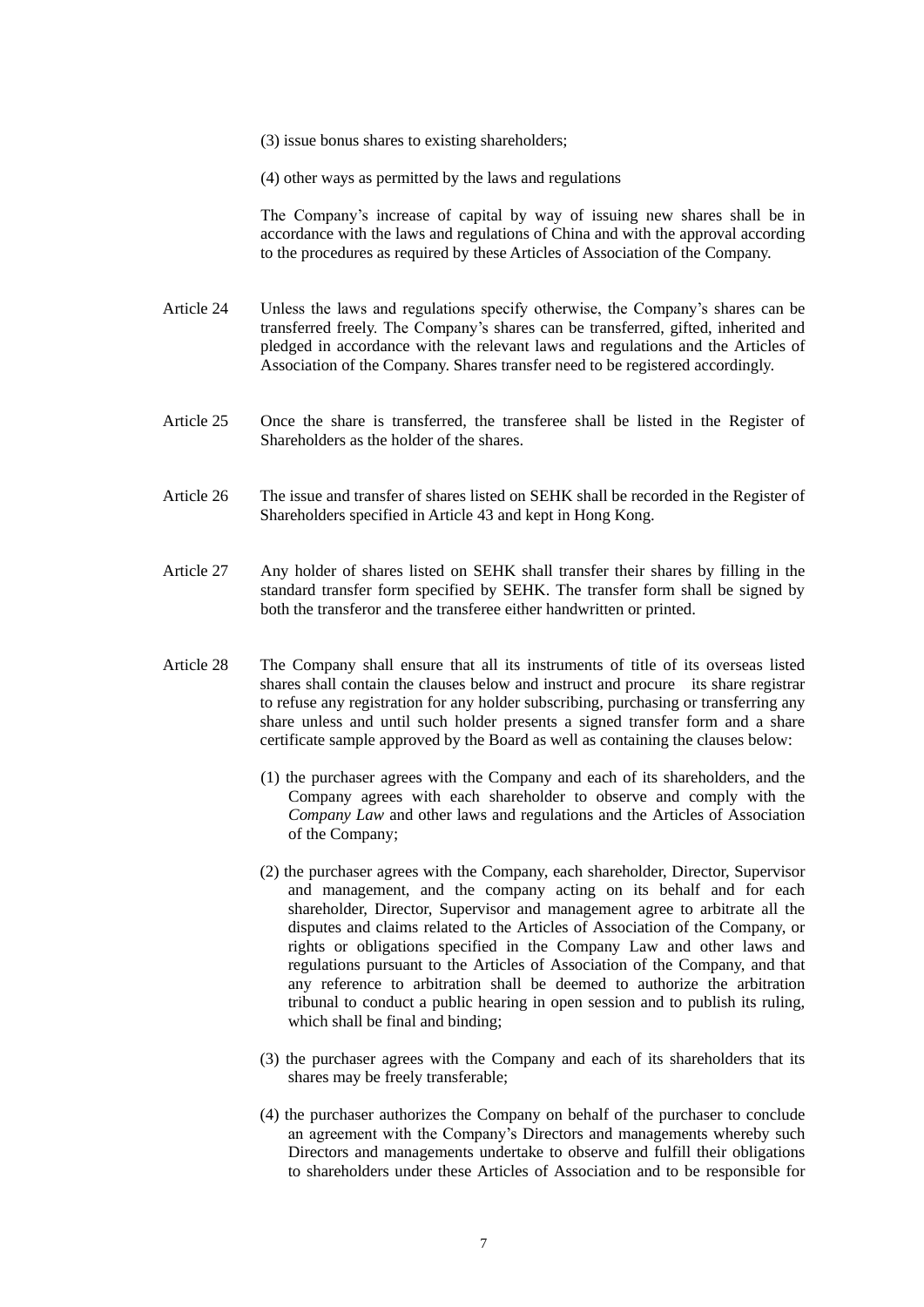the shareholders.

#### **Chapter** 4 **Capital Reduction and Repurchase of Shares**

- Article 29 The Company may reduce its registered capital according to these Articles of Association of the Company.
- Article 30 The Company shall prepare a balance sheet and a list of assets when reducing its registered capital.

The Company shall notify its creditors within 10 days and make a public announcement on a newspaper within 30 days as of the date of the Company's resolution for reduction of register capital. A creditor shall have the right to require the Company to pay off debts or provide an appropriate guarantee to pay off debts within 30 days as of the date of receipt of the notice from the Company or within 45 days as of the date of the public announcement if not receiving the notice.

 The registered capital of the Company shall not be lower than the legally required minimum amount after the reduction of capital.

- Article 31 The Company may repurchase its shares upon the approval by relevant governing authorities of China and according to the procedures set forth in these Articles of Association under the circumstances below:
	- (1) cancellation of shares for the purpose of reducing its capital;
	- (2) merging with other companies that hold shares in the Company;
	- (3) awarding shares to the employees of the Company;
	- (4) shareholders objecting to resolutions of the general meeting of shareholders concerning merger or division of the Company, requiring the Company to buy their shares.

Repurchase of the Company's shares for reasons set out in Clauses (1) to (3) of this Article of these Articles of Association shall be subject to resolution at a general meeting of shareholders. After the Company has repurchased its shares in accordance with Clause (1) of this Article, such shares shall be cancelled within 10 days after repurchase, or shall be transferred or cancelled within 6 months in the circumstances set out in (2) and (4).

Shares repurchased by the Company in accordance with Clause (3) of this Article shall not exceed 5% of the total shares issued by the Company; the repurchase cost shall be covered by the after-tax profit of the Company; and the shares repurchased shall be transferred to employees within 1 year.

The Company shall not accept its own shares as the subject of pledge.

- Article 32 As approved by relevant authorities, the Company may repurchase its shares by the following means:
	- (1) by making a general offer to all of its shareholders for the repurchase of shares on a pro rata basis;
	- (2) by open dealing on a stock exchange;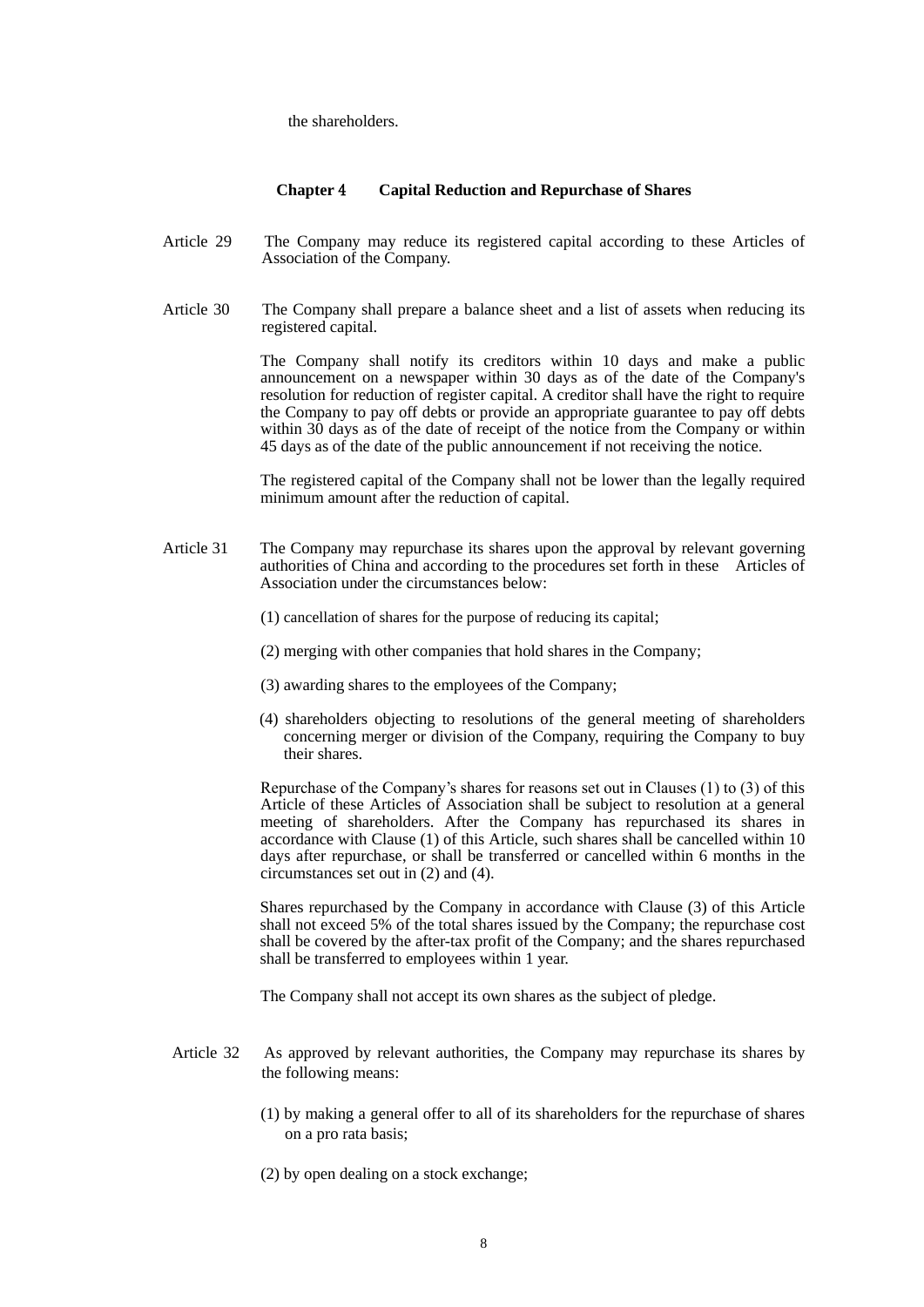- (3) by an off-market agreement outside of the stock exchange.
- Article 33 If the Company repurchases its shares by concluding an off-market agreement outside of the stock exchange, it shall obtain prior approval at the Shareholders' Meeting pursuant to the Articles of Association of the Company. Upon approval in the same matter at the Shareholders' Meeting, the Company may discharge or amend the said agreement or waive any of its rights thereunder.

 The off-market agreement for the repurchase of shares referred to in the preceding paragraph shall include (but not limited to) an agreement to become obliged to repurchase and acquire the right to repurchase shares of the Company.

 The Company shall not assign the agreement for the repurchase of its shares or any rights thereunder.

- Article 34 As far as the Company's repurchase of its shares is concerned,
	- (1) If the repurchase is not on the market or by means of bidding, the price shall not exceed a specified price ceiling;
	- (2) If the repurchase is by means of bidding, proposals for bids shall be presented in the same manner to all shareholders.
- Article 35 The Company shall register for the change in registered capital at the original registration authority if it cancels the shares it has repurchased in accordance with Article 31.

The aggregate par value of the cancelled shares shall be deducted from the Company's registered capital.

 The Company shall make a public announcement upon its deduction in capital and registration thereof.

- Article 36 Unless the Company is undergoing liquidation, it shall repurchase its outstanding shares pursuant to the rules below:
	- (1) whereas the Company repurchases shares at par value, payment shall be made from the surplus of its distributable profits or from the proceeds of a new issue for that purpose;
	- (2) whereas the Company repurchases shares of the Company at a premium to its par value, payment up to the par value shall be made from the surplus of its distributable profits or from the proceeds of a new issue for that purpose. Payment of the portion in excess of par value shall be effected as follows:
		- (i) if the shares being repurchased are issued at par value, payment shall be made from the surplus of its distributable profits;
- (ii) if the shares being repurchased were issued at a premium to its par value, payment shall be made from the surplus of its distributable profits or from the proceeds of a new issue for that purpose, provided that the amount paid from the proceeds of such new issue shall not exceed the aggregate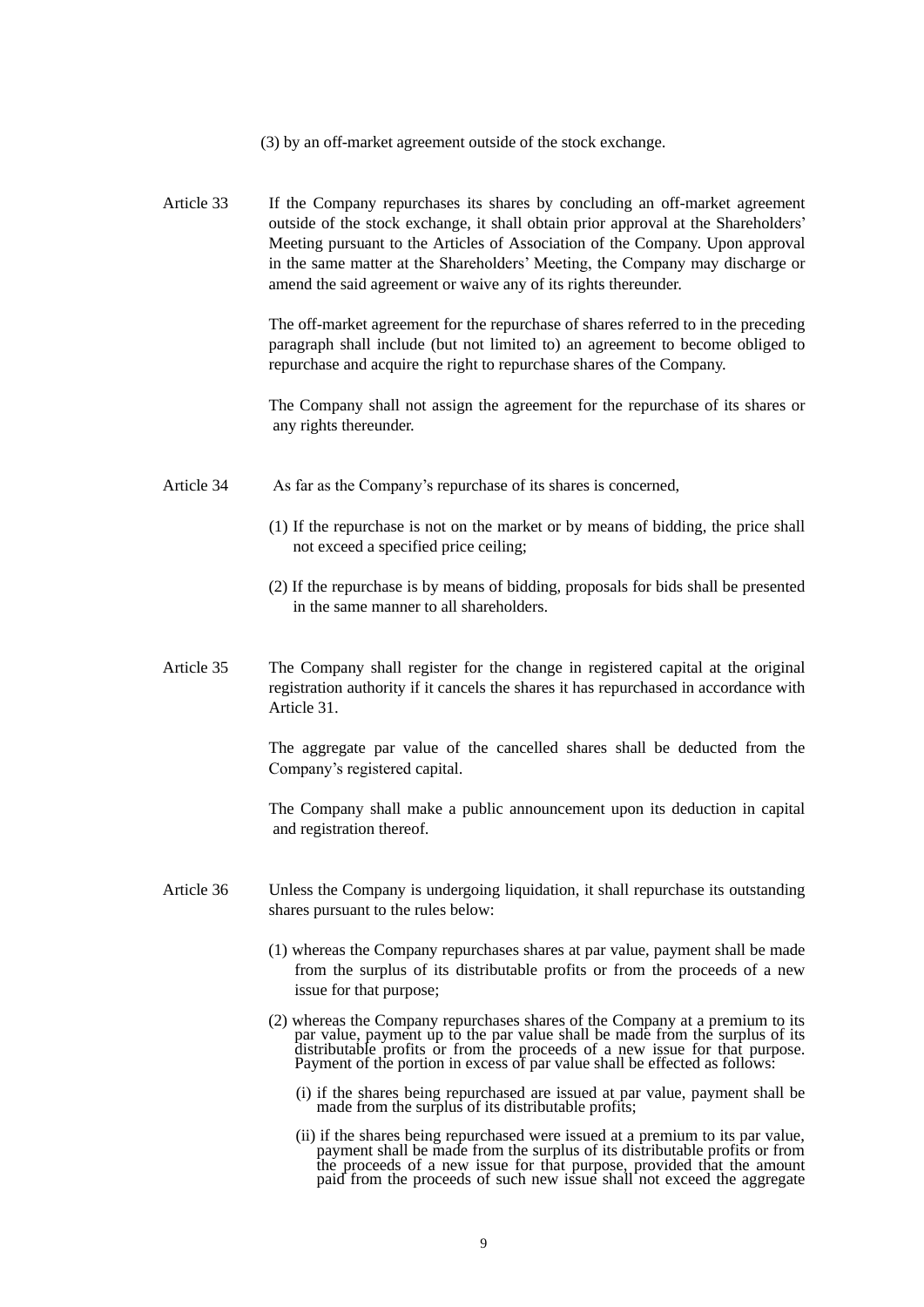amount of the premiums received by the Company on issuance of the shares so repurchased (or credit outstanding to the Company's capital reserve account) (including the premiums on the new issue) at the time of such repurchase.

- (3) The Company shall make payments with its distributable profits for the following expenses:
	- (i) for acquisitions of rights to repurchase its own shares;
	- (ii) for the variation of any contract for the repurchase of its shares;
	- (iii) for release from its obligations under any repurchase contract;
- (4) After the total par value of the shares that are cancelled is deducted from the Company's registered capital, the amount equal to the par value of its shares deducted from its distributable profits shall go to the Company's premium account (or capital reserve account).

#### **Chapter** 5 **Financial Assistance for the Purchase of the Company's Shares**

Article 37 The Company or its subsidiaries shall not offer any financial assistance to anyone who is acquiring or is proposing to acquire shares of the Company by any means at any time. The said purchaser of shares shall include a person who directly or indirectly assumes any obligations incurred for the acquisition of such shares.

> The Company and its subsidiaries shall not, by any means at any time, provide any financial assistance to the said purchaser as referred to above for the purpose of limiting or discharging the obligations assumed by that person.

This Article shall not be applicable to the circumstances described in Article 39.

- Article 38 The financial assistance described in this Chapter shall include but not limited to the means below:
	- (1) gifts;
- (2) guarantees (including the guarantor to undertake the liability or offer assets to secure the obligor's performance of obligations), compensation (not including compensation arising out of the Company's own defaults), or release or waiver of any right;
	- (3) provisions of loans or any other agreements where the Company shall fulfill the obligations prior to other parties, or changes in the said loans or parties to agreements, or the assignment of the rights under such loans or agreements;
	- (4) any other financial assistance provided by the Company in the event that the Company is insolvent or possesses no net assets, or in the event that its net assets would thereby be reduced to a material extent.

For the purpose of this Chapter, "assuming any obligations" shall include obligations assumed by contract or any arrangement (whether enforceable or unenforceable, and whether made on its own account or with any other persons) or by any other means that result in a change in financial position.

- Article 39 The following cases shall be exempted from Article 37 of this Chapter:
	- (1) the provision of financial assistance by the Company where the financial assistance is provided in good faith in the best interests of the Company, and the principal purpose of which is not for the acquisition of shares, or the provision of financial assistance being an incidental part to a plan;
	- (2) the lawful distribution of the Company's assets in the form of dividends;
	- (3) the distribution of dividends in the form of shares;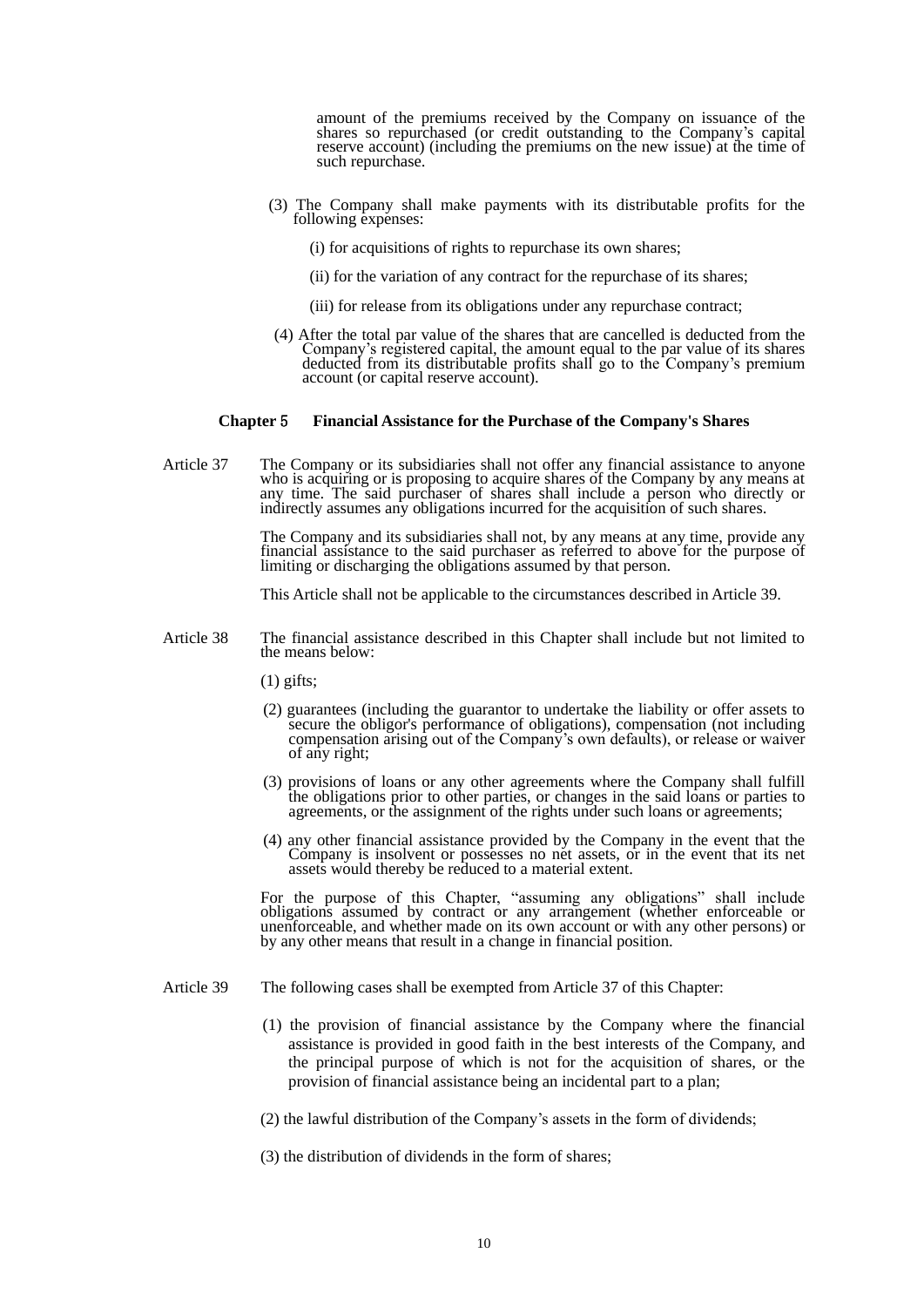- (4) a reduction of registered capital, a repurchase of shares or a reorganization of the share capital structure effected according to these Articles of Association;
- (5) provision of loans by the Company within its scope of business and in the ordinary course of the business (provided that the net assets of the Company are not thereby reduced or that, to the extent that the assets are thereby reduced, financial assistance is provided from distributable profits);
- (6) the provision of monetary assistance for contributions to staff and workers' stock plans (provided that the net assets are not thereby reduced or that, to the extent that the assets are thereby reduced, the financial assistance is provided from distributable profits).

## **Chapter 6 Share Certificates and Register of Shareholders**

Article 40 The share certificates of the Company shall be in registered forms.

In addition to the matters required by the *Company Law*, the share certificates of the Company shall also contain other matters required by the stock exchange(s) on which the shares are listed.

- Article 41 Share certificates of the Company shall be signed by the Chairman of the Board of Directors. In the event that the stock exchange(s) on which the Company's shares are listed require the signatures of other senior managements of the Company on the share certificates, the share certificates shall also be signed by such senior managements. The share certificates shall be effective upon being affixed or printed with the seal of the Company. The share certificates shall only be sealed with the Company's seal under the authorization of the Board. The signatures of the Chairman of the Board or other senior managements may be printed.
- Article 42 The Company shall have a register of shareholders to record the following matters:

(1) the name (title), address (residence), occupation or nature of business of each shareholder;

- (2) the number and class of the shares of each holder;
- (3) the payment made or payable amount for the shares of each holder;
- (4) the certificate numbers of the shares of each holder;

(5) the date on which each shareholder is entered in the register as a shareholder of the Company;

(6) the date on which each shareholder ceases to be a shareholder of the Company.

 Unless there is evidence to the contrary, the register of shareholders shall be sufficient evidence of the shareholders' shareholdings in the Company.

Article 43 The Company may maintain the register of shareholders outside China and appoint an overseas agent to manage the register of shareholders in accordance with the memorandum of understanding or agreement concluded between securities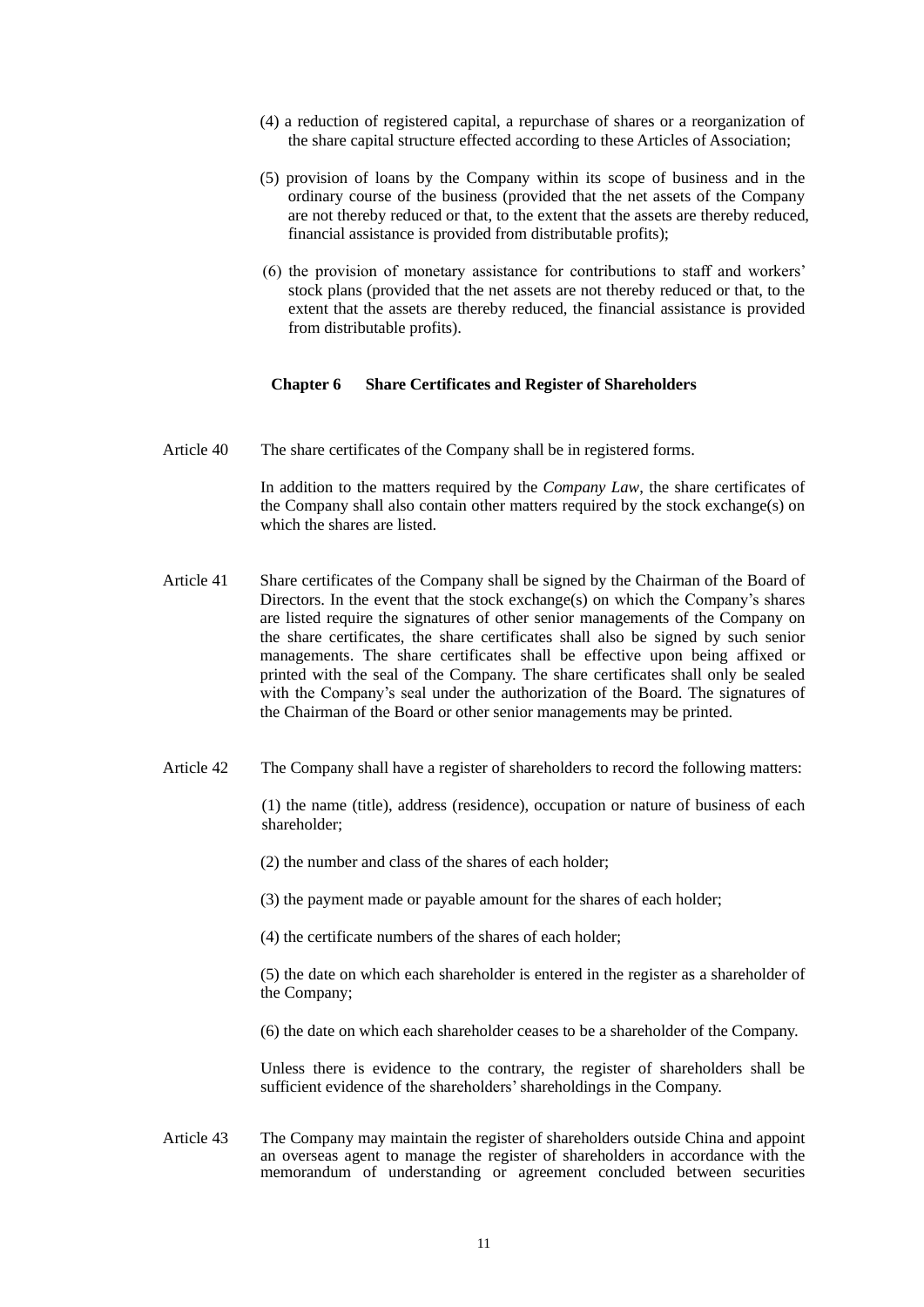regulatory authority of the State Council and overseas securities regulatory authorities. The original register of shareholders for shares listed in Hong Kong shall be maintained in Hong Kong.

A duplicate copy of the register of shareholders for the holders of overseas-listed shares shall be maintained at the Company's residence. The appointed overseas agent(s) shall at all times ensure consistency between the original and the duplicate copy of the register of shareholders.

 In the event of any inconsistency between the original and the duplicate copy of the register of shareholders for overseas-listed shares, the original register of shareholders shall prevail.

Article 44 The Company shall maintain a complete register of shareholders.

The register of shareholders shall include:

- (1) the register of shareholders that is maintained at the Company's residence (other than those share registers described in Clause (2) and Clause (3) below);
- (2) the register of shareholders in respect of the holders of overseas-listed shares that is maintained in the same place as the overseas stock exchange on which the shares are listed;
- (3) the registers of shareholders that are maintained in such other places as the Board of Directors may consider necessary for the purpose of listing the Company's shares.
- Article 45 Parts of the register of shareholders shall not overlap. No transfer of shares registered in any part of the register shall, during the continuous period of such registration, be registered in any other part of the register.

 Amendments to, or correction to, any part of the register of shareholders, shall be made in accordance with the laws of the jurisdiction where such part of the register is maintained.

Article 46 Fully paid overseas listed shares may be freely transferred pursuant to the Articles of Association. However, unless the transfer complies with the following conditions, the Board of Directors may refuse to process with transfer documents without stating any reasons therefor:

> (1) That transferring and other documents relating to or affecting the title to any registered securities shall be registered and the fee or fees levied pursuant to the Rules Governing the Listing of Securities of SEHK (the "Listing Rules") is/are paid to the Company;

> (2) The transferring documents relate only to the overseas listed shares listed in Hong Kong;

(3) The stamp duty payable on the transferring documents had been paid;

(4) The provision of the relevant share certificate(s) and the evidences for having the right to transfer stock be reasonably required by the board of directors;

(5) If the stock is to be transferred to joint owners, the number of the joint owners shall not exceed four; and

(6) The stock is free from all lien.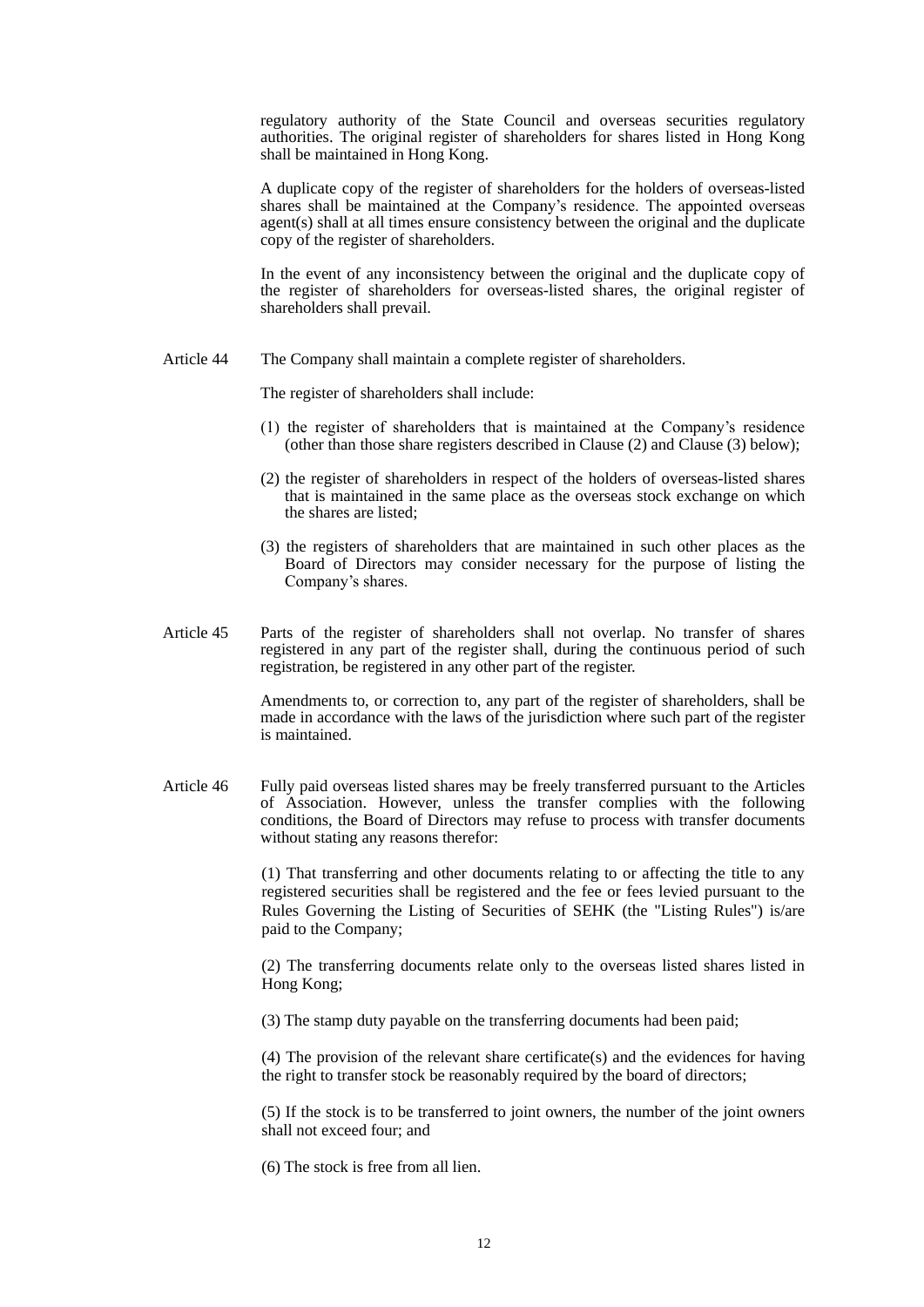The overseas listed shares shall be transferred in normal or usual way or in other forms of the transferring documents that are acceptable to the board of directors; and such transferring documents can be signed under hand. Or, if the transferor or the transferee is the settlement organization or its agent, such transferring documents can be signed under hand or by machine printed signature. All the transferring documents shall be filed in the registered address of the Company or other places designated by the board of director from time to time.

- Article 47 In respect of the closure for transfer or conversion of shares prior to the date of a shareholders' general meeting or the record date for the Company's distribution of dividends, where there are laws, regulations, and any other securities regulatory provisions in the place where the Company's share are listed; or provisions in the announcement/circular of a shareholders' general meeting in accordance with the abovementioned laws, regulations and any other securities regulatory provision, such provisions shall prevail.
- Article 48 When the Company calls for a Shareholders' Meeting, distributes its dividends, conducts liquidation or executes any other act requiring identification of shareholders, the Board shall fix the share registration date, at the end of which the shareholders in the register shall be shareholders of the Company.
- Article 49 Any person who objects to the register of shareholders and claims to be entitled to have his name (title) entered in or removed from the register of shareholders may apply to a court of competent jurisdiction for an amendment of the register.
- Article 50 For any person who is a registered shareholder or who claims to be entitled to have his name (title) entered in the register of shareholders in respect of shares in the Company, if his share certificate (hereinafter, "original share certificate") is lost, he may apply to the Company for a replacement share certificate in respect of such shares (hereinafter, the "Relevant Shares"). Unless the Company is certain that the original share certificate is destroyed, it shall not issue any new share certificate to replace the original one.

Applications for a replacement share certificate by shareholders of domestic shares shall be addressed pursuant to relevant articles of the *Company Law*.

Applications for a replacement share certificate by holders of overseas-listed shares shall be addressed pursuant to the laws, the rules of the stock exchange, or other relevant regulations of the jurisdiction in which the original register of shareholders for overseas-listed shares is maintained.

With respect to holders of shares listed in Hong Kong who have lost their share certificates and file an application to the Company for a new share certificate, it shall be handled in compliance with the following requirements:

- (1) The applicant shall submit an application to the Company in a prescribed form along with a notarization or a statutory declaration stating the grounds upon which the application is made and the circumstances and evidence of the loss. Moreover, the applicant shall declare that no other person shall be entitled to have his name entered into the register of shareholders with respect to the Relevant Shares.
- (2) The Company shall not have received any declaration made by any person other than the applicant declaring that his name shall be entered into the register of shareholders with respect to such shares prior to the issue of a replacement share certificate to the applicant.
- (3) In the event that the Company intends to issue a replacement share certificate to an applicant, it shall publish an announcement of such intention at least once every 30 days within a period of 90 days in the newspaper as prescribed by the Board.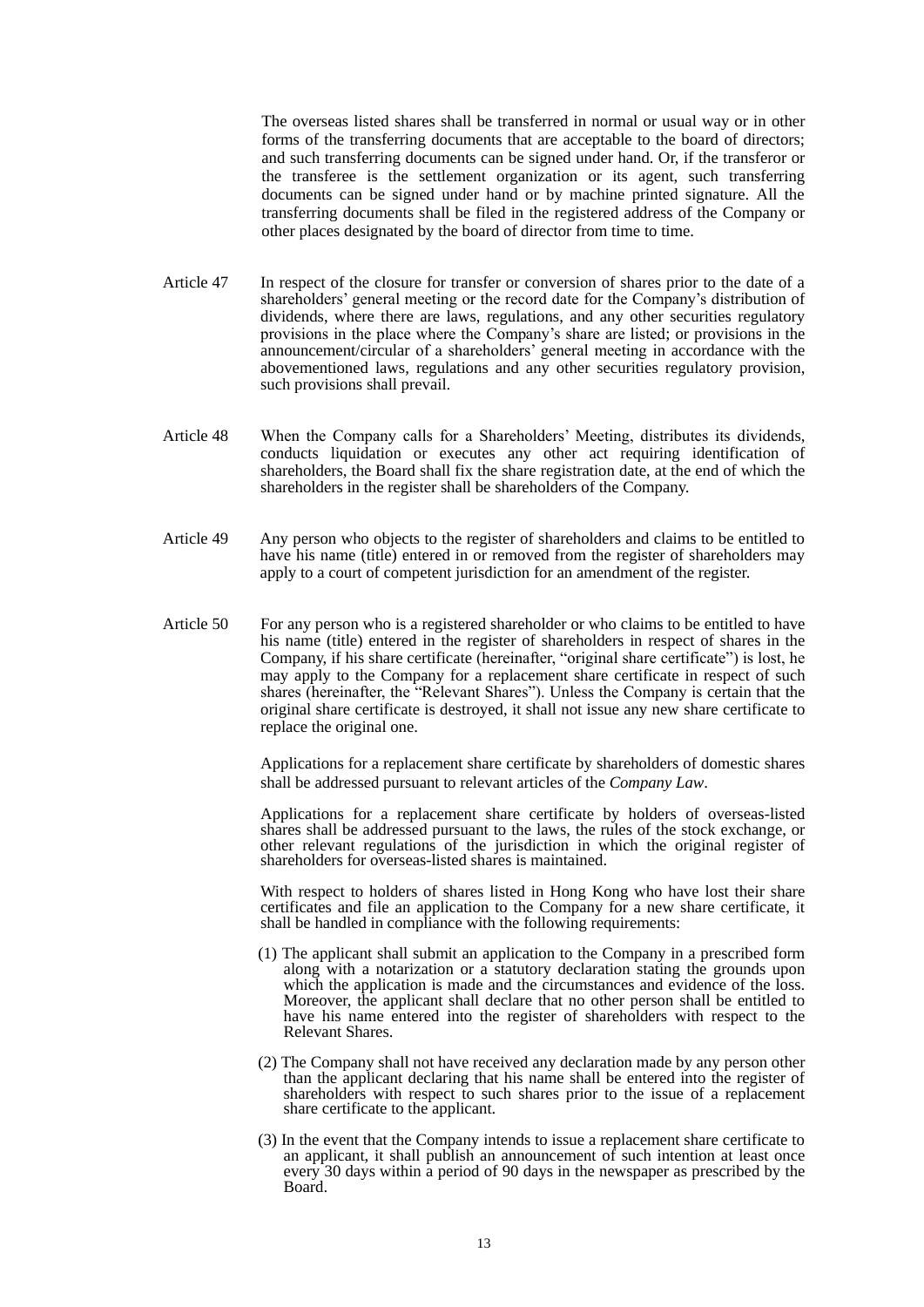(4) Prior to its publication, the Company shall deliver, to the stock exchange on which its shares are listed, a copy of aforementioned announcement. The Company may publish the announcement upon receipt of confirmation from such stock exchange confirming the announcement has been exhibited on the premises of said stock exchange. Such announcement shall be exhibited on the premises of the stock exchange for a period of 90 days.

 In case an application for a replacement share certificate is made without the consent of the registered holder of the Relevant Shares, the Company shall deliver, by mail, to such registered shareholder a copy of the announcement to be published.

- (5) Upon expiration of the 90-day period referred to in the Clauses (3) and (4) of this Article, the Company may issue the replacement share certificate to the applicant in the event that the Company has not received any objections from any person with respect to the issuance of a replacement share certificate.
- (6) When the Company issues a replacement share certificate pursuant to the provisions of this Article, it shall cancel the original share certificate and record the cancellation of said original share certificate, along with the issuance of the replacement share certificate in the register of shareholders.
- (7) All expenses relating to the cancellation of the original share certificate and the issuance of a replacement share certificate shall be borne by the applicant, and the Company shall have the right to refuse to take any action until reasonable guarantee is provided by the applicant.
- (8) The newspaper or magazine for publishing the public announcement in Clauses (3) shall include at least one Chinese and one English newspaper or magazine issued in Hong Kong.
- Article 51 Where the Company issues a replacement share certificate pursuant to these Articles of Association, as for a bona fide purchaser obtaining the new share certificate referred to above or a shareholder registered as a owner of the relevant shares (in case of a bona fide purchaser), his name (title) shall not be removed from the register of shareholders.
- Article 52 The Company shall not be liable for any damages sustained by any person by reason of the cancellation of the original share certificate or the issuance of the replacement share certificate, unless the said person claiming damage proves that the Company has committed a fraud.

## **Chapter** 7 **Rights and Obligations of Shareholders**

Article 53 The shareholders of the Company refer to the legal holders of shares of the Company, whose names (titles) are registered in the register of shareholders of the Company.

> The shareholders shall enjoy rights and assume obligations on the basis of the class and amount of shares held. Shareholders who hold shares of the same class shall enjoy the same rights and assume the same obligations.

- Article 54 When over 2 persons are registered as the joint shareholders, they shall be deemed as the joint shareholders of such shares, and shall be subject to the following provisions:
	- (1) the Company may not register more than 4 persons as joint shareholders for any share;
	- (2) the joint shareholders shall jointly or individually assume the responsibility for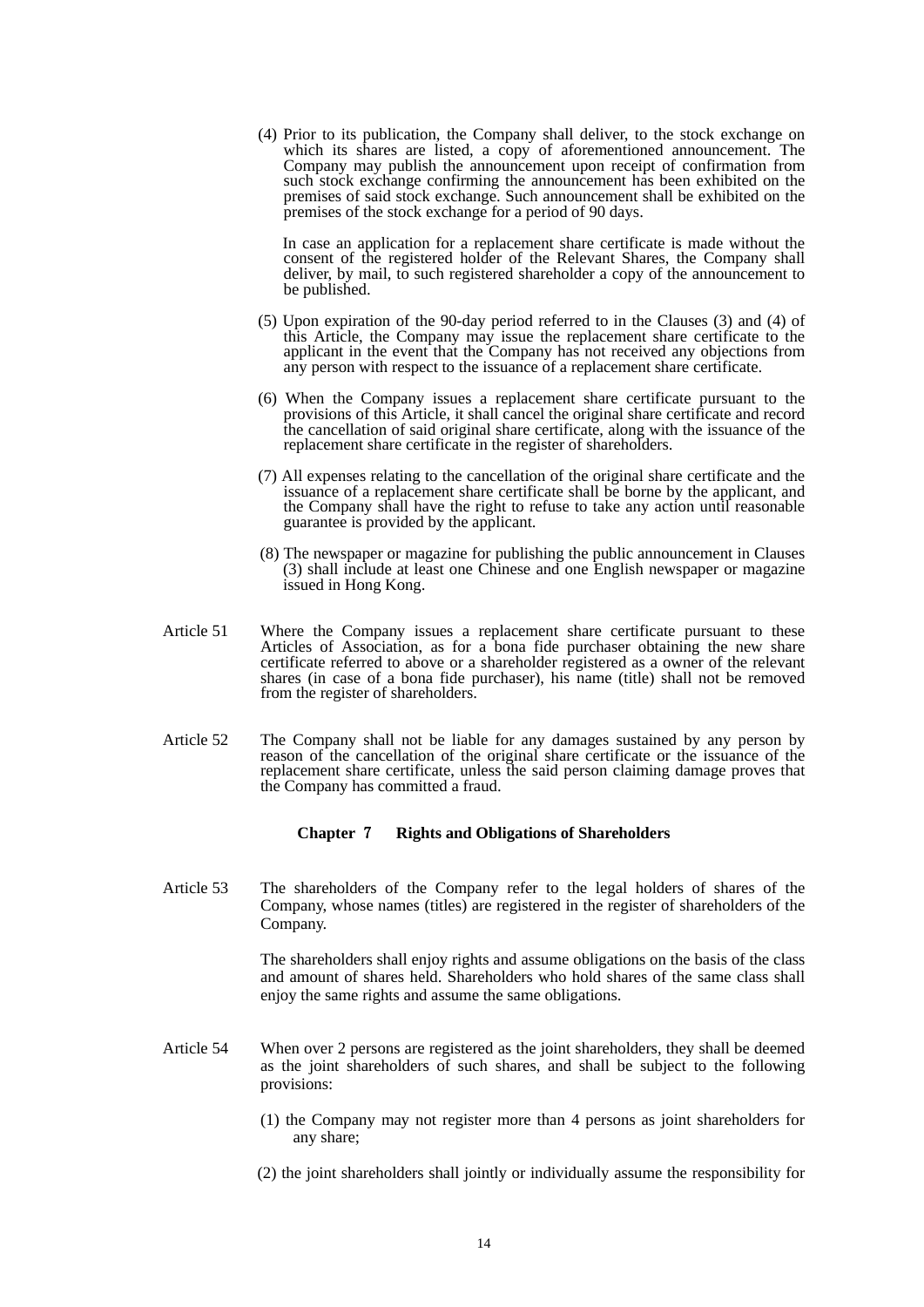amounts of fees payable for relevant shares;

- (3) in the event that any shareholder among the joint shareholders deceases, only the other remaining shareholders of the joint shareholders shall be deemed as the joint owners of the relevant shares. However, the Board has the right to require the presentation of the proper death certificate of the deceased;
- (4) Among the joint shareholders of any shares, only the shareholder that is listed first in the register of shareholders shall be entitled to receive the share certificate of the relevant shares, to receive notices, and to attend the general meeting of shareholders and enjoy full voting power of the relevant shares. Any notice received by such shareholder shall be deemed as having been served to all fellow joint shareholders.
- Article 55 The Company's shareholders of ordinary shares shall enjoy the following rights:

(1) the right to receive dividends and other distributions proportional to the number of shares held;

- (2) the right to attend Shareholders' Meeting either in person or by proxy and exercise the voting right;
- (3) the right to supervise, advise or inquire the operating activities of the Company;
- (4) the right to transfer, bestow, or pledge the shares held according to laws and regulations and the Articles of Association of the Company;
- (5) the right to be provided with relevant information in accordance with provisions of the Articles of Association, including:
	- (A) to obtain a copy of these Articles of Association, subject to payment of the cost;
	- (B) to inspect and to make duplicate copies, subject to payment at a reasonable charge, of the followings:
		- (i) all parts of the register of shareholders;
		- (ii) personal profiles of the Company's Directors, Supervisors, General Manager and other senior managements including:
			- (a) their present and former names and aliases;
			- (b) their principal addresses (residence);
			- (c) their nationalities;
			- (d) their full-time and all other part-time occupations and duties;
			- (e) their identification documents and the numbers thereof.
		- (iii) report(s) on the Company's share capital;
		- (iv) report(s) showing the aggregate par value, number, maximum and minimum price paid with respect to each class of shares repurchased by the Company since the end of the last financial year, and the aggregate amount incurred by the Company for this purpose;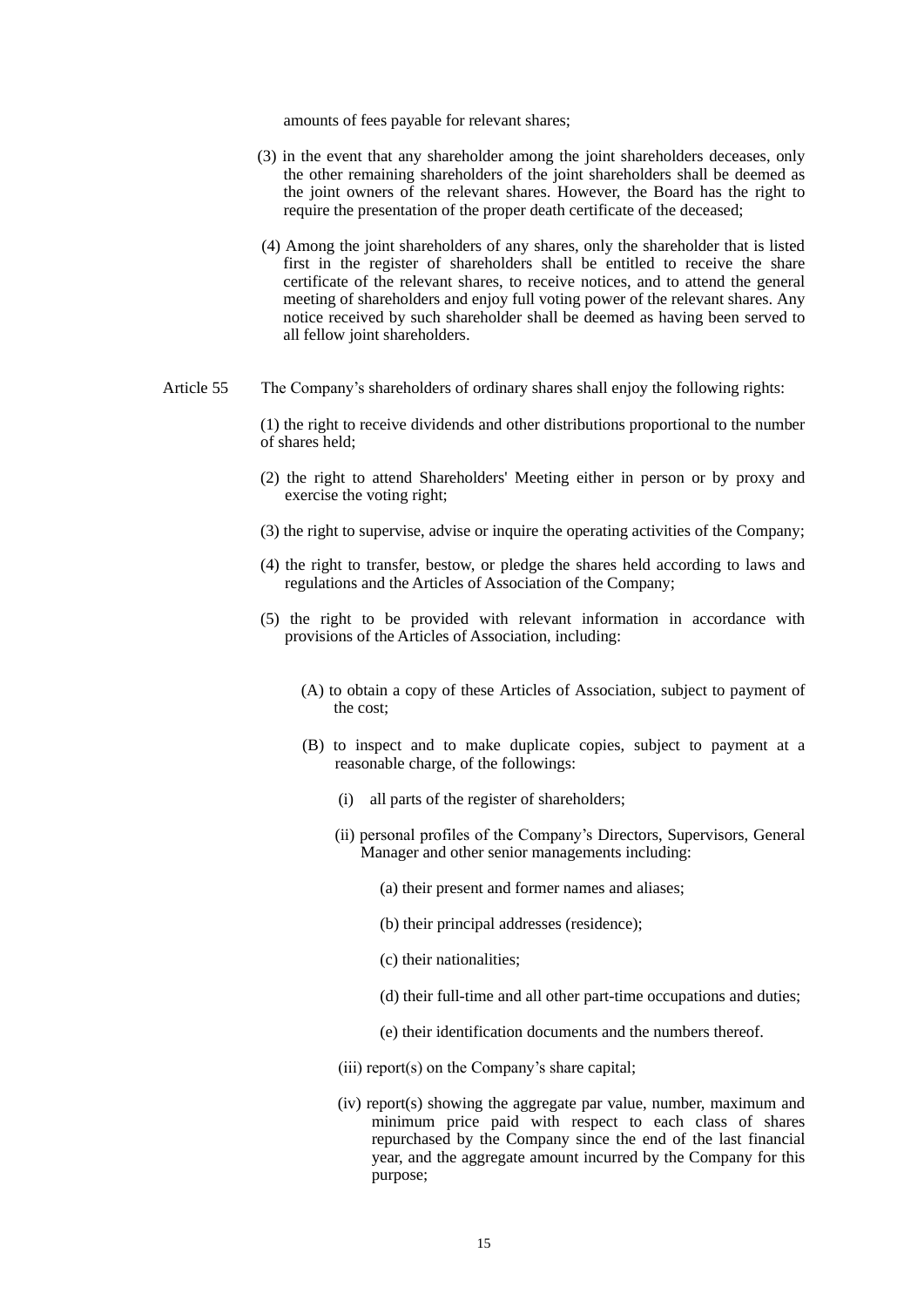- (v) minutes of Shareholders' Meeting;
- (vi) audited financial report.
- (6) the right to receive distribution of the remaining assets proportional to the number of shares held when the Company dissolves or liquidates;
- (7) other rights conferred by the laws and regulations and the Articles of Association of the Company.

The Company shall not otherwise stay or infringe any rights attached to any shares on the sole basis that the holders of such shares with direct or indirect interests in such shares have failed to disclose the said interests to the Company.

- Article 56 If any shareholder needs to access the relevant information as set out in the preceding article, the said shareholder shall provide the Company with written documents bearing evidence of the type and number of shares held by the said shareholder, and the Company will provide the said information as required by the said shareholder upon authentication of the said shareholder.
- Article 57 The shareholders of ordinary shares shall assume the following obligations:

(1) to observe the Articles of Association of the Company;

(2) to effect payment for the subscription of shares according to the number of shares subscribed and the method of contribution;

(3) to assume other obligations as the laws and regulations and the Articles of Association of the Company require.

Shareholders are not liable to further contribution to the share capital other than such terms as agreed upon by the subscriber of the relevant shares on subscription.

Article 58 Besides the obligations imposed by laws, administrative regulations or required by the listing rules of the stock exchange on which the Company's shares are listed, a controlling shareholder shall not exercise his voting rights with respect to the following matters in a manner that is prejudicial to the interests of the shareholders, collectively or individually:

> (1) to relieve a Director or Supervisor from liability to act honestly in the best interests of the Company;

> (2) to allow the expropriation by a Director or Supervisor (for his own benefit or for the benefit of other person(s)), in any manner, of the Company's assets, including (but not limited to) any opportunities deemed beneficial to the Company;

> (3) to allow the expropriation by a Director or Supervisor (for his own benefit or for the benefit of other person(s)) of the individual rights of other shareholders, including (but not limited to) the rights to distributions and vote (except pursuant to a restructuring proposed to shareholders for approval at a Shareholders' Meeting in accordance with the Articles of Association).

Article 59 The controlling shareholder as described in Article 58 refers to the holder of over 50% of the Company's shares, or less than 50% but whose right to vote may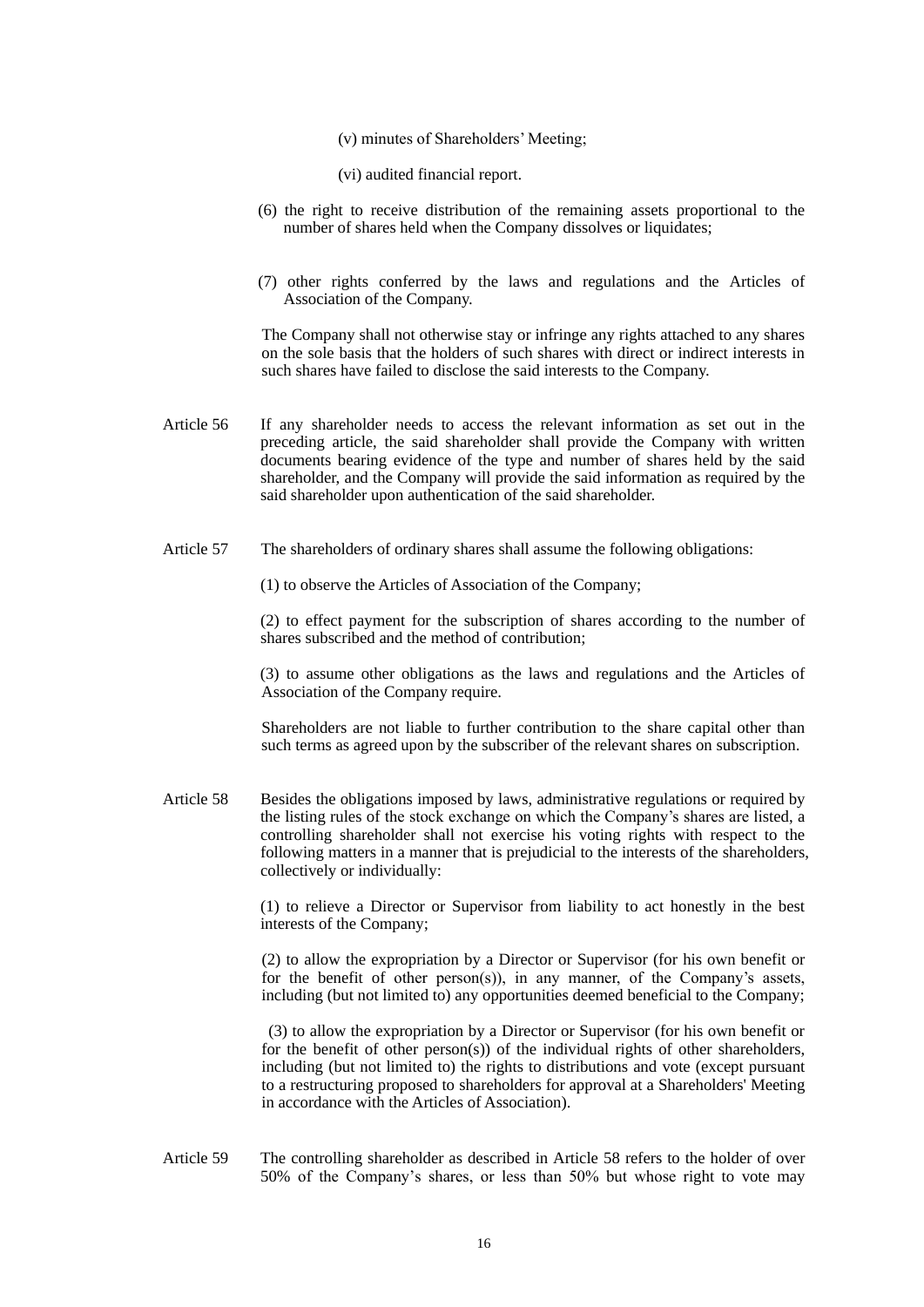substantially affect the decision made at the Shareholders' Meeting.

## **Chapter** 8 **Shareholders' Meeting**

- Article 60 Shareholders' Meeting shall be the authoritative body of the Company and shall exercise its functions and powers in accordance with the law.
- Article 61 Shareholders' Meeting shall possess the following functions and powers:

(1) to decide on the Company's operational policies and its investment plans;

(2) to elect and replace Directors and to decide on the matters relating to the remuneration of Directors;

(3) to elect and replace shareholders' representative Supervisors, and decide on matters relating the remuneration of the relevant Supervisors;

(4) to examine and approve reports of the Board of Directors;

(5) to examine and approve reports of the Board of Supervisors;

(6) to examine and approve the Company's proposed annual preliminary and final financial budgets;

(7) to examine and approve the Company's profit distribution and loss recovery plans;

(8) to decide on the increase or reduction of the Company's registered capital;

(9) to decide on the issuance of debentures by the Company;

(10) to decide on such matters as merger, division, dissolution and liquidation of the Company;

(11) to decide on the engagement, dismissal or non-reappointment of the Company's accounting firm;

(12) to amend the Articles of Association;

(13) to consider any motions raised by shareholders who hold 3% or more of the voting shares of the Company;

(14) to decide on any other matters as the laws and regulations and the Article of Association of the Company specify.

- Article 62 The Company shall not conclude an agreement to transfer the management of all or important parts of its business to others except Directors, Supervisors, General Manager and other senior managements without prior approval at the Shareholders' Meeting.
- Article 63 The Shareholders' Meeting shall include annual general meetings and extraordinary general meetings. Annual general meetings shall be held once every year, and within 6 months of the end of the preceding financial year.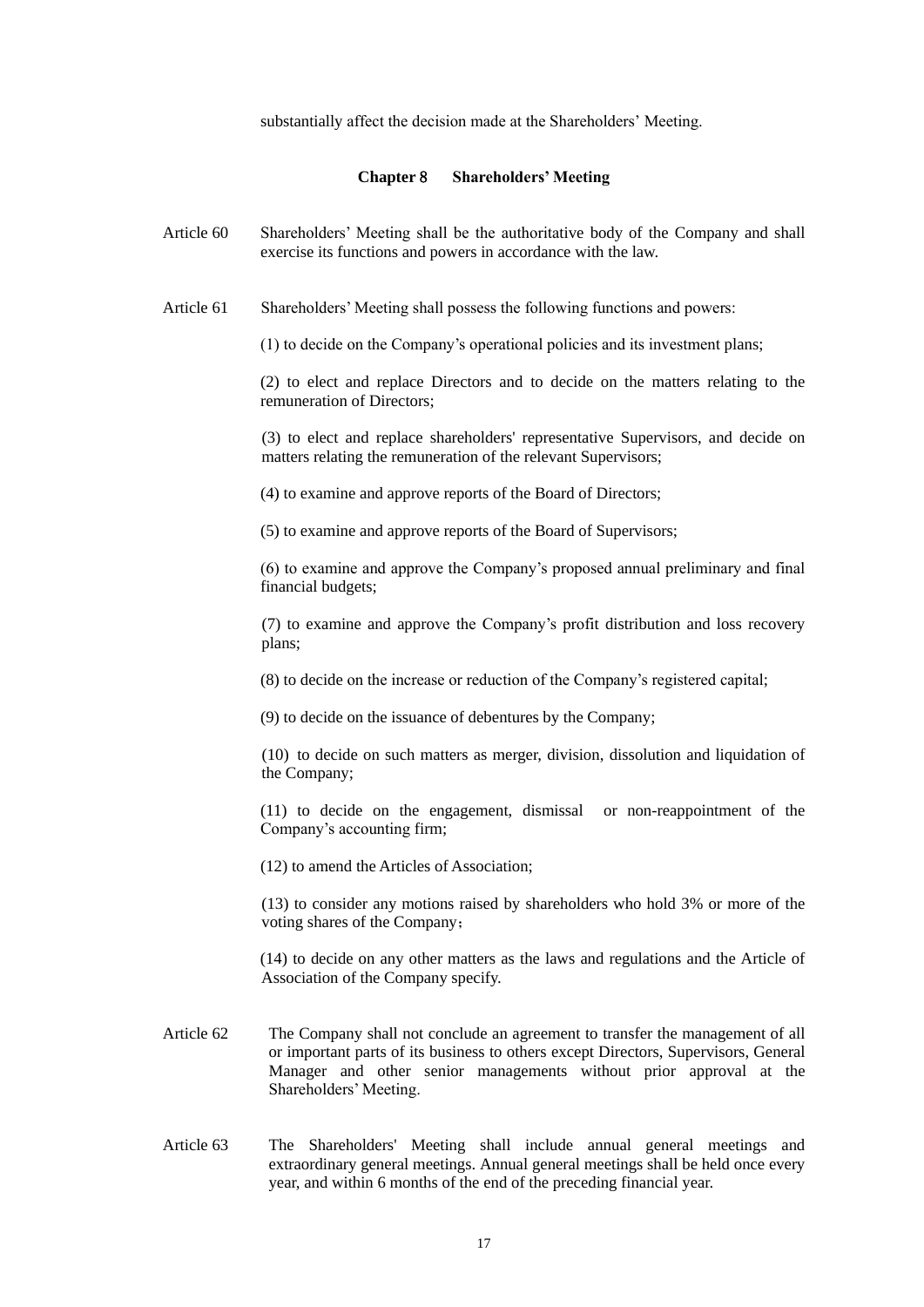The Board shall convene an extraordinary general meeting within two (2) months under any of the following circumstances:

(1) when the number of directors is less than that required by the Company Law or is less than two thirds of the numbers required by the Articles of Association;

(2) when the Company fails to recover the loss amounting to over one third of the share capital;

(3) when shareholder(s), individually or jointly, holding 10% or more of the Company's issued and outstanding shares carrying voting rights request(s) in writing the convening of an extraordinary general meeting;

(4) when deemed necessary by the Board of Directors or the Board of Supervisors motions to call an extraordinary general meeting;

(5) when the accounting firm the Company appointed calls an extraordinary general meeting pursuant to Article 179 of the Articles of Association of the Company;

(6) when over 2 independent Directors motion to call an extraordinary general meeting.

The Board of Directors shall convene the Shareholders' Meeting. If the Board of Directors is unable or fails to convene the Shareholders' Meeting, the Board of Supervisors shall call and preside over it; if the Board of Supervisors fails to do so, the shareholder(s) independently or jointly holding 10% of the Company's shares for over 90 days may convene and preside over the Shareholders' Meeting.

Article 64 When the Company convenes the shareholders' general meeting, written notices of the meeting shall be provided in no less 20 clear business days prior to the date of the meeting to notify all the shareholders registered in the register of shares with respect to the matters to be considered, and the date and the place of the meeting. When the Company convenes the shareholders extraordinary meeting, written notices of the meeting of the meeting shall be provided in no less 10 clear business days or 15 days (whichever is longer) prior to the date of the meeting to notify all the shareholders registered in the register of shares with respect to the matters to be considered, and the date and the place of the meeting. For the overseas listed shares shareholders, the notice of general meeting, circulars and the relevant documents may, in accordance with laws, administrative regulations, listing rules of the place where the Company's shares are listed, be published on the website of the Company, the website of the Stock Exchange of Hong Kong and other websites designated by the Listing Rules from time to time.

> The business day mentioned in the Articles of Association of the Company shall mean the date on which the Stock Exchange of Hong Kong opens for securities trading.

> The day when the notification is sent and the meeting is held shall not be counted towards the period of the notification.

> The shareholder(s), individually or jointly holding more than 3% of the Company's total shares shall have the right to submit motions to the Board of Directors 10 days before the Shareholders' Meeting; The Board shall inform other shareholders within 2 days as of receiving such motions and present the motion at the Shareholders' Meeting for consideration.

> The content of an extraordinary motion shall be under the functions and powers of the Shareholders' Meeting and have a clear subject and specific matters for consideration.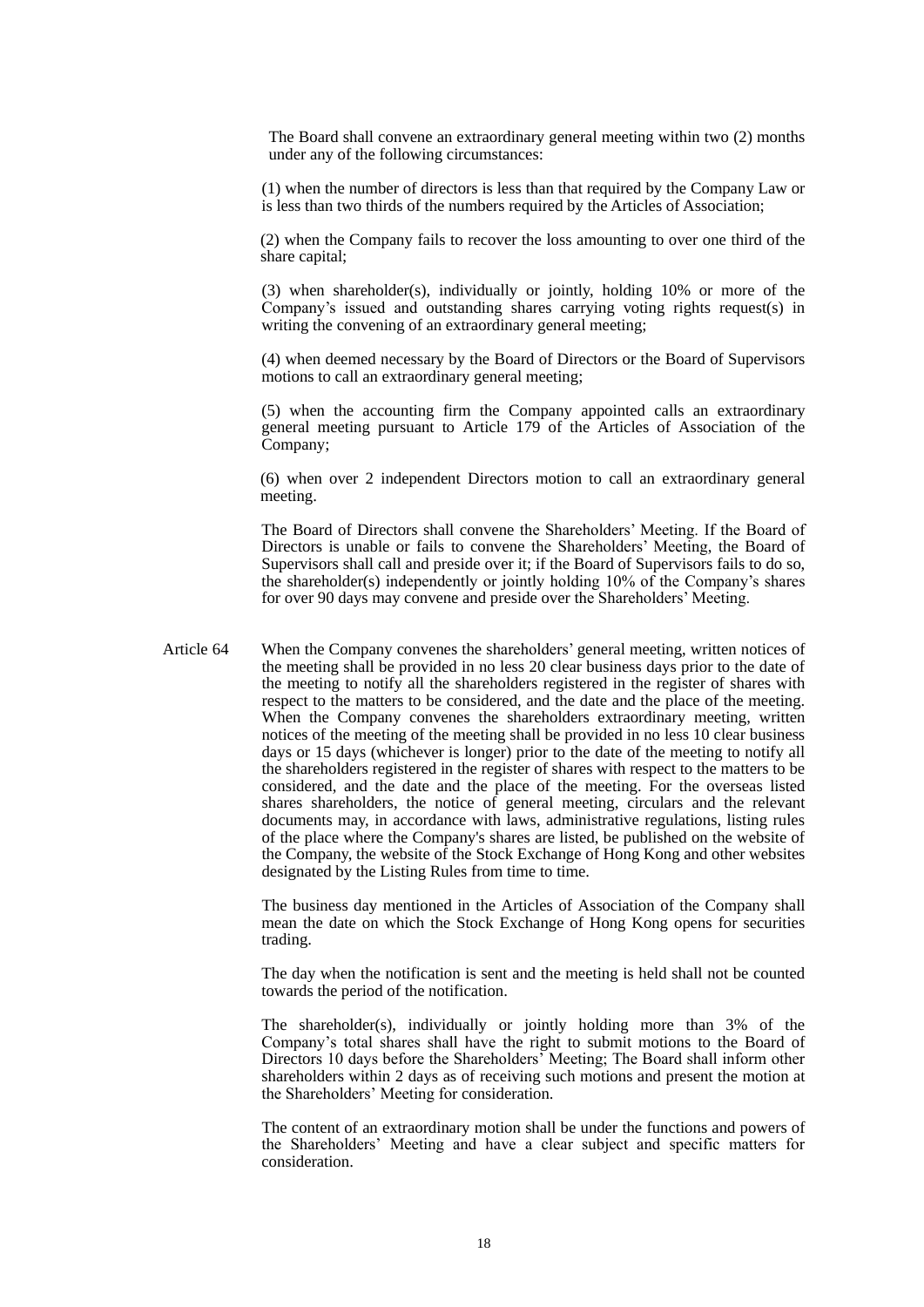- Article 65 Motions not set out in the notice of Shareholders' Meeting shall not be voted on or resolved at the Shareholders' Meeting.
- Article 66 The notification of the Shareholders' Meeting shall:
	- (1) be in writing: For holders of overseas listed shares, the notice of general meeting, circulars and the relevant documents may, in accordance with laws, administrative regulations, listing rules of the place where the Company's shares are listed, be published on the website of the Company, the website of the SEHK and other websites specified by the Listing Rules from time to time.
	- (2) specifying time, date and place of the meeting;
	- (3) set out the date of registration of shareholders who are entitled to attend the meeting;
	- (4) list the name(s) and telephone number(s) of the contact person(s) for the meeting;
	- (5) describe matters for consideration at the meeting;
	- (6) provide such necessary information and explanations for shareholders to make an informed judgment on the matters to be considered. Without limitation to the generality of the foregoing, where a proposal is made with respect to the merger of the Company with another company, the repurchase of shares, the restructuring of share capital, or the restructuring of the Company in any other manner, the terms of the proposed transaction must be provided in detail along with copies of the proposed agreement, if any, and the reason(s) and effect of such proposal must be properly explained.
	- (7) contain a disclosure of the nature and extent, if any, of the material interests of any Director, Supervisor, the General Manager, or other senior managements in the proposed transaction and the effect of the transaction in their capacity as shareholders to the extent that it is different from the effect on the interests of shareholders of the same class;
	- (8) contain the full text of any special resolution proposed to be passed at the meeting;
	- (9) Stating clearly that a shareholder is entitled to attend and vote at the meeting, and to appoint 1 or more proxies to attend and vote on his behalf, and that a proxy need not be a shareholder;
	- (10)specify the time and place for delivering proxy forms for the relevant meeting.
- Article 67 Notice of general meeting of shareholders shall be served on each shareholder (whether or not entitled to vote at the meeting), by personal delivery or prepaid mail to their addresses as shown in the register of shareholders. For the holders of domestic shares, notices of the general meeting may also be issued by way of public announcements. For holders of overseas listed shares, the notice of general meeting, circulars and the relevant documents may, in accordance with laws, administrative regulations, listing rules of the place where the Company's shares are listed, be published on the website of the Company, the website of the Stock Exchange of Hong Kong and other websites specified by the Listing Rules from time to time.

The public announcement as referred to in the preceding paragraph shall be published 20 clear business days prior to the shareholders' general meeting or 10 clear business days or 15 days (whichever is longer) prior to shareholders'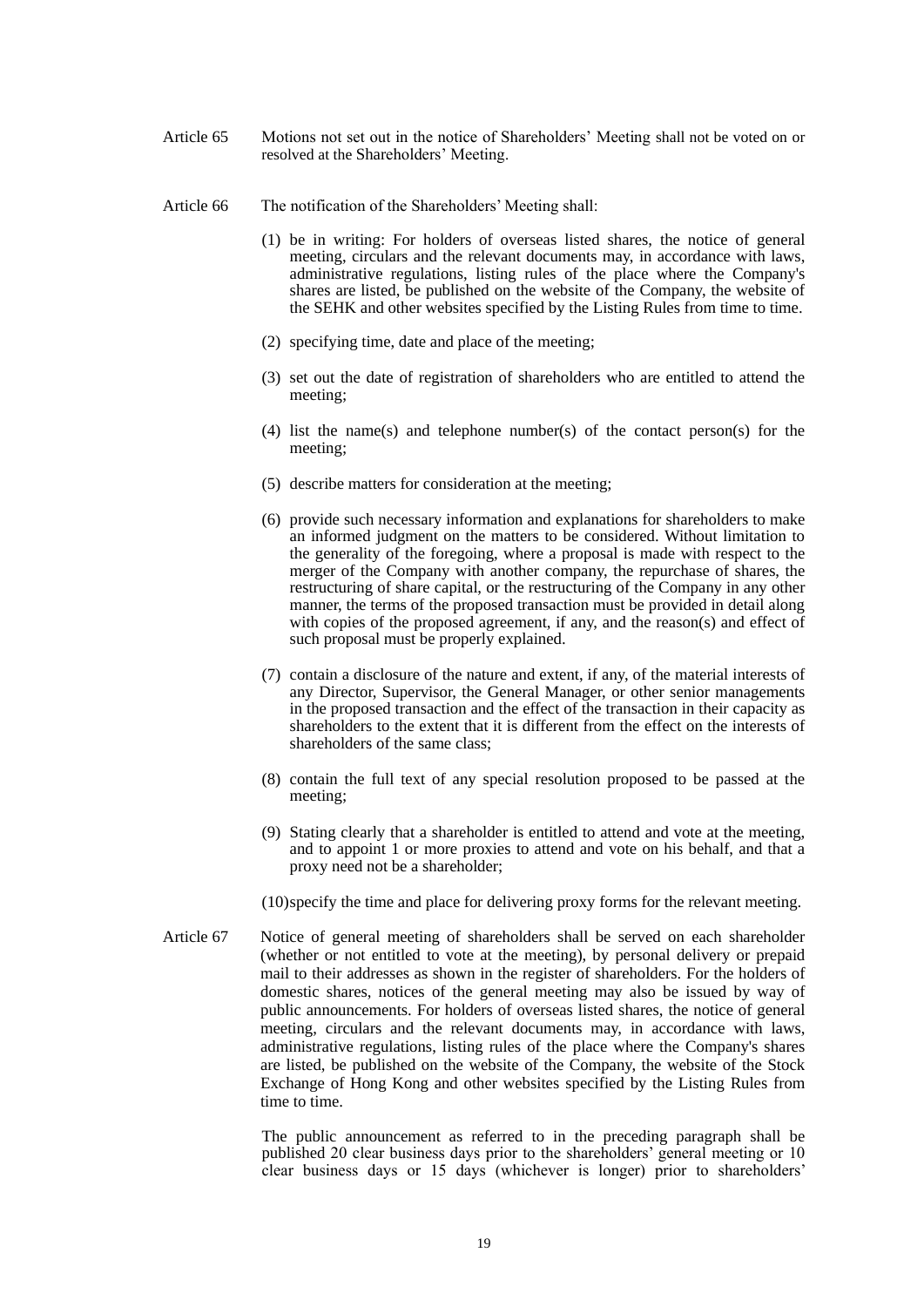extraordinary meeting in 1 or more national newspapers designated by the securities regulatory authority of the State Council. Upon publication of such announcements, the holders of domestic shares shall be deemed to have received the notice for the Shareholders' Meeting.

- Article 68 After the notification of the Shareholders' Meeting is sent out, the Board of Directors shall not change the date of the meeting, unless force majeure events or other accidents occur. If the date of the meeting needs to be changed due to force majeure events, the share registration date shall remain the same.
- Article 69 An accidental failure to serve notice of a meeting on, or the non-receipt of such notice by, any person entitled to receive such notice shall not invalidate the meeting or the resolutions passed.
- Article 70 Any shareholder entitled to attend and vote at the Shareholders' Meeting shall be entitled to appoint to entrust one or several persons (whether a shareholder or otherwise) as his proxy/proxies to attend and vote on his behalf. A proxy so appointed shall have:
	- (1) the right to speak at the meeting;
	- (2) the voting rights.

In the event that a shareholder is a Recognized Clearing House or its agent in accordance with the Securities and Futures Ordinance (Cap. 571), it may, as it sees fit, appoint 1 or more persons as its proxy to attend and vote at any general meeting of shareholders or class meeting. However, in the event that more than 1 person is so appointed, the proxy instrument shall specify the number and class of the shares relating to each such proxy. Such proxies may exercise the rights of such Recognized Clearing House on its behalf in the same manner as if it were an individual shareholder of the Company.

- Article 71 The proxy instrument shall be in writing, either to be executed by the appointer or by power of attorney. Should the appointer be a legal entity, then such proxy instrument shall be executed with the company seal or by its Directors or the legal representative. Such instrument shall specify the number of shares represented by the proxy. In the event that more than 1 person is appointed as a proxy by a shareholder, the proxy instrument shall specify the number of shares represented by each proxy.
- Article 72 The proxy instrument shall be maintained at the residence of the Company or at such other locations as specified for that purpose in the notice regarding the convening of the meeting in no less than 24 hours prior to the time of the meeting at which the proxy proposes to vote, or the time appointed for voting. In the event that such instrument is signed by another person authorized by the appointer, the authorization or other authorization instrument shall be notarized, and such notarized authorization or other instrument shall be maintained at the residence of the Company or at such other locations as specified for that purpose in the notice regarding the convening of the meeting at the same time.

In the event that an appointer is a legal entity, its legal representative or such person as authorized by a resolution of its Board of Directors or other governing body may attend the Company's general meeting in the capacity of a representative.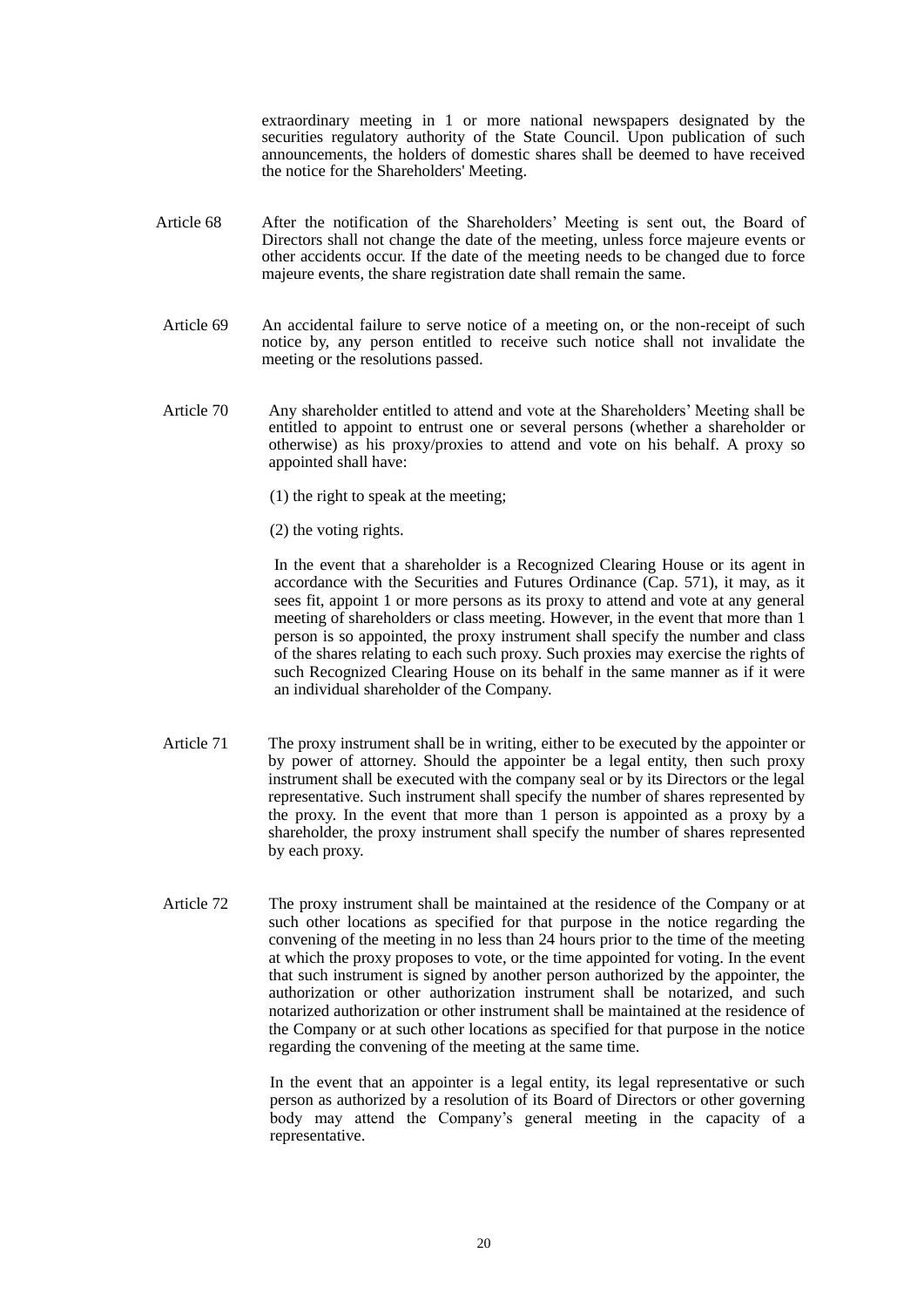- Article 73 Any form issued to a shareholder by the Board of Directors for the appointment of a proxy by the shareholder for attendance and voting at a meeting shall enable the shareholder to instruct the proxy to vote for or against each resolution with respect to businesses transacted at the meeting. Such forms shall contain a statement which states that, in the absence of instructions by the shareholder, the proxy may vote in the proxy's own discretion.
- Article 74 A vote provided in according to the instruments in such proxy forms shall be valid, notwithstanding the previous death or loss of capacity of the appointer or the revocation of the proxy or of the authority under which the proxy was executed, or the transfer of the shares with respect to which the proxy is given, provided that no notice in writing of such matters shall have been received by the Company prior to the commencement of the meeting at which the proxy is used.
- Article 75 If the shareholder attend the Shareholders' Meeting in person, the shareholder shall show his proof of identity and share certificate; if the shareholder appoint a proxy to attend the meeting, the proxy shall show his proof of identity, proxy form and share certificate; if a legal entity as a shareholder (except the Recognized Clearing House or its agent) appoints a proxy to attend the meeting, the proxy shall show his proof of identity, proxy form issued by the legal entity and share certificate;
- Article 76 There are 2 kinds of resolutions made at the Shareholders' Meeting, ordinary resolutions and special resolutions.

An ordinary resolution must be approved by votes representing more than one-half of the voting rights of the shareholders (including proxies) present at the meeting.

A special resolution must be approved by the votes representing more than two-thirds of the voting rights of the shareholders (including proxies) present at the meeting.

The shareholders (including proxies) present at the meeting shall clearly indicate they are for or against every matter for review, or abstaining from voting.

Article 77 When voting at the general meeting of shareholders, a shareholder (including proxies) may exercise voting rights according to the number of shares carrying the right to vote. Each share shall have 1 vote. However, the Company has no voting right for the shares it holds.

> When voting, the shareholders (including proxies) shall observe any special right or limitation attached to shares of any class.

- Article 78 Votes of the shareholders' general meeting shall be taken by poll, the Company shall announce the voting results pursuant to the relevant laws and regulations and the regulations of the Listing Rules.
- Article 79 The voting results shall be announced at the site.
- Article 80 At a poll taken at a meeting, a shareholder (including proxy) entitled to 2 or more votes need not cast all his votes in the same manner.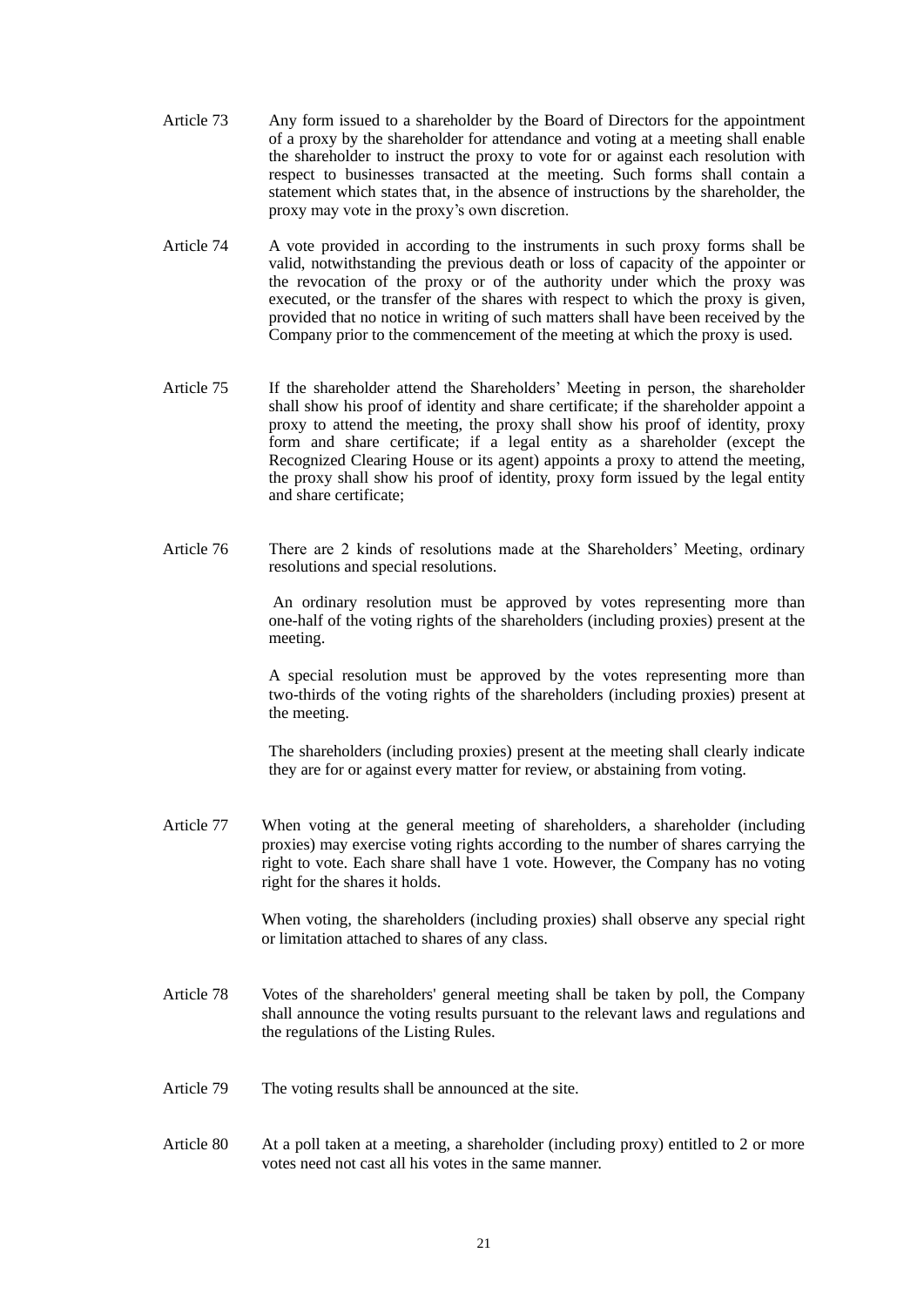- Article 81 In case of an equality of votes, the chairman of the meeting shall be entitled to have a casting vote.
- Article 82 The following matters shall be resolved by ordinary resolutions at the Shareholders' Meeting:

(1) reports of the Board of Directors and the Board of Supervisors;

(2) any plans for the distribution of profits and for recovering losses formulated by the Board of Directors;

(3) removal of the members of the Board of Directors and Supervisors on behalf of shareholders, and decision on their remuneration and methods of payment;

(4) preliminary and final annual budgets, balance sheets, profit accounts, and other financial statements of the Company;

(5) other matters other than those required by laws, administrative regulations, or by the Articles of Association to be approved by a special resolution.

Article 83 The following matters shall be resolved by special resolutions at the Shareholders' Meeting:

> (1) the increase or reduction in share capital and the issue of shares of any class, warrants and other similar securities;

(2) the issue of debentures of the Company;

(3) the division, merger, dissolution and liquidation of the Company;

(4) the changes to the Company's scope of business;

(5) the amendments to the Articles of Association;

(6) the Company's acquisition or disposal of major assets or providing guarantees within 1 year with the transaction amount exceeding 30% of the total assets of the Company;

(7) other matters that ordinary resolutions have been made at the Shareholders' Meeting indicating that resolutions regarding such matters will substantially impact the Company and such matters need to be passed by special resolutions;

(8) other matters that shall be passed by special resolutions in accordance with the laws and regulations and the Articles of Association of the Company.

Article 84 When requesting the convening of an extraordinary general meeting or a class meeting, it shall be handled according to the following procedures:

> (1) Shareholder(s), individually or jointly holding an aggregate of 10% or more of the shares carrying the right to vote at the meeting shall sign 1 or more written requests of the same form stating the object of the meeting and requesting that the Board of Directors convene an extraordinary general meeting or a class meeting thereof. The Board of Directors shall convene an extraordinary or a class general meeting responsively after receipt of such request. The aforesaid amount of shareholding is calculated as on the day when the shareholders make the request in writing.

> (2) If the Board of Directors fails to send notification of the meeting within 30 days from the date of the receipt of such request, the Board of Supervisors shall call and preside over the meeting; if the Board of Supervisors fails to do so either,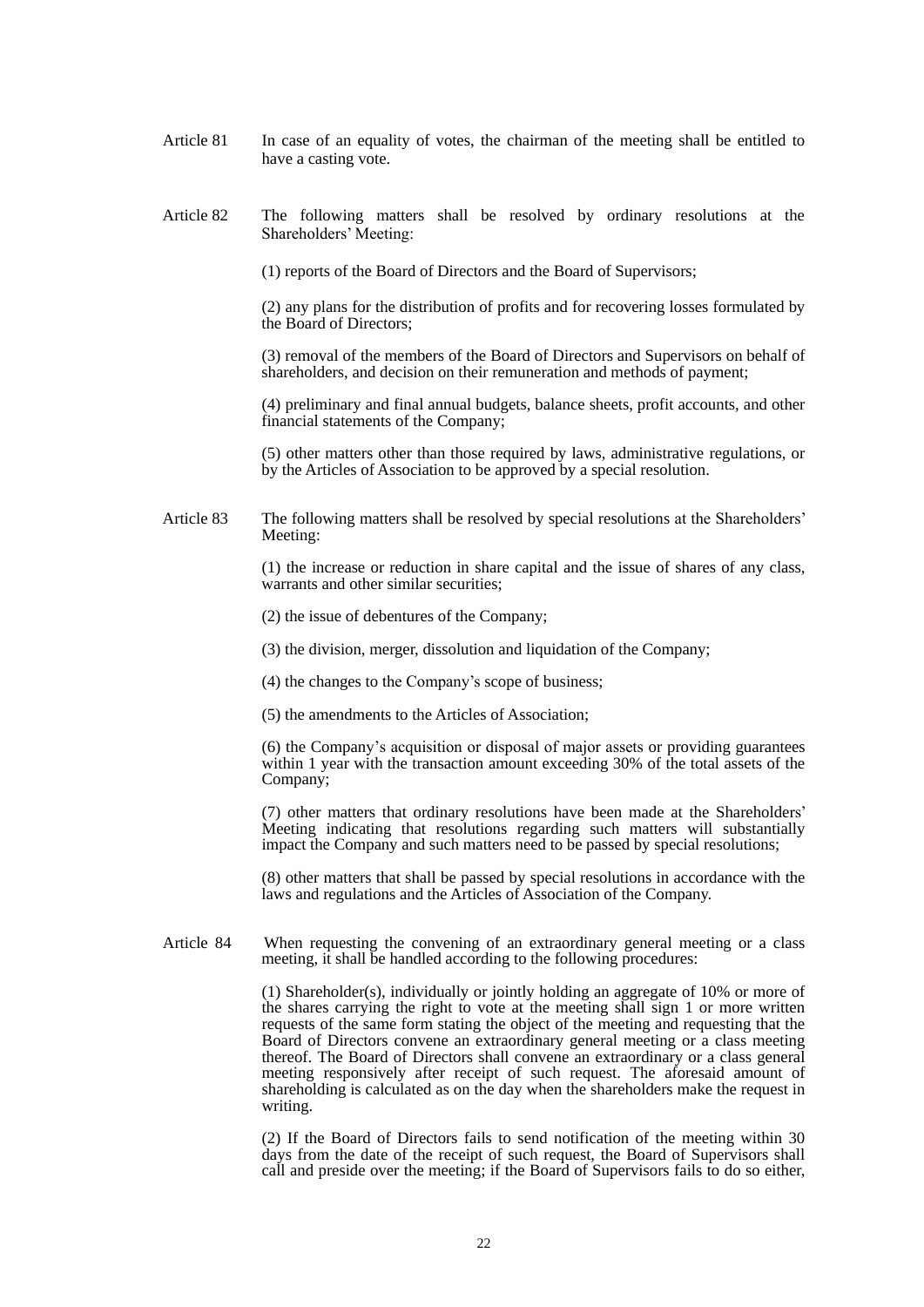the shareholder(s), individually or jointly holding over 10% or more of voting shares of the Company for more than 90 consecutive days may call the meeting within 4 months of the date of the receipt of such request by the Board of Directors, and the procedures for calling the meeting shall remain as the Board of Directors would call the meeting.

Where shareholders convene a meeting due to the failure by the Board of Directors to duly convene the same, all reasonable expenses so incurred shall be reimbursed by the Company, and any sum so reimbursed shall be set-off against such sums owed by the Company to the defaulting directors.

- Article 85 The Company's Chairman of Board of Directors shall preside over the Shareholders' Meeting; if the Chairman fails to do so, the Vice Chairman shall preside over the Shareholders' Meeting; if the Vice President fails to do so either, a Director designated by over half the Directors shall preside over the Shareholders' Meeting. In the event that no chairman of the meeting is so designated, the attending shareholders shall elect 1 of the directors to act as the chairman of the meeting. In the event that, for any reasons, the shareholders fail to elect a chairman, then the shareholder holding the largest number of the voting shares present in person or by proxy shall be the chairman of the meeting.
- Article 86 If any Director, Supervisor, General Manager or senior managements is required to present at the Shareholders' Meeting, they shall attend the meeting and accept inquiries from shareholders.

The Directors, Supervisors, General Manager or senior managements shall reply to or provide explanations to the inquiries from shareholders at the Shareholders' Meeting, unless commercial secrets are involved.

- Article 87 The chairman of the meeting shall be responsible for determining whether a resolution has been passed, and such decision shall be final and conclusive and shall be announced at the meeting and recorded in the minutes thereof.
- Article 88 When a connected transaction is considered at a general meeting, the connected shareholders shall not vote, and the voting shares held by them shall not be counted in the total number of shares with voting rights; the announcement of any resolution made at the general meeting shall adequately disclose information relating to voting by non-connected shareholders. If the connected shareholders cannot avoid the voting under special circumstances, the voting may proceed in compliance with the usual procedures upon approval from the relevant authorities, and details of such circumstances shall be adequately disclosed in the announcement of the resolution.
- Article 89 If the laws, regulations and Listing Rules of SEHK require any shareholder to waive the right to vote or restrict the shareholder to vote only for or against a certain resolution and the said shareholder violates such rules, the vote by the said shareholder shall not be counted towards the voting results.

In the event that the chairman of the meeting has any doubt as to the voting result of any resolution at Shareholders' Meeting, the chairman shall have the power to have the votes counted. In the event that the chairman of the meeting does not have the votes counted, any shareholder present in person or by proxy, who objects to the result announced by the chairman of the meeting, may immediately following the declaration of the result, demand that the votes be counted and the chairman of the meeting shall have the votes counted immediately.

If the votes are counted at the Shareholders' Meeting, the counting result shall be recorded in the meeting minutes.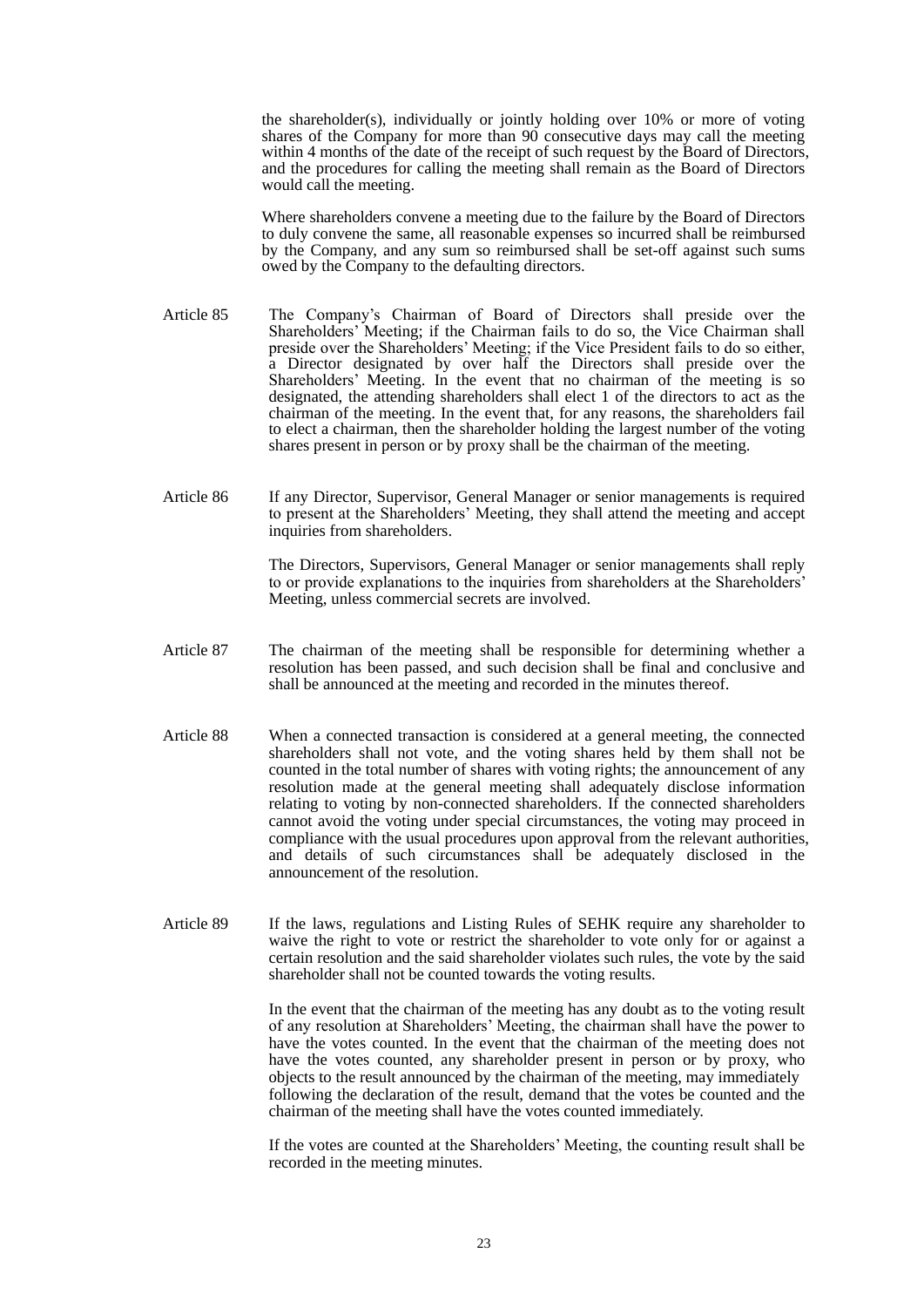Article 90 Resolutions passed at the Shareholders' Meeting shall be recorded in the meeting minutes, the chairman of the meeting and Directors present at the meeting shall sign the meeting minutes, which shall record the following matters:

> $(1)$  the number of the Company's voting shares present at the Shareholders' Meeting, and the percentage as compared to the Company's total number of shares;

- $(2)$  date and place of the Shareholders' Meeting;
- $(3)$  name of the chairman of the meeting, and the agenda of the meeting;
- $(4)$  main points of the speech of each speaker on matters for consideration;
- $(5)$  voting results of each matter for consideration at the meeting;

(6)opinions and inquiries from shareholders and replies or explanations from the Board of Directors and the Board of Supervisors;

 $(7)$  other matters that shall be recorded in the meeting minutes in accordance with the Articles of Association of the Company and the Shareholders' Meeting.

The Directors present at the Shareholders' Meeting shall sign the meeting minutes.

The meeting minutes, signature record of shareholders present at the meeting and proxy forms shall be kept at the Company's residence.

 The above said meeting minutes, signature record and proxy forms shall not be destroyed for 10 years.

Article 91 Copies of the minutes of the Shareholders' Meeting shall be open for inspection by any shareholder free of charge during the business hours of the Company. In the event that a shareholder requests a copy of such minutes from the Company, the Company shall send the copy to such shareholder within 7 days upon the receipt of reasonable fees thereof.

#### **Chapter** 9 **Special Procedures for the Voting by Class Shareholders**

Article 92 Shareholders who hold different classes of shares shall be known as class shareholders.

> Class shareholders shall be entitled to rights and assume obligations according to the laws, regulations and the Articles of Association of the Company.

- Article 93 Rights conferred on any class of shareholders in the capacity of shareholders ("class rights") may not be varied or abrogated unless approved by a special resolution of shareholders at a general meeting, and by the class shareholders so affected at a separate meeting conducted according to Articles 95 to 99.
- Article 94 The following circumstances shall be deemed as a variation or abrogation of rights of a class shareholder:
	- (1) an increase or decrease in the number of shares of such class, or an increase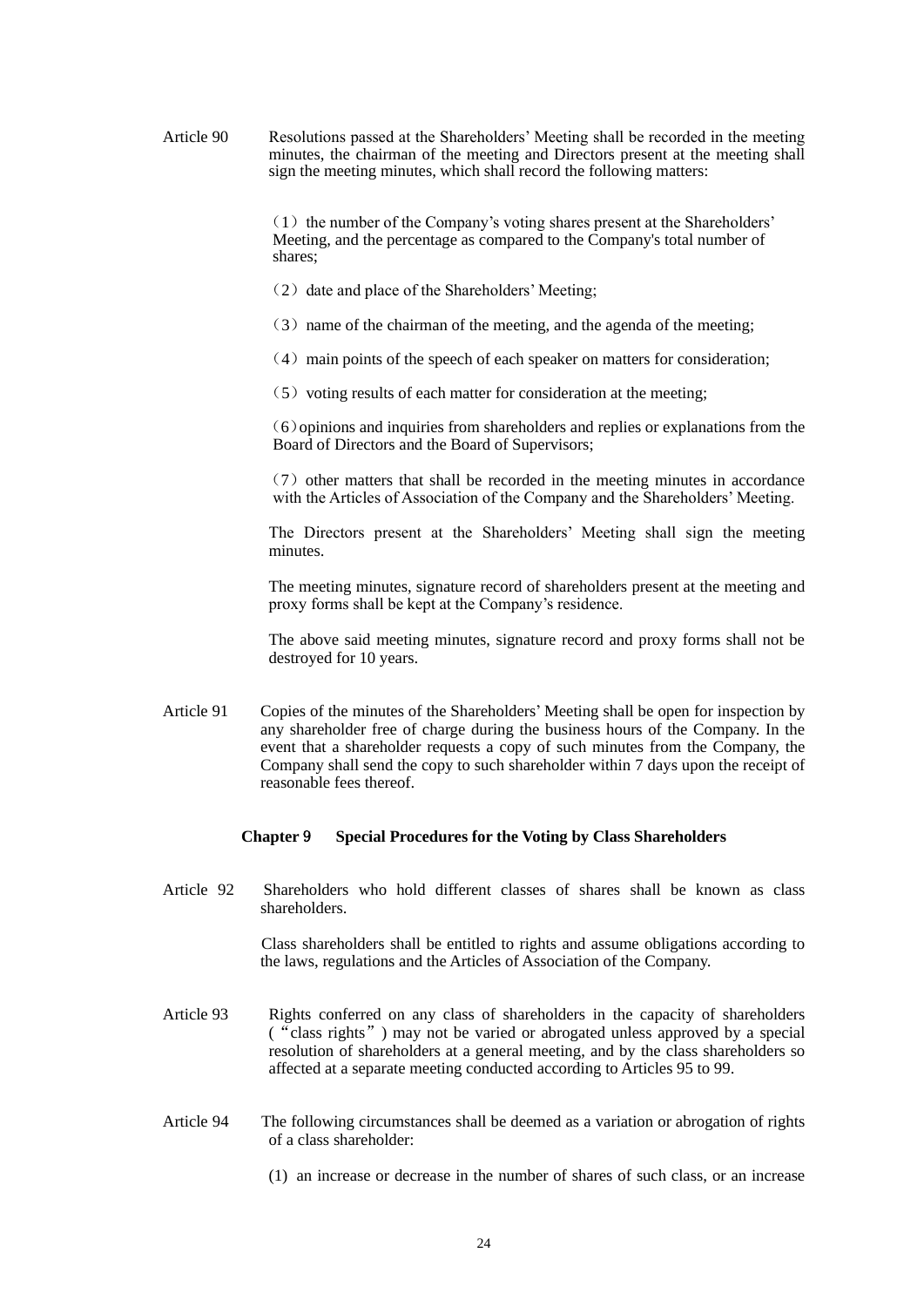or decrease in the number of shares of another class having voting rights or distribution rights or other privileges equal to or superior to those of the shares of such class;

- (2) the conversion of all or part of the shares of such class into the shares of another class or the conversion or creation of a right of conversion of all or part of the shares of another class into the shares of such class;
- (3) the removal or reduction of rights to receive accrued dividends or rights to cumulative dividends attached to the shares of such class;
- (4) the reduction or removal of the preferential rights attached to the shares of such class for the receipt of dividends or for the distribution of assets in the event that the Company is liquidated;
- (5) the addition, removal or reduction of the rights of conversion, options rights, voting rights, transfer rights, pre-emptive rights, or rights to acquire securities of the Company attached to the shares of such class;
- (6) the removal or reduction of the rights to receive payment receivable from the Company in the particular currencies attached to the shares of such class;
- (7) the creation of a new class of shares having voting rights or distribution rights or other privileges equal to or superior to those of the shares of such class;
- (8) the restriction of the transfer or ownership of the shares of such class or the imposition of stricter restrictions thereof;
- (9) the issue of any rights to subscribe for, or to convert into, shares in the Company of the same class or another class;
- (10) the enhancement of rights or privileges of the shares of other classes;
- (11) the restructuring of the Company pursuant to which shareholders of different classes assume disproportionate liability;
- (12) the revision or abrogation of the provisions of this Chapter.
- Article 95 The class shareholders so affected, whether or not otherwise entitled to vote at a general meeting of shareholders, shall nevertheless be entitled to vote at any class meetings with respect to matters set forth in Clauses (2) to (8), (11) to (12) of the preceding Article, but interested shareholder(s) shall not be entitled to vote in class meetings.

"(An) interested shareholder(s)" as used in the preceding paragraph, shall mean:

- (1) in the case of a repurchase of shares by offers to all shareholders of the Company or by open dealing on a stock exchange pursuant to Article 32 of these Articles of Association, a "controlling shareholder" as defined in Article 59;
- (2) in the case of a repurchase of shares by an off-market agreement pursuant to Articles 32 of these Articles of Association, a holder of the shares to which the proposed agreement relates;
- (3) in the case of a restructuring of the Company, an "interested shareholder" would mean a shareholder who assumes less liability than any shareholders of the same class or who has an interest in the proposed restructuring different from the interests of shareholders of the same class.
- Article 96 A resolution in a class meeting shall be passed by votes representing two-thirds or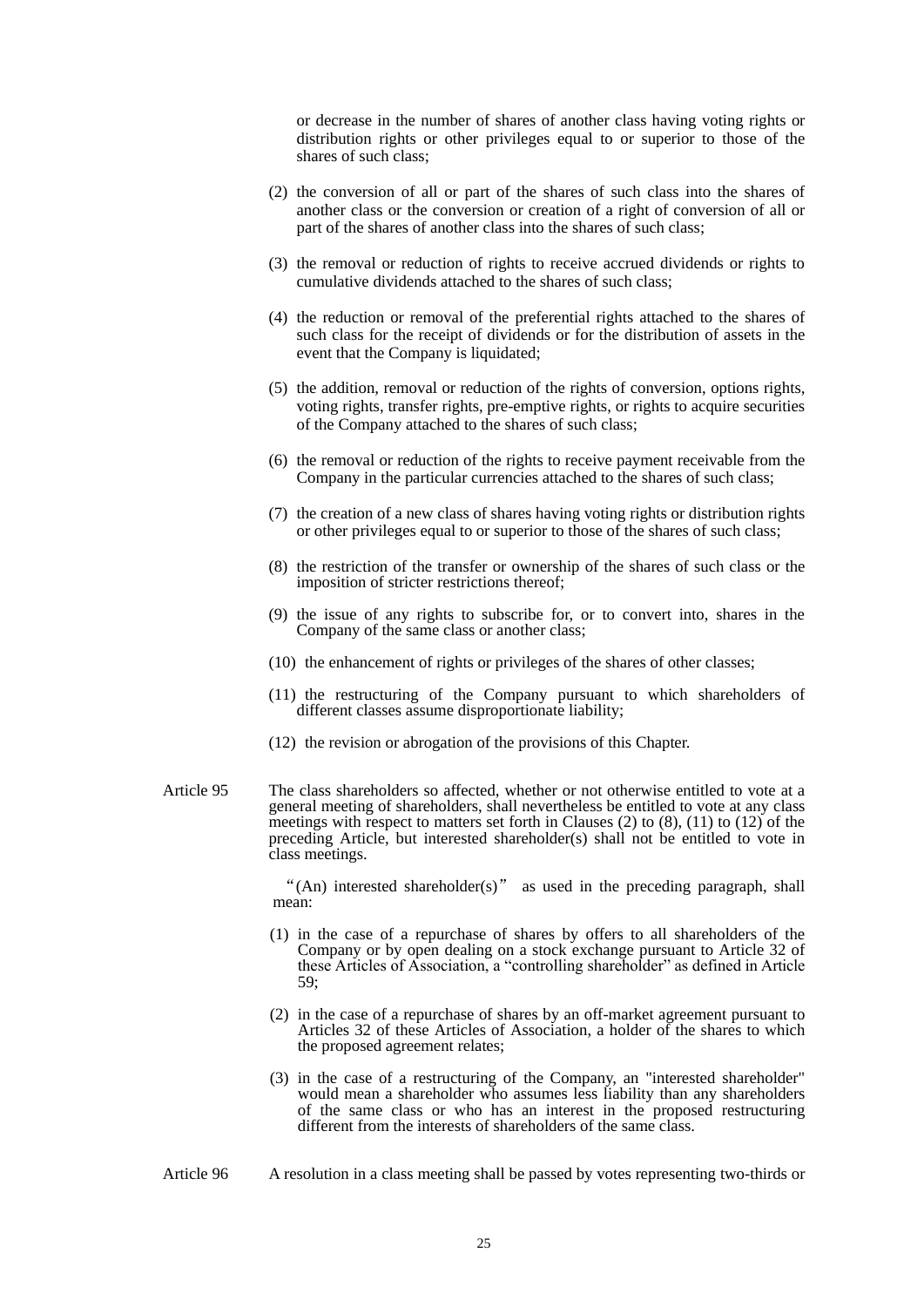more of the voting rights of shareholders of that class in the relevant meeting who are entitled to vote at the class meetings according to Article 95.

- Article 97 A written notice of a class meeting shall be given 20 clear business days prior to the date of a shareholders general meeting or 10 clear business days or 15 days (whichever is longer) of a shareholders extraordinary meeting to notify all of the registered shareholders of such class of the matters to be considered, the date and the place of the class meeting. For holders of overseas listed foreign shares, the notice of class meeting, circulars and the relevant documents may, in accordance with laws, administrative regulations, listing rules of the place where the Company's shares are listed, be published on the website of the Company, the website of the Stock Exchange of Hong Kong and other websites specified by the Listing Rules from time to time.
- Article 98 Notice of class meetings need only be served on those shareholders entitled to vote at class meetings.

Meetings of any class of shareholders shall be conducted in as similar a manner as that of Shareholders' Meeting. The provisions of these Articles of Association relating to the manner of conducting any Shareholders' Meeting shall apply to any meeting of a class of shareholders.

Article 99 Except for other class of shareholders, shareholders of domestic shares and overseas listed shares are deemed to be shareholders of different classes. Shareholders of domestic shares and non-listed foreign shares shall not be deemed to be shareholders of different classes.

> The special procedures for approval by class shareholders shall not apply in the following circumstances:

- (1) where the Company issues, upon the approval by special resolution of its shareholders at a general meeting, either separately or concurrently once every 12 months, not more than 20% of each of its existing issued domestic shares and overseas listed shares;
- (2) where the Company's plan to issue domestic shares and overseas listed shares at the time of its establishment is carried out within 15 months from the date of approval of the securities regulatory authority under the State Council.
- (3) On transfer of all or part of the shares held by the domestic shareholders or non-listed foreign shareholders to overseas investors , then such shares will be listed and traded on overseas stock market upon approval of the securities regulation authorities of the State Council and such transferred shares are listed and traded on the overseas stock exchanges under the approval of the overseas securities regulatory authorities, or the domestic shareholders or non-listed foreign shareholders of the Company convert all or part of the issued shares of the Company into overseas listed shares and such converted shares are listed and traded on the overseas stock exchange.

#### **Chapter 10 Party Committee**

Article 100 The Company shall establish a Party Committee as the Party organization of Company. The Party Committee shall consist of one secretary and several other members. In principle, the chairman of the Board of Directors of the Company and the secretary of the Party Committee shall be the same person. In principle, a full-time deputy secretary shall be designated to be in charge of the Party building work of the Company. Eligible members of the Party Committee can join the Board of Directors, the Supervisory Committee and the senior management of the Company through legal procedures, while eligible Party members of the Board of Directors, the Supervisory Committee and the senior management can also join the Party Committee in accordance with relevant rules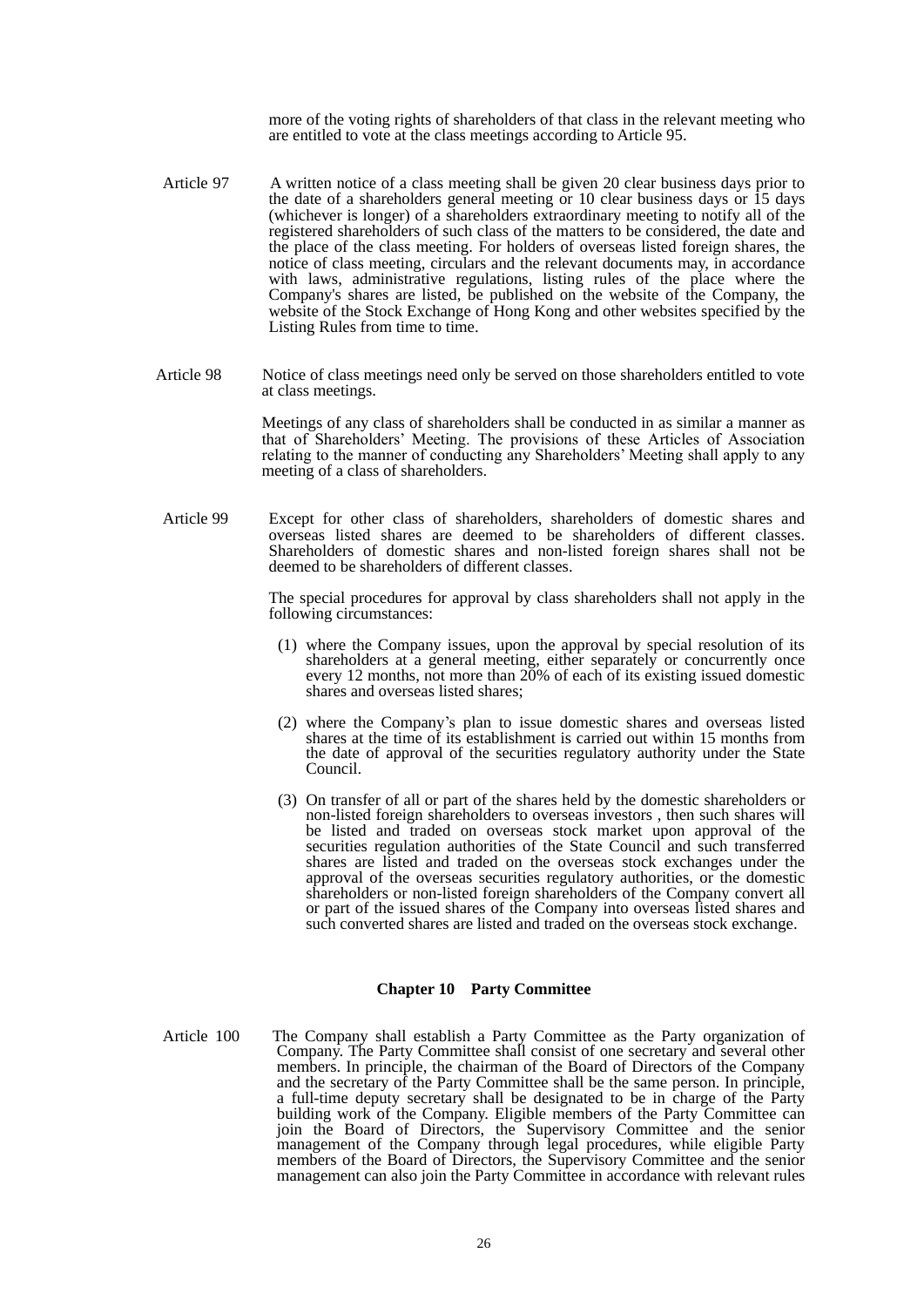and procedures. Meanwhile, a commission for discipline inspection shall be established in accordance with relevant requirements.

- Article 101 The Party Committee of the Company shall,
	- (1) ensure and supervise the Company's implementation of policies and guidelines of the Party and the State, and implement major strategic decisions of the Central Committee of the Party and the State Council, as well as important work arrangements of higher-level Party organizations;
	- (2) uphold the integration of the principle that the Party manages the officials with the function of the board of directors in the lawful selection of the management and with the lawful exercise of authority of appointment, promotion and demotion of personnel by the management. The Party Committee shall deliberate and give opinions on the proposed candidates nominated by the Board of Directors or the General Manager or recommend to the Board of Directors or the General Manager the candidates to be nominated as well as assess the proposed candidates and give opinions collectively with the Board of Directors upon inspection over such candidates;
	- (3) study and discuss reform, development and stability of the Company, and substantial matters on operation and management of the Company as well as material issues relating to the interests of the Company's staff, and provide advice and recommendations in this regard;
	- (4) assume primary responsibility to run the Party comprehensively with strict discipline; lead the Company's ideological and political work, united front work, creation of spiritual civilization, creation of corporate culture as well as mass organizations such as the labor union and the Communist Youth League(共青團); play a leading role in the construction of a clean and honest government and support the disciplinary committee in fulfilling its responsibility of supervision earnestly.

#### **Chapter** 11 **Board of Directors**

Article 102 The Company shall establish a Board of Directors consisting of 11 directors. The Board of Directors shall have 1 Chairman and 1 Vice Chairman.

> Members of the Board shall have the qualifications pursuant to relevant laws and regulations and the Listing Rules. The number of independent non-executive directors ("independent directors") shall represent at least one third of the total members of the board.

Article 103 The Directors shall be elected at the Shareholders' meeting for a term of three years. At the expiration of a Director's term, the term shall be renewable upon re-election. The terms of the independent directors shall also be in compliance with the regulations of the Listing Rules.

> If the clauses below are applicable, the Director may resign before the term of office expires. The director shall submit a resignation in writing to the Board. If the resignation in writing has a date when the resignation goes into effect, it shall be the date when the resignation becomes effective; if the resignation in writing does not have a date, the resignation shall go into effect as soon as the Company receives the resignation in writing.

> If the number of Directors is lower than two thirds of the number as required by the Articles of Association of the Company or lower than the lowest number as required by the *Company Law* due to the Directors resigning, the resignation shall go into effect after the new Directors are elected to fill the vacancy.

> If the above stated case happens, the Board shall call the Shareholders' Meeting as soon as possible to elect new Directors to fill the vacancy.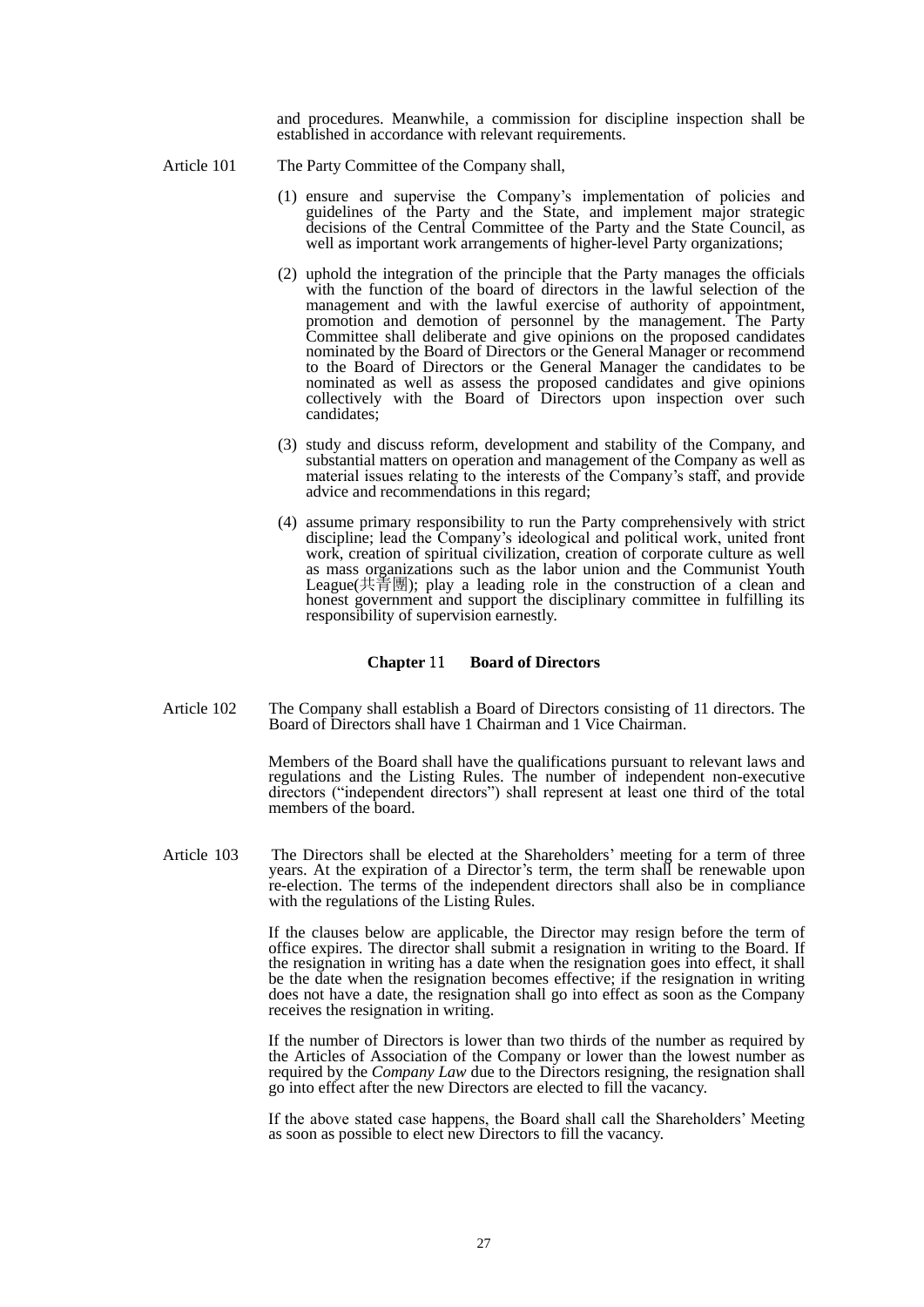The Shareholders' Meeting may remove any Director whose term of office has not expired in accordance with relevant laws and regulations. (However, any claim based on the contracts shall be exempted from it.)

A written notice of the intention of nominating the candidate for director and by that candidate indicating his acceptance of such nomination shall be given to the Company no earlier than the date of the notice of the general meeting of shareholders but no later than 7 days before the holding of the said general Shareholders' Meeting.

The Chairman and Vice Chairman of the Board shall be elected and removed by over half of the directors, and terms of office of both the Chairman and Vice Chairman is 3 years, who may be re-elected and re-appointed as their terms of office expire.

The Directors shall not have to hold shares of the Company.

The Directors (except for the independent directors) may be appointed as General Manager or other senior management (except for the Supervisor).

Article 104 The Board of Directors shall be accountable to the shareholders at general meetings, and shall exercise the following functions and powers:

> (1) to be responsible for the convening of and reporting to the Shareholders Meeting;

(2) to implement the resolutions passed by the Shareholders' Meeting;

(3) to determine the Company's business plans and investment proposals;

(4) to formulate the Company's preliminary and final annual financial budgets;

 (5) to formulate the Company' s profit distribution proposal and loss recovery proposal;

 (6) to make plans for the Company's increasing or decreasing its registered capital and issuing bonds;

 (7) to formulate plans for the Company's merger, division, changing of forms and dissolution;

(8) to decide on the Company's internal management structure;

(9) to appoint or remove the Company's General Manager and secretary to the Board of Directors, and to engage or remove the Company's deputy general manager, person(s) in charge of the finance department and other senior management according to the nomination of the General Manager, and to decide on their remuneration and payment method;

(10) to formulate the Company's basic management system;

(11) to formulate proposals for any amendment to the Company' s Articles of Association;

(12) to formulate plans for the Company's acquisition or sale of major assets;

(13) in compliance with the relevant laws and regulations, to exercise the Company's right to finance and loan as well as mortgage, rent, contract for or transfer the Company's major assets and authorizing General Manager and Vice General Manager to exercise the foregoing rights within certain scope;

(14) to propose at the Shareholders' Meeting the engagement or replacement of an accounting firm for the audit of the Company's accounts;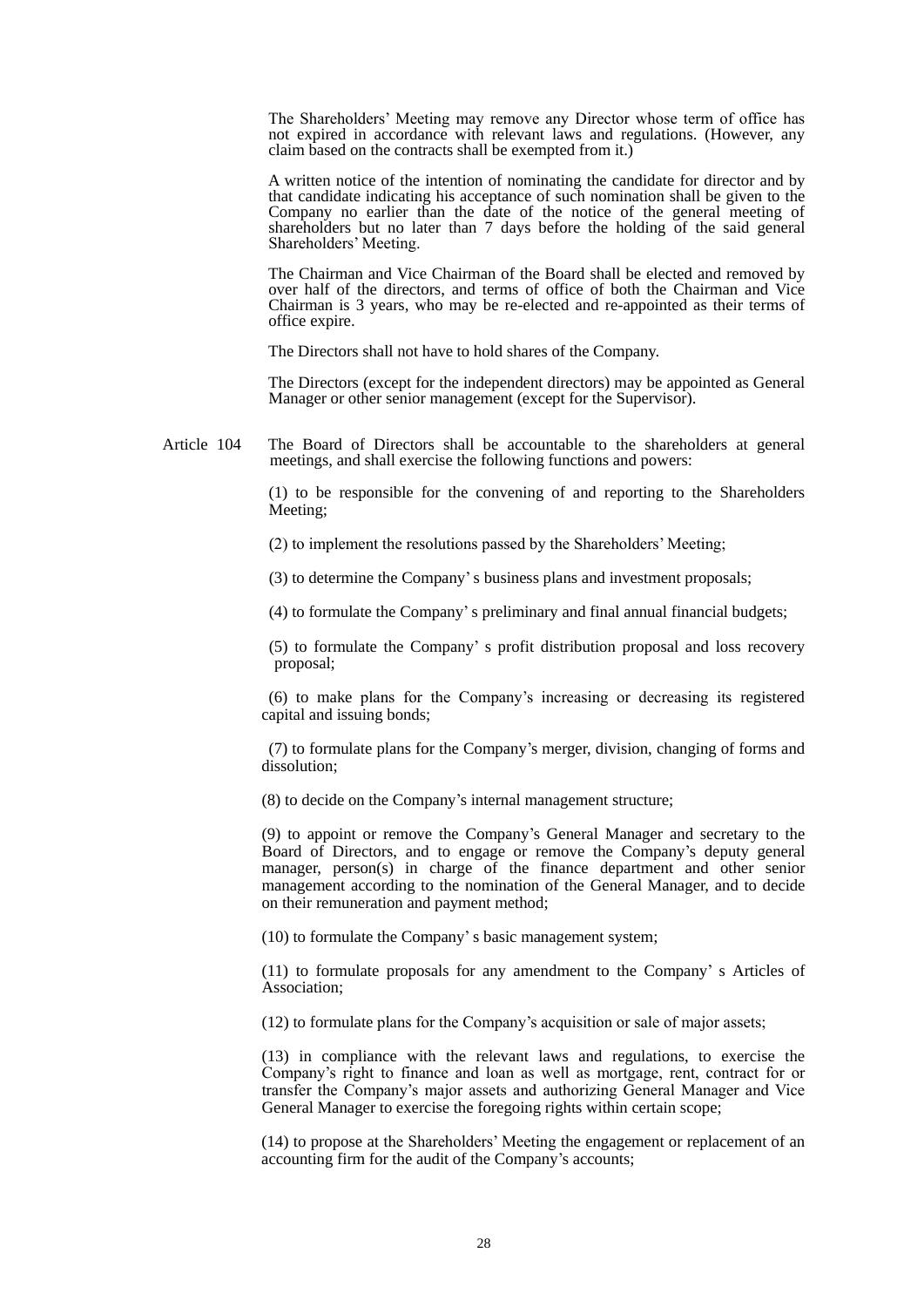(15) to listen to the opinions of the Party Committee of the Company before making decisions on material issues of the Company;

(16) to exercise any other functions and powers conferred upon by the Shareholders' Meeting and the Articles of Association of the Company.

Resolutions regarding Clause (6), Clause (7) and Clause (11) above shall be passed by over two thirds of the total number of the Directors, and resolutions in relation to the rest of the circumstances above shall be passed by over half of the total number of the Directors.

The Board may exercise any power that the Articles of Association of the Company does not provide for the Shareholders' Meeting to exercise. The Board shall observe the Articles of Association of the Company and rules made by the Shareholders' Meeting from time to time; however they will not invalidate the Board's previous valid actions.

Article 105 With respect to any proposed disposal of any fixed assets, and in the event that the estimated amount of such disposal together with the amount received from any other disposal of fixed assets occurring in 4 months prior to such proposed disposal exceed 33% of the amount of fixed assets shown on the latest balance sheet discussed at the Shareholders' Meeting, such disposal shall be subject to the approval at the Shareholders' Meeting; and the Board of Directors shall not dispose or agree to dispose such fixed assets prior to the approval of the Shareholders' Meeting.

> "Disposal of fixed asset" referred to in this Article shall include the transfer of certain interests in assets, but excludes any provision of any security with any fixed assets.

> The validity of any disposal by the Company of its fixed assets shall not be affected by the violation of the first paragraph of this Article.

Article 106 The Chairman of the Board shall exercise the following powers and functions:

(1) to preside over Shareholders' Meeting and to convene and preside over meetings of the Board of Directors;

(2) to inspect the implementation of resolutions passed by the Directors at the meetings of the Board of Directors;

(3) to sign the certificates of any securities issued by the Company;

(4) to sign any material documents of the Company or appoint one or more Directors to sign other important documents of the Company with letters of authorisation;

(5) to exercise the functions and powers of a legal representative;

(6) in the event of an occurrence of any severe natural disaster or any other force majeure event, to exercise his special power of disposition in compliance with the legal provisions and in the interests of the Company and report to the Board and the Shareholders' Meeting afterwards;

(7) to exercise other powers and functions conferred upon by the Board.

If the Chairman of the Board fails to exercise the powers and functions, the Vice Chairman shall exercise; if the Vice Chairman fails to do so either, one Director shall be designated to exercise such powers and functions by over half the number of the Directors.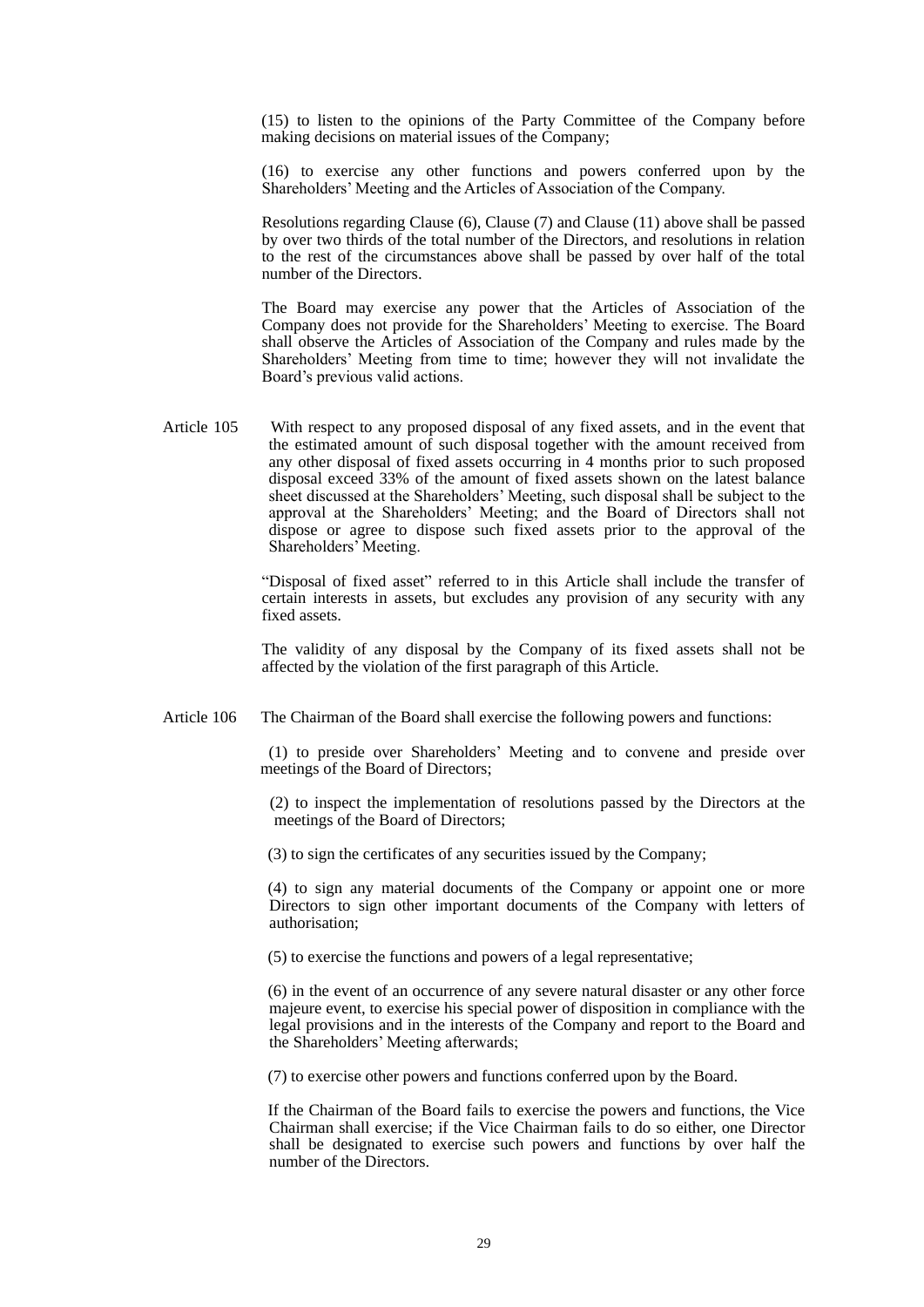Article 107 The board's regular meeting should be held at least four times every year, and such meeting should be convened by the Chairman.

> Shareholders holding more than 10% of voting rights in shares, one third of the Board of Directors or the Board of Supervisors may request to call an extraordinary meeting of the Board. The Chairman shall call and preside over such a meeting within 10 days from receipt of the request.

> The reasonable costs for the Directors present at the meetings of the Board of Directors shall be borne by the Company, which includes transportation expenses for the Directors to travel to the place of the meeting (if different from where the directors resides), cost of accommodation and food during the course of the meeting, rent of the meeting venue and local transportation expenses, etc.

Article 108 If the date and place of the regular meeting of the Board of Directors has been decided by the Board of Directors in advance, no notification need to be sent. If the date and place of the regular meeting of the Board of Directors has not been decided by the Board of Directors in advance, the Chairman of the Board shall require the Secretary to the Board to notify all the Directors and Supervisors of the meeting time and location by giving at least 14 days' but no more than 30 days' prior notice in writing by way of telex, telegraph, fax, express delivery or delivery by hand.

> If an extraordinary meeting of the Board of Directors is called, the Chairman of the Board shall require the Secretary to notify all the Directors and Supervisors of the date and place as well as the mode of the meeting within 5 to 10 days before the convening of meeting by telex, telegraph or delivery by hand.

> The notification shall be both in Chinese and English, containing the agenda and subjects of the meeting. Any Director may waive the right to be notified of the meetings of the Board of Directors.

> Should a Director attend a meeting, and has not stated his non-receipt of the meeting notice prior to arriving at the onset of the meeting or at the meeting, the said notice of the meeting shall be deemed to have been served.

> Any regular or extraordinary meeting of the Board of Directors may be held by telephone conference or similar communication equipment so long as all Directors participating in the meeting can clearly hear and communicate with each other. All such Directors shall be deemed to be personally present at the meeting.

Article 109 Meetings of the Board of Directors shall be held only if more than half of the Directors (including any alternative Director so appointed) are present.

> Each director shall have 1 vote. Unless otherwise provided in these Articles of Association, a resolution of the Board of Directors must be passed by the majority of the Directors of the Company.

> Where there is an equality of votes cast both for and against a resolution, the Chairman of the Board of Directors shall be entitled to cast an additional vote.

Article 110 Where a Director or any of his associate(s) has material interests in the subject matter of the meeting, such Director may attend the meeting and state his views, but shall not vote on the matter or appoint another Director to vote for him nor his presence be counted in the quorum; if such Director does not attend the meeting, he shall not authorize another Director to vote on the matter on his behalf.

> The meeting of the Board of Directors may be held when more than half of the non-connected Directors attend the meeting. The resolution of the meeting of the Board of Directors shall be passed by more than half of the non-connected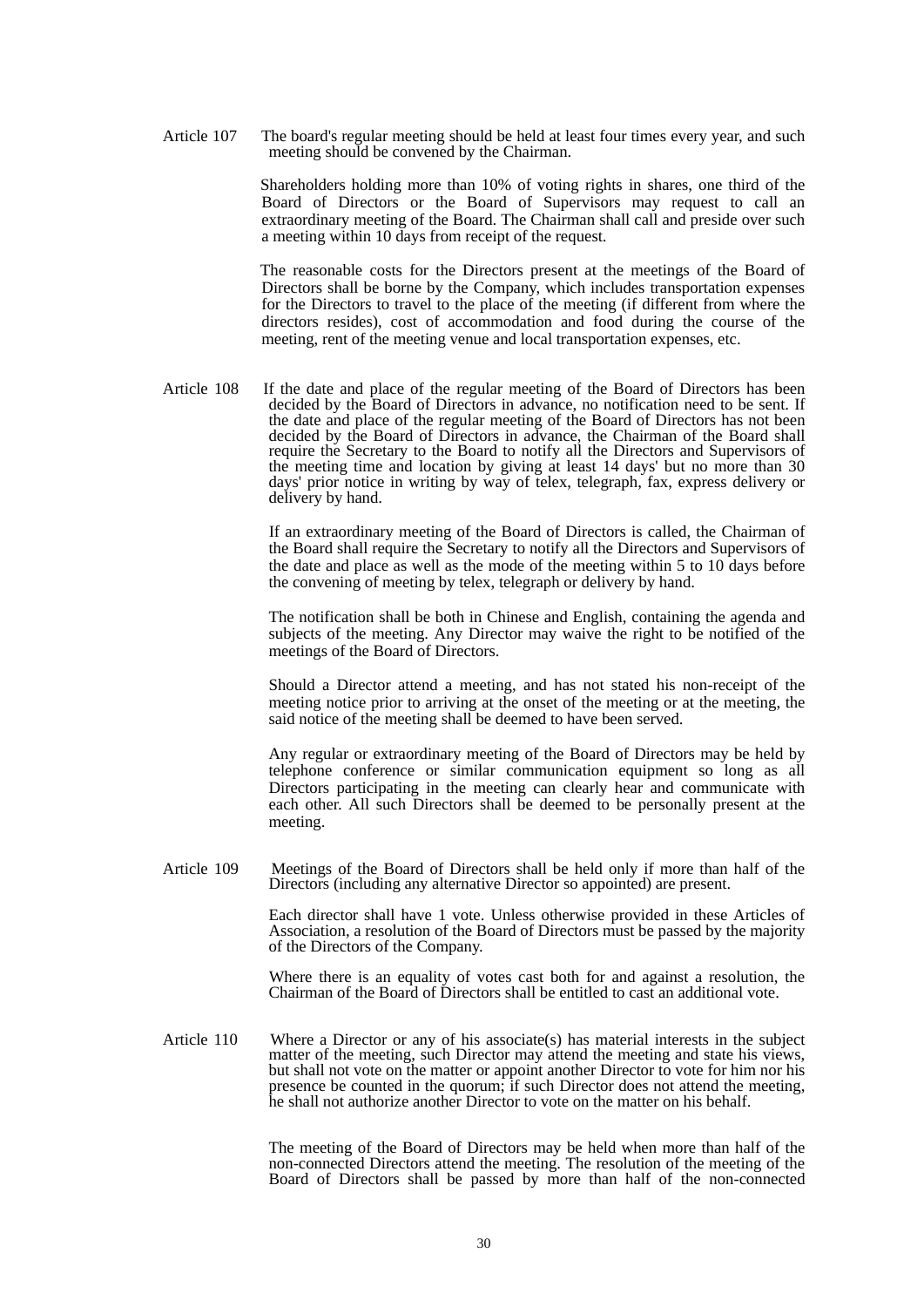Directors. If the number of non-connected Directors attending the meetings is less than 3, the matter shall be submitted to the Shareholders' Meeting for consideration.

The first paragraph of this Article shall not be applicable to the following matters:

- (1) any contract or arrangement entered into for the giving of any security or indemnity to the Director or his associate(s) in respect of money lent or obligations incurred or undertaken by him or any of them at the request of or for the benefit of the Company or any of its subsidiaries; or
- (2) any contract or arrangement entered into in respect of a debt or obligation of the Company or any of its subsidiaries for which the Director or his associate(s) has himself / themselves assumed responsibility in whole or in part and whether alone or jointly under a guarantee or indemnity or by the giving of security; or
- (3) any contract or arrangement concerning an offer of shares or debentures or other securities of or by the Company or any other company which the Company may promote or be interested in for subscription or purchase where the Director or his associate(s) is/are or is/are to be interested as a participant in the underwriting or sub-underwriting of the offer;
- (4) any contract or arrangement in which the director or his associate(s) is/are interested in the same manner as other holders of shares or debentures or other securities of the issuer by virtue only of his/their interest in shares or debentures or other securities of the issuer;
- (5) any contract or arrangement concerning any other company in which the Director or his associate(s) is/are interested only, whether directly or indirectly, as an officer or executive or shareholder or in which the director or his associate(s) is/are beneficially interested in shares of that company, provided that the Director and any of his associates are not in aggregate beneficially interested in 5% or more of the issued shares of any class of such company (or of any third company through which his interest or that of any of his associates is derived) or of the voting rights; or
- (6) any proposal or arrangement concerning the adoption, modification or operation of a share option scheme, a pension fund or retirement, death or disability benefits scheme which relates both to Directors, his associate(s) and employees of the issuer or any of its subsidiaries and does not provide in respect of any director, or his associate(s), as such any privilege or advantage not generally accorded to the class of persons to which such scheme or fund relates.

In this Article, "associate(s)" shall have the same meaning as in the Main Board of the Listing Rules of SEHK.

- Article 111 When over one fourth of the Directors or over 2 independent Directors are of the view that the materials of the matters being considered at the meeting of Board of Directors are insufficient or not fully explained, they may jointly motion to postpone the meeting of Board of Directors or postpone the consideration of part of the matters, which shall be adopted by the Board.
- Article 112 Directors shall personally attend the meetings of the Board of Directors. In the event that a Director is unable to attend a meeting for any reason, he may appoint another Director by a written power of attorney to attend the meeting on his behalf. The power of attorney shall set out the scope of the authorization.

 A Director appointed as a representative of another Director to attend the meeting shall exercise the rights of a Director within the scope of authority conferred upon by the appointing Director. In the event that a Director is unable to attend a meeting of the Board of Directors, and has not appointed a representative to attend such meeting on his behalf, he shall be deemed to have waived his right to vote at such meeting.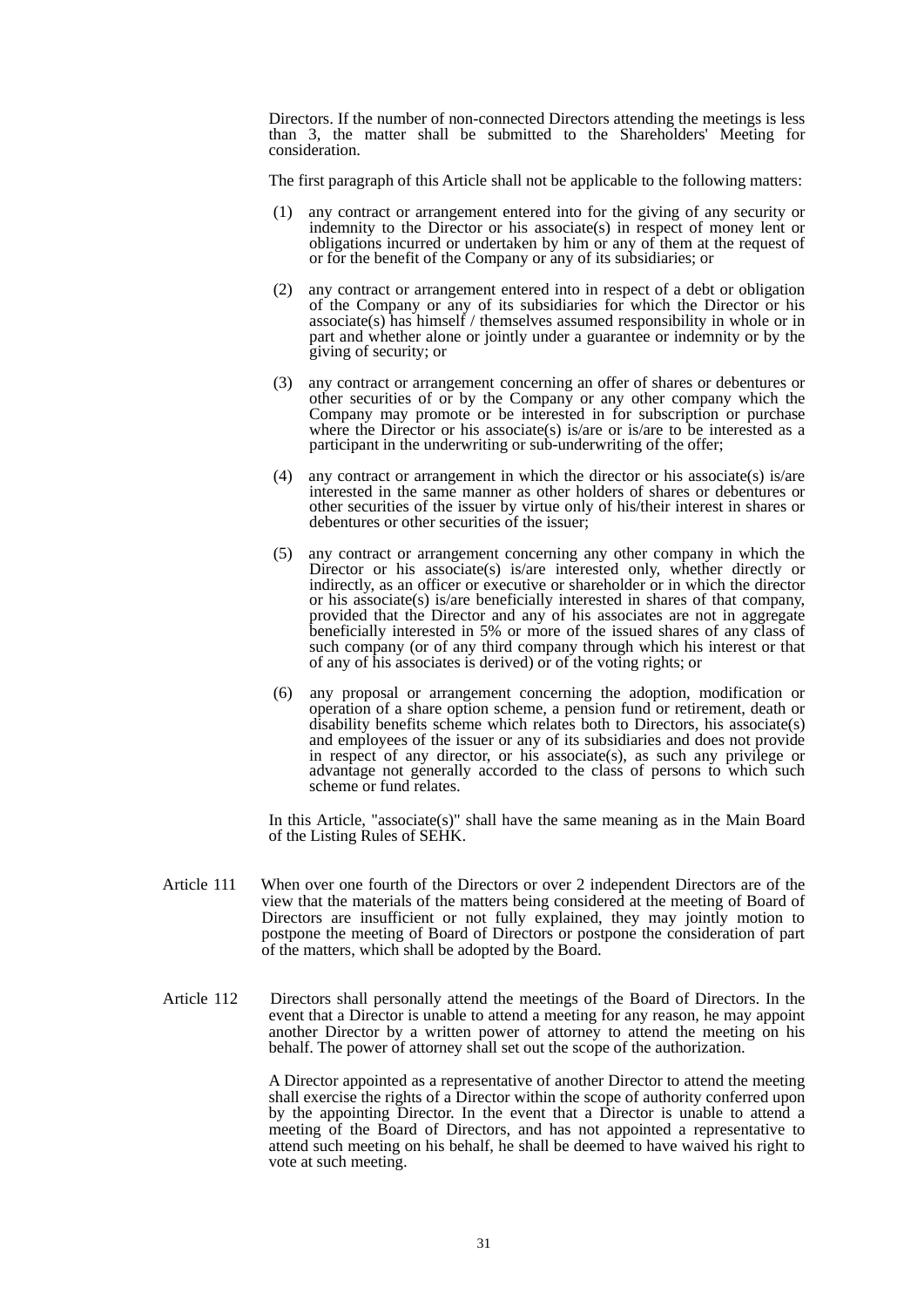The representative appointed shall also be a Director. When the number of Directors presenting is counted, the representative and the Director he represents shall both be taken into account; Such Director shall not have to vote for or against in the same manner with all his votes. The appointing Director shall inform the Company if he terminates such appointment.

Article 113 The Board of Directors shall maintain minutes of resolutions passed at meetings of the Board of Directors. The minutes shall be signed by all the Directors present at the meeting and the person who recorded the minutes. The Directors shall assume liability for any resolutions of the Board of Directors. In the event that a resolution of the Board of Directors violates laws, administrative regulations or these Articles of Association resulting in the Company suffering serious loss, the directors who voted in favor of such a resolution shall compensate the Company for such loss. Notwithstanding the foregoing provision, in the event that it can be proven that a Director has expressly objected to such resolution in voting, and that such objection was recorded in the minutes of the meeting, such Director shall be duly released from such liability.

> The minutes of the meetings of the Board of Directors shall be kept at the residence of the Company for at least 10 years.

Article 114 With respect to any matters that are required to be passed by an extraordinary meeting of the Board of Directors and, in the event that such resolution has been distributed in person, by mail, by telegraph or by fax to all the members of the Board of Directors, and in the event that the number of the Directors who have signed the resolution has reached the threshold, an effective resolution shall be passed accordingly, and no meeting of the Board of Directors is required to be convened.

#### **Chapter 12 Secretary to the Board of Directors**

Article 115 The Company shall have a Secretary to the Board of Directors, who shall belong to the senior managements of the Company.

> Such Secretary shall be nominated by the Chairman of the Board and appointed or removed by the Board of Directors.

- Article 116 The secretary to the Company's Board of Directors shall be a natural person who has the requisite professional knowledge and experience, and shall be appointed by the Board of Directors. His primary functions shall include:
	- (1) to keep the Company's organizational documents and records intact;
	- (2) to ensure the Company prepares and submits reports and documents as required by relevant authorities according to laws;
	- (3) to maintain the register of shareholders of the Company and persons entitled to access the Company's records and documents receive the same in time;
	- (4) to fulfill the duties of the Secretary to the Board of Directors (including reasonable requests of the Board) provided by the laws and the Articles of Association of the Company.
- Article 117 A Director or senior management of the Company may be appointed as the Secretary to the Board of Directors. The accountant of the Accounting firm appointed by the Company cannot serve concurrently as the Secretary to the Board of Directors.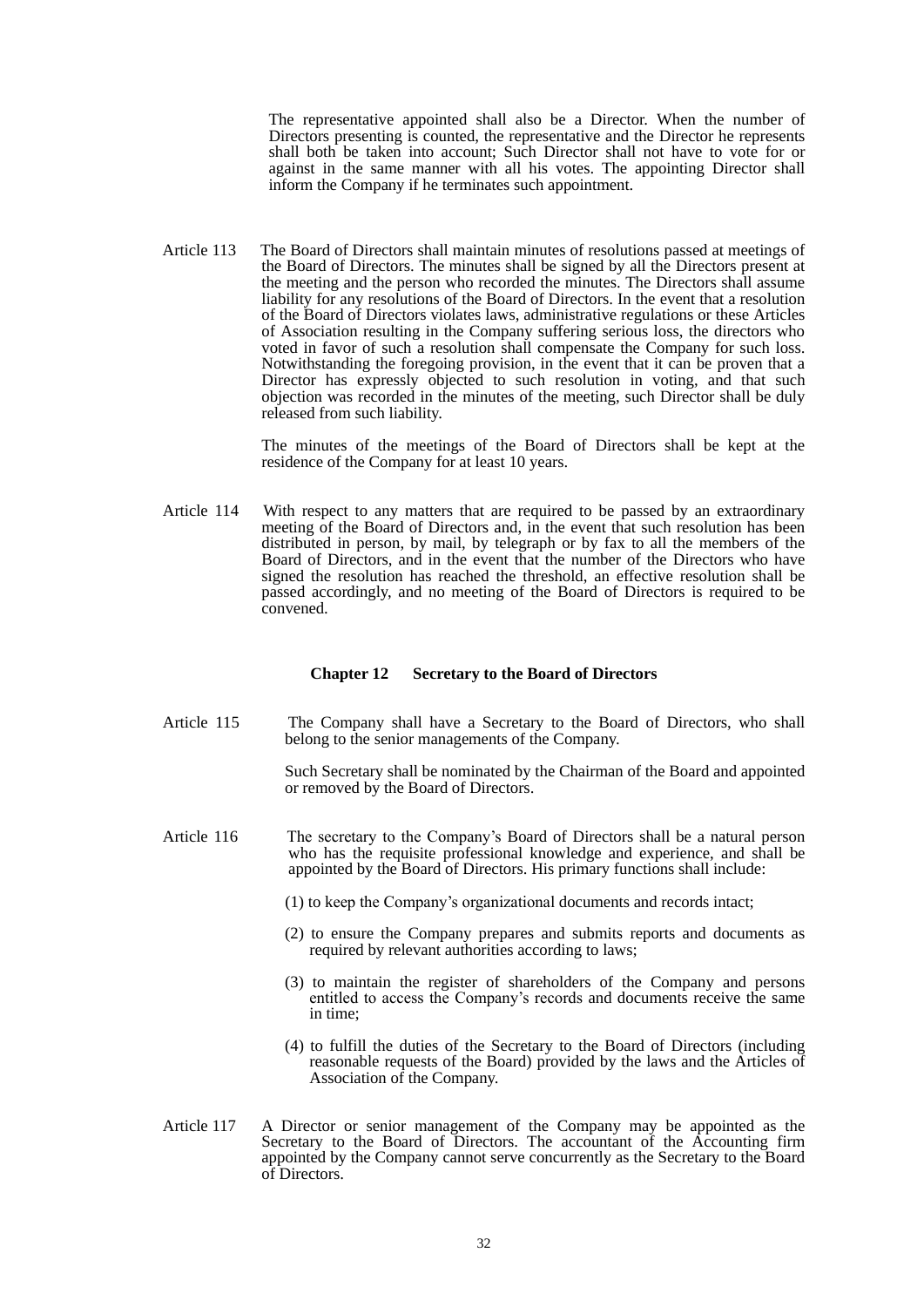In the event that the office of secretary is held concurrently by a Director, and an action is required to be conducted separately by a Director and a Secretary, the person who holds the offices of Director and Secretary shall not perform such action in dual capacity.

#### **Chapter 13 General Manager**

Article 118 The Company shall have 1 General Manager, who shall be appointed or removed by the Board of Directors. The term of office of the General Manager is 3 years and the person appointed as the General Manager may be reappointed at the expiry of his term of office.

> The Company shall have several Vice General Managers and 1 CFO, who shall be nominated by the General Manager and appointed or removed by the Board of Directors.

Article 119 The General Manager shall be held accountable to the Board of Directors and exercise the following functions and powers:

> (1) to operate and manage the Company as well as implement resolutions of the Board;

(2) to implementing the Company's annual operation and investment plan;

 (3) to make plans for the structuring of the Company's internal management departments;

(4) to formulate the Company's basic management system;

(5) to formulate regulations for the Company;

 (6) to propose to appoint or remove Vice General Managers and CFO of the Company;

 (7) to decide to appoint or remove management staff except those that shall be appointed or removed by the Board;

 (8) to decide the rewards and punishments, promotions, pay raises, appointments, employment, removal and dismissal of the Company's employees;

(9) to represent the Company to handle major business as authorized by the Board;

 (10) to exercise other functions and powers conferred upon by the Articles of Association of the Company and the Board.

- Article 120 The General Manager shall attend meetings of the Board of Directors. However, the General Manager has no voting rights at the meetings unless he is also a Director.
- Article 121 The General Manager and Vice General Managers shall exercise their functions and powers in accordance with the laws and regulations and the Articles of Association of the Company on a basis of honesty and diligence.

 When the General Manager and Vice General Managers exercise their functions and powers, they shall not amend the resolutions passed at the Shareholders' Meeting and the meeting of Board of Directors or go beyond the scope of their functions and powers.

#### **Chapter** 14 **Board of Supervisors**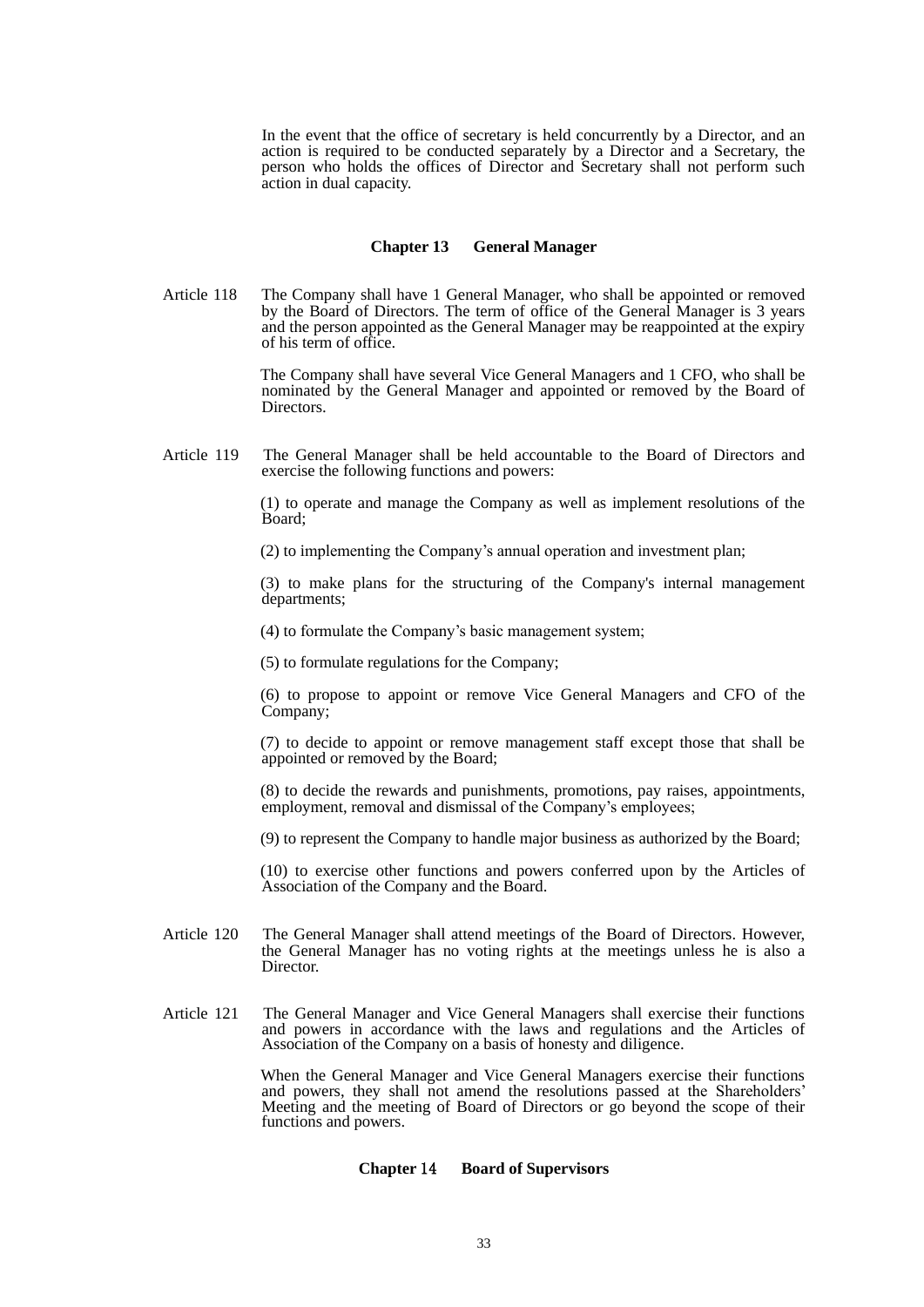Article 122 The Company shall establish a Board of Supervisors.

The Board of Supervisors shall supervise the Board of Directors, Directors, General Manager and other senior managements of the Company and shall prevent them from abusing powers, infringing interests of the shareholders, the Company and its employees.

Article 123 The Board of Supervisors shall consists of 5 Supervisors, one of whom shall be appointed as the Chairman of Board of Supervisors. The term of office for a Supervisor is 3 years, and the Supervisor may be reappointed at the expiry of the term of office. The appointment and removal of the Chairman of Board of Supervisors shall be by votes of over two thirds of the Supervisors.

> A Supervisor may resign before the term of office expires. The resigning Supervisor shall tender a written resignation. If the written resignation indicates the effective date, the resignation shall take effect on such date; if the written resignation does not indicate the effective date, the resignation shall take effect as soon as the Company receives the written resignation.

- Article 124 The Board of Supervisors shall consist of 3 shareholder representatives and 2 employee representatives of the Company. The shareholder representatives shall be elected and removed by the Shareholders' Meeting and the employee representatives shall be democratically elected and removed by employees of the Company.
- Article 125 Directors, General Manager or other senior managements of the Company shall not be appointed as Supervisors.
- Article 126 The Chairman of Board of Supervisors shall call at least 1 regular meeting every 6 months and inform all the Supervisors 10 days before the meeting. Any Supervisor may propose to call an extraordinary meeting, which shall not be subject to the following notification requirements.

Meetings of the Board of Supervisors shall be notified by the following means:

- (1) If the Board of Supervisors has decided dates and places of the regular meetings of the Board of Supervisors in advance, notices do not need to be served;
- (2) If the Board of Supervisors has not decided dates and places of the regular meetings of the Board of Supervisors in advance, the Chairman of the Board of Supervisors shall inform the Supervisors of dates and places of the meetings by telex, telegraph, fax, express delivery or hand within 10 to 30 days before the meetings.
- (3) The notices shall be in Chinese, enclosed with English versions if necessary, and include the agenda of the meeting.

Should a Supervisor attend a meeting, and has not stated his non-receipt of the meeting notice prior to arriving at the onset of the meeting or at the meeting, the said notice of the meeting shall be deemed to have been served.

Any regular or extraordinary meeting of the Board of Supervisors may be held by telephone conference or similar communication equipment so long as all Supervisors participating in the meeting can clearly hear and communicate with each other. All such Supervisors shall be deemed to be personally present at the meeting.

With respect to any matters that are required to be passed by an extraordinary meeting of the Board of Supervisors and, in the event that such resolution has been distributed in person, by mail, by telegraph or by fax to all the members of the Board of Supervisors, and in the event that the number of the Supervisors who have signed the resolution has reached the threshold, an effective resolution shall be passed accordingly, and no meeting of the Board of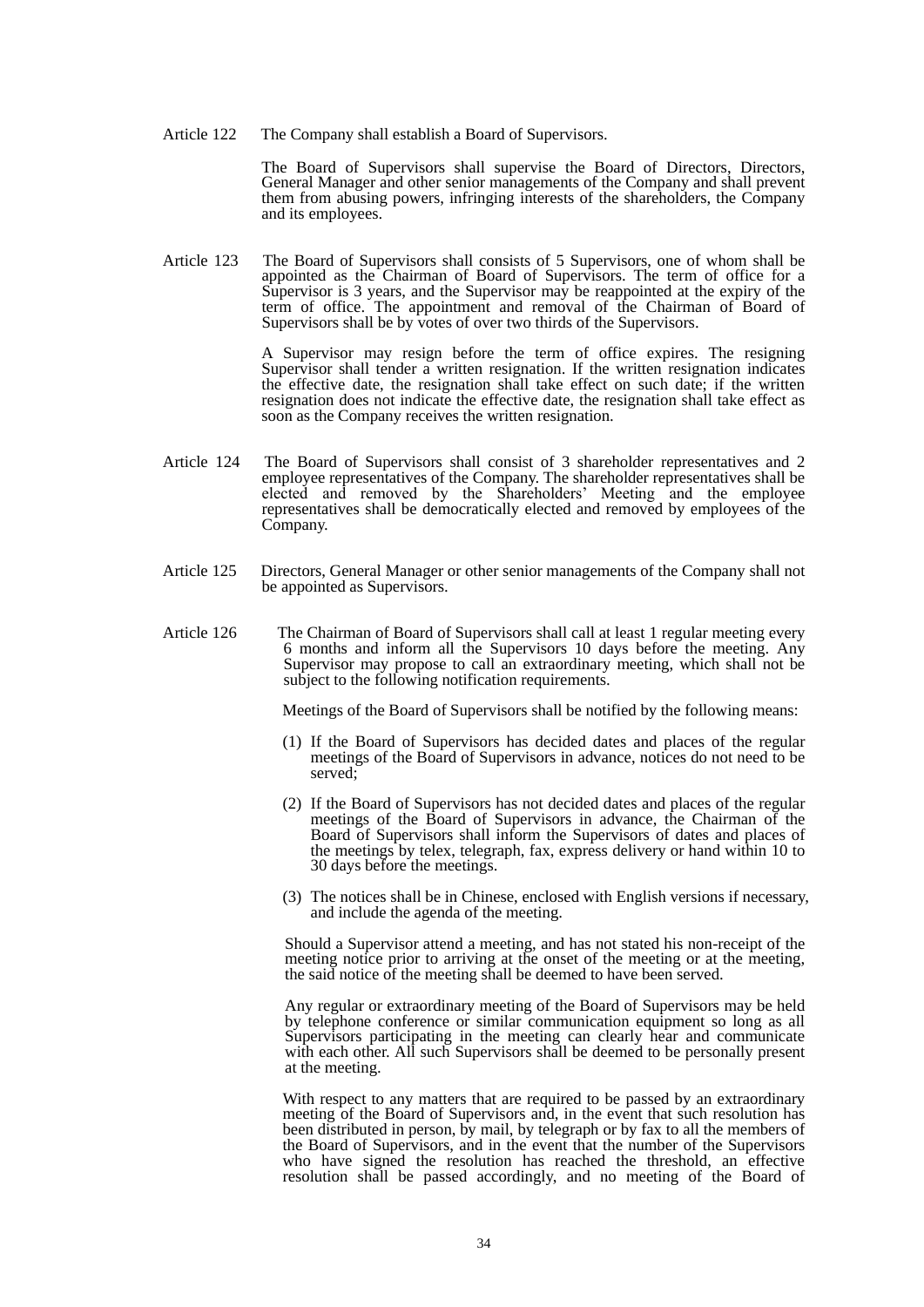Supervisors is required to be convened.

Article 127 The Board of Supervisors shall be held accountable to the Shareholders' Meeting and exercise the following functions and powers in accordance with the laws:

(1) to review the Company's financial affairs;

 (2) to supervise the work of the Directors, General Manager and other senior managements, and propose dismissal of Directors, General Manager and other senior managements who have violated laws, administrative regulations, these Articles of Association or the resolutions of the Shareholders' Meeting;

 (3) to demand redress from Directors, General Manager or any other senior managements should their acts be deemed against the Company's interests;

 (4) to review such financial information as the financial statements, business reports and any plans for distribution of profits to be submitted by the Board of Directors to the Shareholders' Meeting, and to retain, on the Company's behalf any certified public accountants or chartered auditors to assist in the review of such information should any doubt arises with respect thereof;

 (5) to propose the convening of extraordinary general meetings and, in case the Board of Directors does not perform the obligations to convene and preside over the Shareholders' Meeting, to convene and preside over the Shareholders' Meeting;

(6) to submit motions to the Shareholders' Meeting;

(7) to coordinate with Directors on behalf of the Company or initiate legal proceedings against the Company's Directors;

 (8) to perform and exercise other functions and powers specified in the laws and regulations and the Articles of Association of the Company.

 The Supervisors may attend meetings of the Board of Directors and make inquiries or suggestions in relation to the resolutions of such meetings.

Article 128 Meetings of the Board of Supervisors shall not be held unless over two-thirds of Supervisors are present. Each supervisor is entitled to 1 vote.

> The resolutions of the Board of Supervisors shall be passed by the affirmative votes of more than two-thirds of all of its members.

- Article 129 The Board of Supervisors shall keep meeting minutes, the Supervisors present at the meeting and the recorder shall sign the meeting minutes. Any supervisor shall have the right to have an explanatory note made in the minutes regarding his speech at the meeting. The minutes of meetings of the board of supervisors shall be kept at the residence of the Company for at least 10 years.
- Article 130 All reasonable fees incurred in the retaining of such professionals as lawyers, certified public accountants or chartered auditors by the Board of Supervisors in the exercise of its functions and powers shall be borne by the Company. And the reasonable costs for the Supervisors present at the meetings of the Board of Supervisors shall be borne by the Company, which includes transportation expenses for the Supervisors to travel to the place of the meeting (if different from where the Supervisors reside), cost of accommodation and food during the course of the meeting, rent of the meeting venue and local transportation expenses, etc.

#### Article 131 Supervisors shall fulfill their obligations of supervision in accordance with the laws and regulations and the Articles of Association of Company.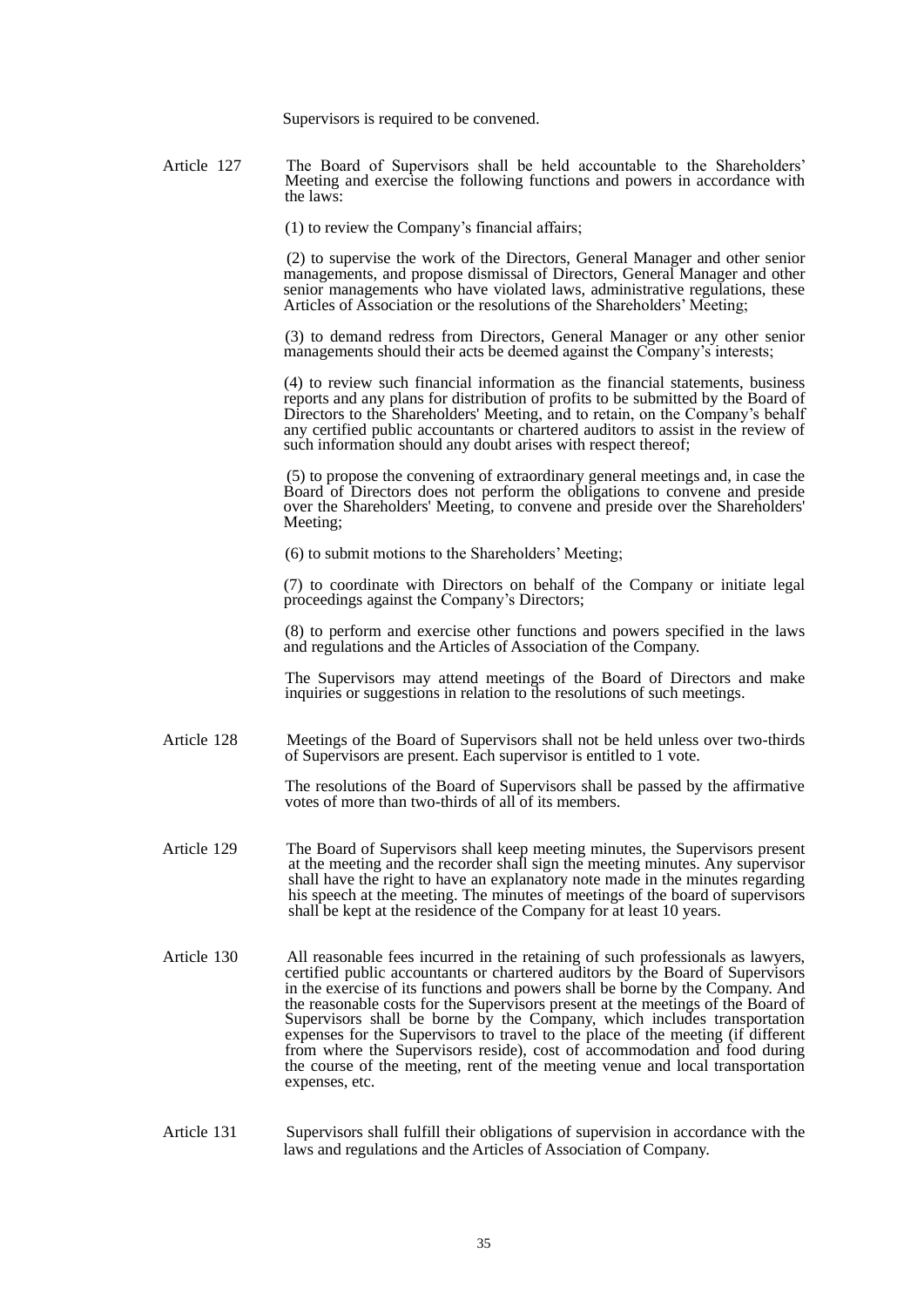# **Chapter** 15 **Qualifications and Obligations of Directors, Supervisors, General Manager and Other Senior Management**

Article 132 A person may not serve as Director, Supervisor, General Manager and one of the any other senior managements of the Company if:

(1) he does not possess civil capacity or possess limited civil capacity;

 (2) he has been convicted for corruption, bribery, infringement of property or misappropriation of property or other offences which disrupted the social or economic order, in which less than a period of 5 years has lapsed since the sentence was served, or he has been deprived of his political rights and less than a period of 5 year has lapsed since the sentence was served;

 (3) he is a former Director, factory manager or manager of a company or an enterprise which has been dissolved or liquidated and is personally liable for the dissolution or liquidation of such company or enterprise, where a period of less than 3 years has lapsed since the date of completion of the dissolution or liquidation of such Company or enterprise;

 (4) he is a former legal representative of a company or an enterprise the business license of which was revoked as a result of violation of laws and is personally liable for such revocation, where a period of less than 3 years has lapsed since the date of revocation of said business license;

(5) he has a relatively substantial amount of debts which have become overdue;

 (6) he is currently under investigation by judicial authorities for violation of criminal law;

 (7) he is not permitted to act in the capacity of leader of an enterprise according to laws and administrative regulations;

(8) he is not a natural person;

 (9) he has been determined by competent authorities for violation of applicable securities regulations and such conviction involves a finding that he has acted fraudulently or dishonestly, where a period of less than 5 years has lapsed from the date of such determination;

- Article 133 The validity of any act carried out by a Director, General Manager or other senior managements of the Company on the Company's behalf to a bona fide third party shall not be affected by any irregularities in his office, election or any defect in his qualifications.
- Article 134 In addition to the obligations imposed by laws, administrative regulations or the listing rules of the stock exchange on which the Company's shares are listed, each of the Company's Directors, Supervisors, General Manager and other senior management owe the following duties to each shareholder in the exercise of the functions and powers of the Company:
	- (1) not to cause the Company to exceed the scope of business stipulated in its business license;
	- (2) to act honestly in the best interests of the Company;
	- (3) not to expropriate the Company's property in any manner, including (but not limited to) usurpation of beneficial opportunities to the Company;
	- (4) not to expropriate the individual rights of shareholders, including (but not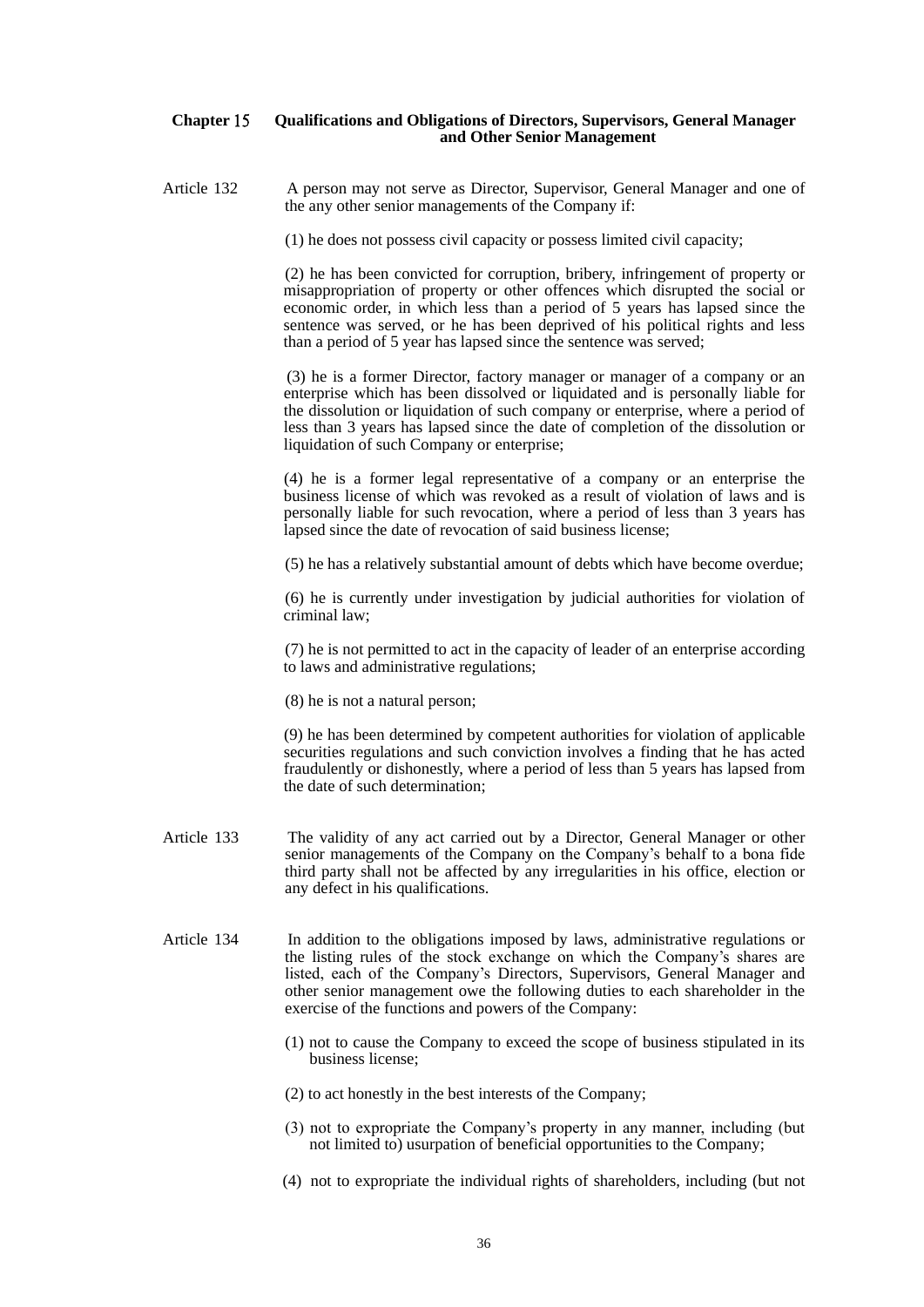limited to) voting rights and distribution rights, except pursuant to a restructuring of the Company which has been submitted to the Shareholders' Meeting for approval in accordance with these Articles of Association.

- Article 135 Each Director, Supervisor, General Manager and other senior management of the Company shall, in the exercise of his powers and in the discharge of his duties, exercise the care, diligence and skill(s) that a reasonably prudent person would exercise under comparable circumstances.
- Article 136 Each Director, Supervisor, General Manager and other senior management of the Company shall exercise his power or perform his duties in accordance with the principles of fiduciary duty; and shall avoid conflicts of interests. These principles include (but not limited to) the following obligations:
	- (1) to act honestly in the best interest of the Company;
	- (2) to act within the scope of his powers and not to exceed such powers;
	- (5) to exercise discretion in person without being subject to the directions of other individuals, and not to transfer such power to other individuals unless otherwise permitted by laws or administrative regulations or approved by the shareholders based on an informed decision at the Shareholders' Meeting;
	- (4) to treat shareholders of the same class with equality, and to treat different classes with fairness;
	- (5) not to execute any contracts or transactions or make arrangements with the Company unless otherwise provided by these Articles of Association or approved by the shareholders based on an informed decision at the Shareholders' Meeting;
	- (6) not to use the Company's business opportunities for themselves or others or engage in business that is same with the Company's business for themselves or others by abusing their powers unless approved by the shareholders based on an informed decision at the Shareholders' Meeting;
	- (7) not to accept any bribery or other illegal income through his powers and position, and not to seize the Company's assets in any manner, including (but not limited to) beneficial opportunities to the Company;
	- (8) not to accept any commission with respect to the Company transactions without the approval granted by the shareholders based on an informed decision at the Shareholders' Meeting;
	- (9) to comply with these Articles of Association, to perform his duties honestly and faithfully, to protect the Company's interests, and not to pursue personal gains by taking advantage of his powers and position at the Company;
	- (10)not to compete with the Company in any manner unless approved by the shareholders based on an informed decision made at the Shareholders' Meeting;
	- (11)not to misappropriate the funds of the Company; not to misappropriate the Company's capital and deposit the same in his own name or another's name; not to violate the Articles of Association of the Company by loaning the Company's capital to others or offering guarantee for others with the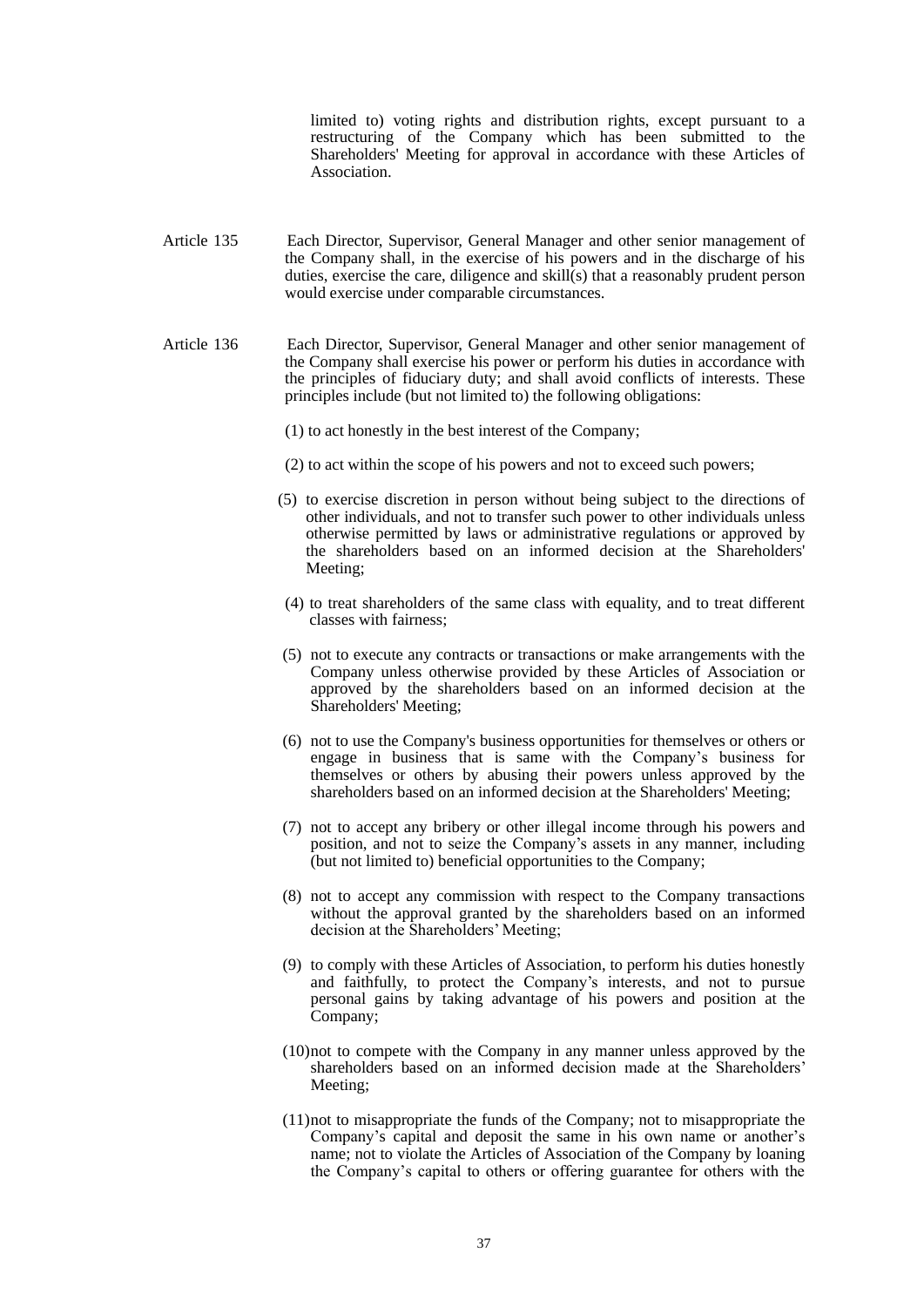Company's assets unless the Shareholders' Meeting approves;

- (12)not to divulge any confidential information concerning the Company that has been obtained during his term of office, unless approved by the shareholders based on an informed decision at the Shareholders' Meeting; and not to utilize such information unless for the purpose of benefiting the interests of the Company; notwithstanding the foregoing provisions, they are allowed to disclose such information to a court of law or other competent government authorities under the following circumstances:
	- (i) as prescribed by laws;
	- (ii) as required for the purpose of public interest;
	- (iii) as required for the interest of the Directors, Supervisors, General Manager or other senior managements.
- Article 137 A Director, Supervisor, General Manager and other senior management of the Company shall not direct the following persons or organizations ("connected parties") to do what he is prohibited from doing:
	- (1) spouses or minor children of that Director, Supervisor, General Manager or other senior managements of the Company;
	- (2) the trustees of those Directors, Supervisors, General Manager or other senior managements of the Company or trustees of those as described in Clause (1) above;
	- (3) the partners of those Directors, Supervisors, General Manager or other senior managements of the Company or partners of those as described in Clause (1) and Clause (2) above;
	- (4) a company (or companies) under the exclusive control of those Directors, Supervisors, General Manager or other senior managements of the Company or under joint control of any person as described in Clause (1), Clause (2), Clause (3) of this Article or other Directors, Supervisors, General Manager or other senior managements of the Company;
	- (5) The Directors, Supervisors, General Manager or other senior managements of the controlled companies as described in Clause (4) above.
- Article 138 The fiduciary duty of a Director, Supervisor, General Manager and other senior management of the Company may not necessarily cease upon the conclusion of his term, and their obligations to keep the commercial secrets of the Company shall survive beyond the conclusion of his term. The duration of other obligations and duties shall be determined in accordance with the principle of fairness, taking into account the lapse between the time when a Director, Supervisor, General Manager or other senior managements of the Company leaves the office and the occurrence of the relevant event, and the situation and the circumstances under which his relation with the Company was ceased.
- Article 139 The shareholders may by informed decisions at the general meeting to discharge the liability of any Director, Supervisor, General Manager and any other senior managements of the Company as a result of violation of any specific duty, except for the circumstances as specified in Article 58 hereof.
- Article 140 A Director, Supervisor, General Manager and other senior managements of the Company who directly or indirectly has many material interests in any contracts, transactions, or arrangements executed or proposed to be executed with the Company (except for contracts of service between the Directors,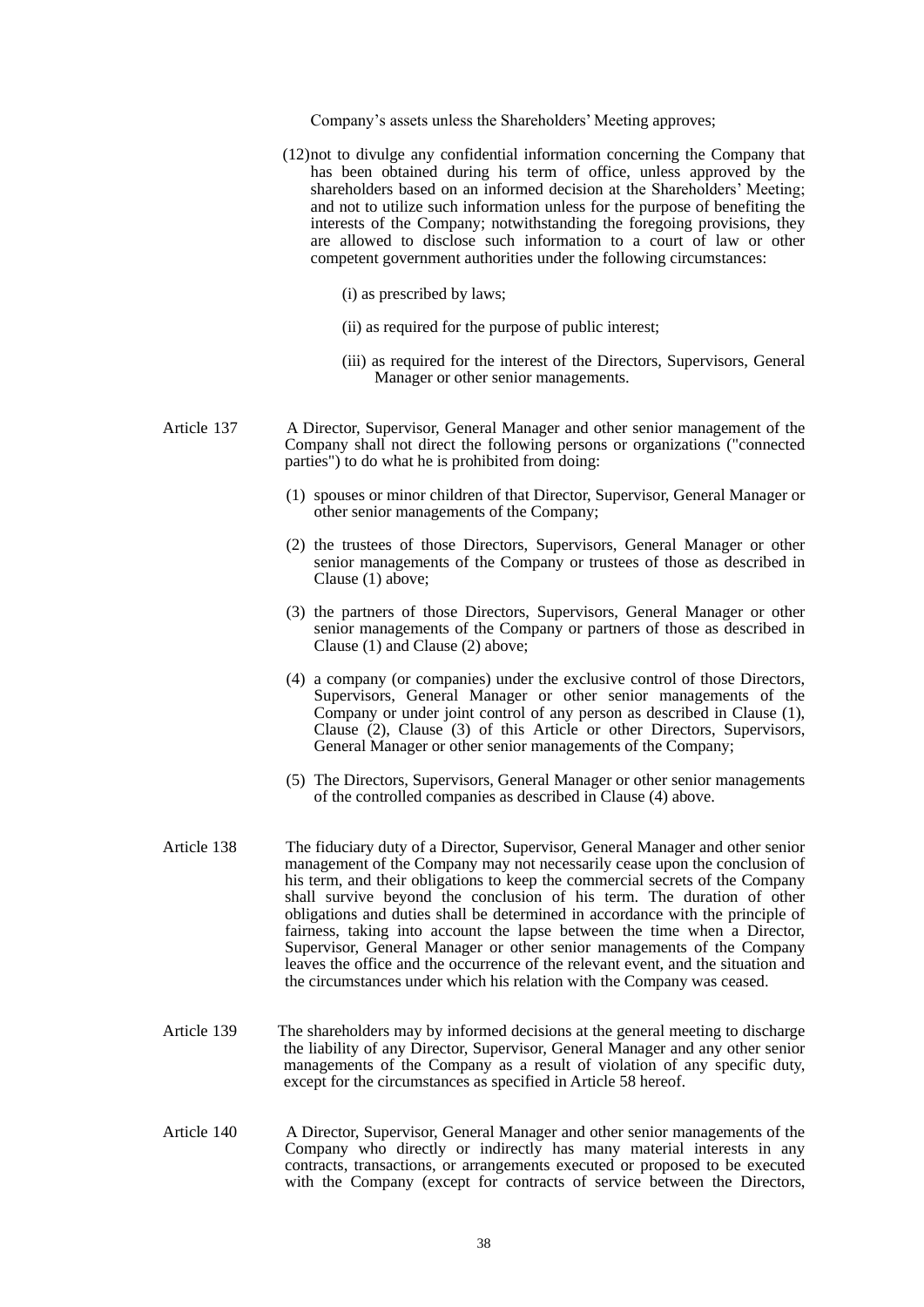Supervisors, General Manager and other senior managements and the Company), shall, as soon as possible, disclose to the Board of Directors, the nature and extent of his interest, regardless of whether or not such matters require the approval of the Board of Directors under the normal circumstance.

 Unless the interested Directors, Supervisors, General Manager and other senior managements of the Company have made such disclosure to the Board of Directors as required by the preceding paragraph of this Article, and the relevant matter has been approved by the Board of Directors at the Board meeting in which such Directors, Supervisors, General Manager or other senior managements have not been counted into the quorum and voted at the meeting, the Company shall be entitled to rescind such contracts, transactions, or arrangements, except as to any other party which is deemed a bona fide party without knowledge of the violation of duties on the part of such Directors, Supervisors, General Manager and other senior managements.

 Where any connected party of any Directors, Supervisors, General Manager and other senior managements of the Company possess interest in any contracts, transactions or arrangements, such Directors, Supervisors, General Manager and other senior managements shall also be deemed to be interested.

- Article 141 In the event that, prior to the Company's initial consideration of such contracts, transactions, or arrangements referred to by the preceding Article, and a Director, Supervisor, General Manager or other senior management of the Company has delivered a written notice to the Board of Directors, stating his interests in such future contracts, transactions, or arrangements, such Directors, Supervisors, General Manager and other senior managements shall be deemed to have made the disclosure as provided in the preceding Article with respect to the statement(s) contained in the notice.
- Article 142 The Company shall not, in any manner, pay any taxes for its Directors, Supervisors, General Manager and other senior managements.
- Article 143 The Company shall not directly or indirectly provide a loan or a guarantee in connection with the provision of a loan to a Director, Supervisor, General Manager and other senior management of the Company or of the Company's holding company or any of their respective connected parties.

The first paragraph of Article 144 is not applicable to the following cases:

- (1) the provision of a loan by the Company to, or a guarantee in connection with a loan to, its subsidiaries;
- (2) the provision of a loan by the Company to, or a guarantee in connection with a loan or making any other funds available to any of its Directors, Supervisors, General Manager and other senior managements to pay any expenses incurred by them for the purpose of the Company or for the purpose of his performance of his duties in accordance with a service contract approved by the shareholders at the Shareholders' Meeting;
- (3) in the event that the ordinary course of the business of the Company includes the loaning of funds or the provision of guarantees, the Company may make a loan to, or provide a guarantee in connection with a loan to, the relevant Directors, Supervisors, General Manager and other senior managements or their respective connected parties, provided that such loans or guarantees are on normal commercial terms.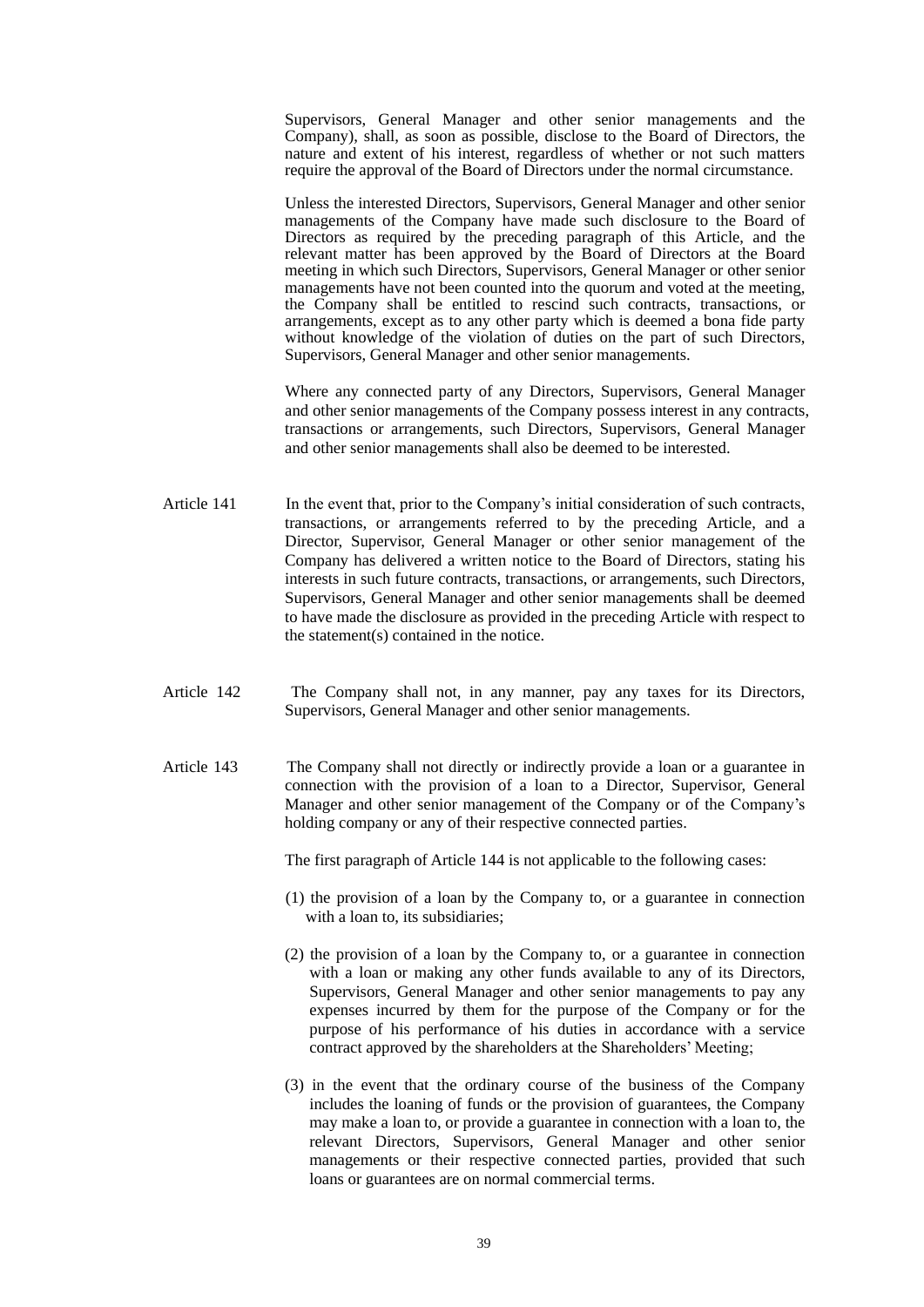- Article 144 Any person who receives any funds from a loan which has been made by the Company in violation of the preceding Article shall, irrespective of the terms of the loan, forthwith repay such funds.
- Article 145 A guarantee for a loan which has been provided by the Company in violation of paragraph 1 of Article 143 shall not be enforceable against the Company, except with respect to the following circumstances:
	- (1) the loan was provided to a connected party of any of the Directors, Supervisors, General Manager and other senior managements of the Company or of the Company's holding company and the provider of the loan of such funds has no knowledge of the relevant circumstances at the time of making the loan;
	- (2) the collateral provided by the Company has already been lawfully disposed of by the lender to a bona fide purchaser.
- Article 146 For the purpose of the foregoing provisions of this Chapter, a "guarantee" shall include an undertaking or any property provided by the guarantor to secure the obligator's performance of his obligations.
- Article 147 In addition to the rights and remedies provided by laws and administrative regulations when a Director, Supervisor, General Manager or other senior managements of the Company breaches his duties to the Company, the Company shall be entitled:
	- (1) to require such Director, Supervisor, General Manager or other senior managements to compensate for any loss sustained by the Company as a result of such breach of duty;
	- (2) to rescind any contract or transaction entered into between the Company and such Director, Supervisor, General Manager or other senior managements or between the Company and a third party, where such party knows or should have known that such Director, Supervisor, General Manager or other senior managements representing the Company was in breach of his duty to the Company;
	- (3) to require such Director, Supervisor, General Manager or other senior managements to surrender the profits made as result of such breach of his duty;
	- (4) to recover any amount which otherwise should have been received by the Company but were received by such Director, Supervisor, General Manager or other senior managements instead, including (but not limited to) any commission;
	- (5) to demand the payment of interest earned or which may have been earned by such Director, Supervisor, General Manager or other senior managements on any sum which should have been received by the Company;
	- (6) to go through legal proceedings to obtain orders that the assets the Directors, Supervisors, General Manager and other senior managements have obtained by violating their obligations shall belong to the Company.
- Article 148 With the prior approval of the Shareholders' Meeting, the Company shall enter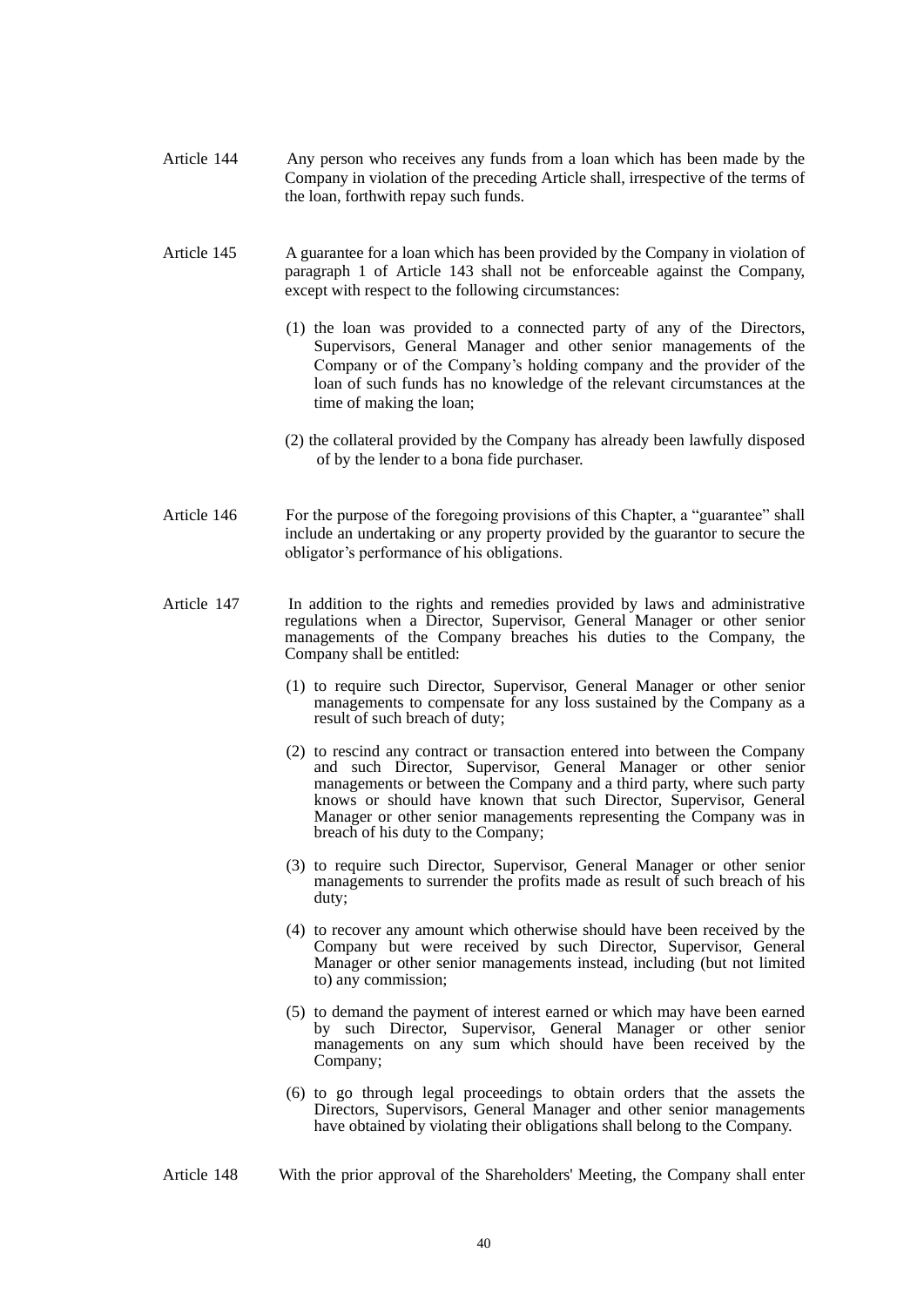into a written contract with a Director or Supervisor with respect to his remuneration. The aforementioned remuneration may include:

- (1) remuneration with respect to his service as a Director, Supervisor or senior managements of the Company;
- (2) remuneration with respect to his service as a Director, Supervisor or senior managements of any subsidiary/subsidiaries of the Company;
- (3) remuneration with respect to the provision of other services in connection with the management of the Company and any of its subsidiaries;

 (4) any payment as compensation for, or in connection with loss of office or retirement from office of such Director or Supervisor.

 No proceedings may be brought by a Director or Supervisor against the Company for any benefit which otherwise would have been received by him by virtue of any aforementioned matters except pursuant to any contract described above.

- Article 149 Any contracts between the Company and its Directors or Supervisors with respect to their remuneration shall provide that the Directors and Supervisors shall, subject to the prior approval of Shareholders' Meeting, be entitled to receive compensation or other payment with respect to his loss of office or retirement in the event that the Company is to be acquired by others. For the purposes of this paragraph, the acquisition of the Company shall include any of the following:
	- (1) a general offer made by any person to all the shareholders;
	- (2) an offer made by any person in anticipation of becoming a "controlling shareholder". The meaning of a "controlling shareholder" is defined as the same in Article 59 hereof.

 In the event that the relevant Director or Supervisor does not comply with this Article, any sum so received by him shall belong to those persons who have sold their shares as a result of such offer. The expenses incurred in distributing such sum pro rata among such persons shall be borne by the relevant Director or Supervisor and shall not be deducted from such sum.

#### **Chapter** 16 **Financial Accounting System and Profit Distribution**

- Article 150 The Company shall establish its financial and accounting systems and internal auditing system in accordance with the laws, administrative regulations and accounting principles of the China formulated by the finance department of the State Council.
- Article 151 A financial report shall be prepared at the end of each financial year and shall be examined and verified according to laws. The financial report shall be in both Chinese and English.

The Company's financial report shall include:

(1) balance sheet;

- (2) profit statement;
- (3) statement of profit distribution;
- (4) statement of cash flow;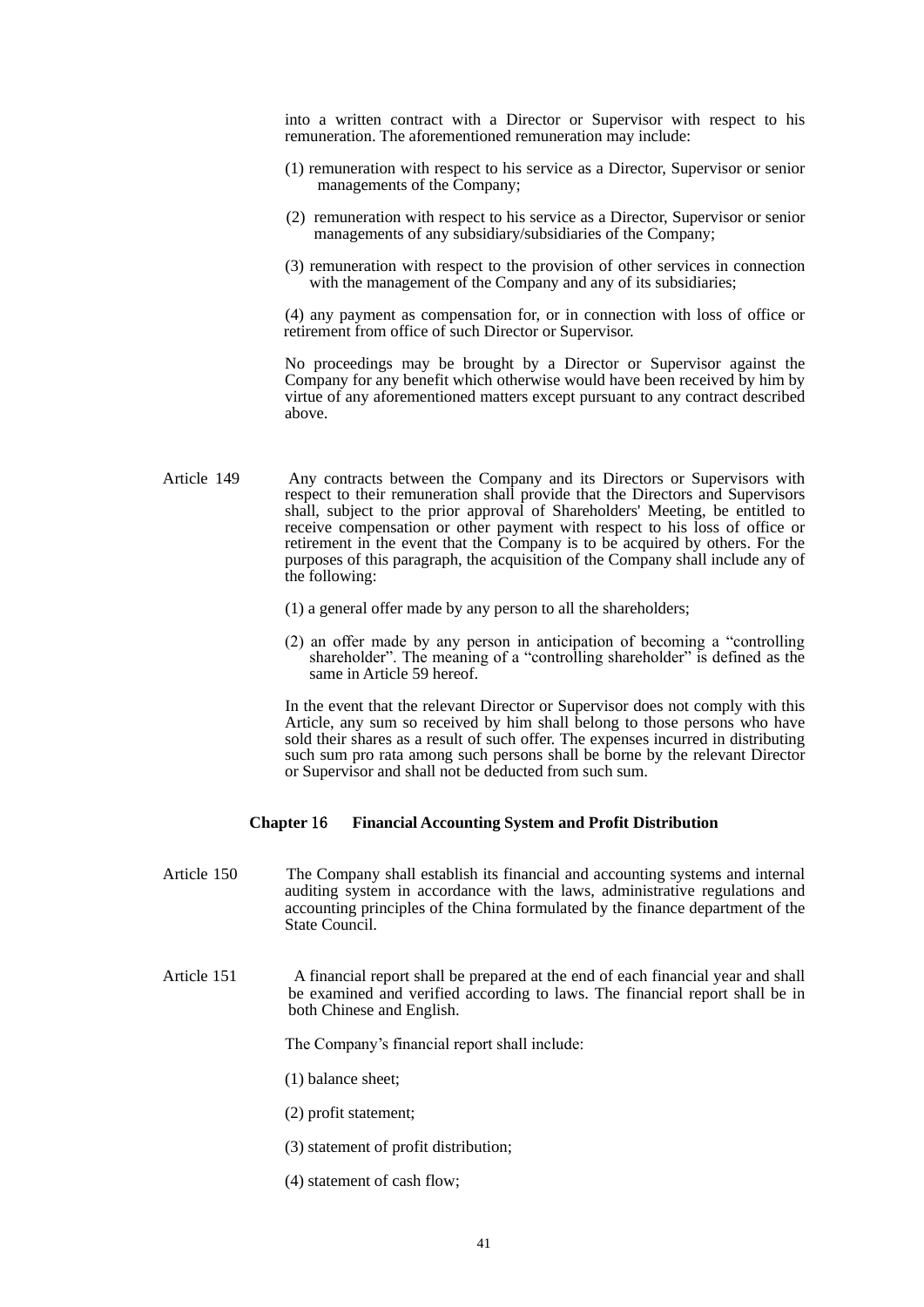(5) notes to the accounting statement;

Article 152 The Company's financial year shall apply the Gregorian calendar, that is, one financial year starts from Jan.  $1<sup>st</sup>$  and ends by Dec.  $31<sup>st</sup>$  of the Gregorian calendar.

> The Company shall apply RMB as the monetary unit for accounting and keep accounts in Chinese.

- Article 153 The Board of Directors of the Company shall present to the shareholders, at each annual general meeting, such financial reports as required by applicable laws, administrative regulations, directives promulgated by competent local government, central governmental authorities and the Listing Rules of SEHK.
- Article 154 The Company's financial reports shall be made available for shareholders' inspection at the Company 20 days prior to the date of annual general meeting of shareholders. Each shareholder of the Company is entitled to obtain a copy of the financial reports referred to in this Chapter.

 A copy of either (i) the directors' report, accompanied by the balance sheet (including every document required by law to be annexed thereto) and profit and loss account or income and expenditure account, or (ii) the summary financial report shall be delivered by prepaid mail or sent by hand to each shareholder at least 21 days prior to the date of the each annual general meeting of shareholders. For the overseas listed shares shareholders, these may, in accordance with laws, administrative regulations, listing rules of the place where the Company's shares are listed, be published on the website of the Company, the website of the Stock Exchange of Hong Kong and other websites designated by the Listing Rules from time to time.

 The Company shall send all the documents as laws and regulations of China or rules of the stock exchange where the Company's shares are listed specify along with the financial reports as stated above to the relevant shareholders.

- Article 155 The financial statements of the Company shall, in addition to being prepared in accordance with the accounting principles and regulations of the China, also be prepared in accordance with the Listing Rules. In the event of any material discrepancies in the financial statements prepared in accordance with the two sets of accounting principles, such discrepancies shall be stated in the notes of the financial statements. For purpose of the Company's distribution of after-tax profit in financial year, the lower amount of the after-tax profits shown in the above-mentioned two financial statements shall be adopted.
- Article 156 The interim results or financial information published by the Company shall be prepared in accordance with the accounting principles of the China and the relevant regulations as well as the accounting standards stipulated by the Listing Rules.
- Article 157 The Company shall publish two financial reports each fiscal year, namely an interim financial report within 90 days after the end of the first six months of each fiscal year and an annual financial report within 120 days after the end of the preceding financial year; the deadline for publication shall not be later than the regulations of the listing rules of the place where the Company's shares are listed.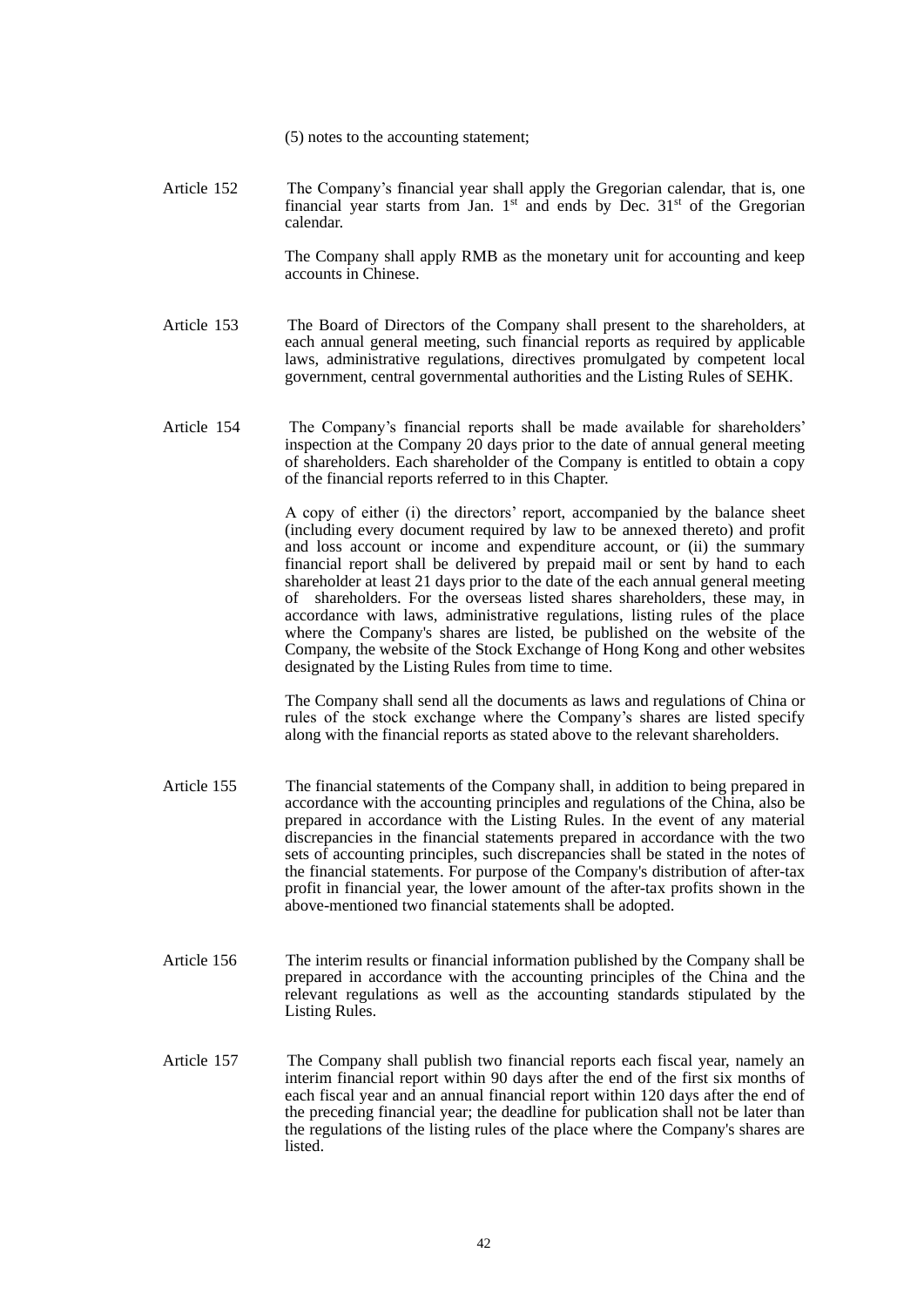- Article 158 After the Company's interim financial reports and the annual financial reports are completed, it shall go through relevant procedures and make relevant announcements in accordance with relevant securities laws, administrative regulations and the regulations required by the stock exchange of the listing place where the Company's shares are listed.
- Article 159 The Company shall not establish account books other than those required by law.

 The legal account books of the Company may be accessed by its Directors and Supervisors.

- Article 160 The Company shall apply an internal auditing system, establish internal auditing department or deploy internal auditors to conduct audit on and supervise the Company's financial income and expenses and business activities under the leadership of Board of Directors.
- Article 161 The Company's after-tax profit shall be allocated in the following order:
	- (1) the making up of any loss;
	- (2) allocation to the statutory reserve fund;
	- (3) payment of dividends to shareholders of preference shares (if any);
	- (4) allocation to the discretionary reserve fund;
	- (5) payment of dividends to shareholders of ordinary shares.

 The distribution proportion as to Clause (4) and Clause (5) above for a certain year shall be determined by the Board of Directors in accordance with business operations and development requirements as well as reviewed at the Shareholders' Meeting.

Article 162 The Company shall not distribute profits prior to its making up for any loss and allocations to the statutory reserve fund.

> If the Shareholders' Meeting or the Board of Directors violates the regulations as stated above by distributing its profits before coving the loss and deducting the statutory reserve funds, the shareholders shall refund the profit thus distributed to the Company.

> The Company shall not be obliged to pay the interest on dividends to the shareholders, except for any overdue amount.

Article 163 The Company shall allocate 10% of its profits after tax to the statutory reserve fund. When the aggregate balance in the statutory reserve fund is over 50% of the registered capital of the Company, the Company shall not be required to make any further allocations to that fund.

> The Company may, upon a resolution made by the Shareholders' Meeting, allocate its profits after tax to the discretionary reserve fund.

Article 164 The Company's reserve funds include statutory reserve fund, discretionary reserve and capital reserve funds, which shall be used for:

> (1) to make up the loss, except that the capital reserve fund cannot be used to make up for the loss;

(2) to expand the Company's operations;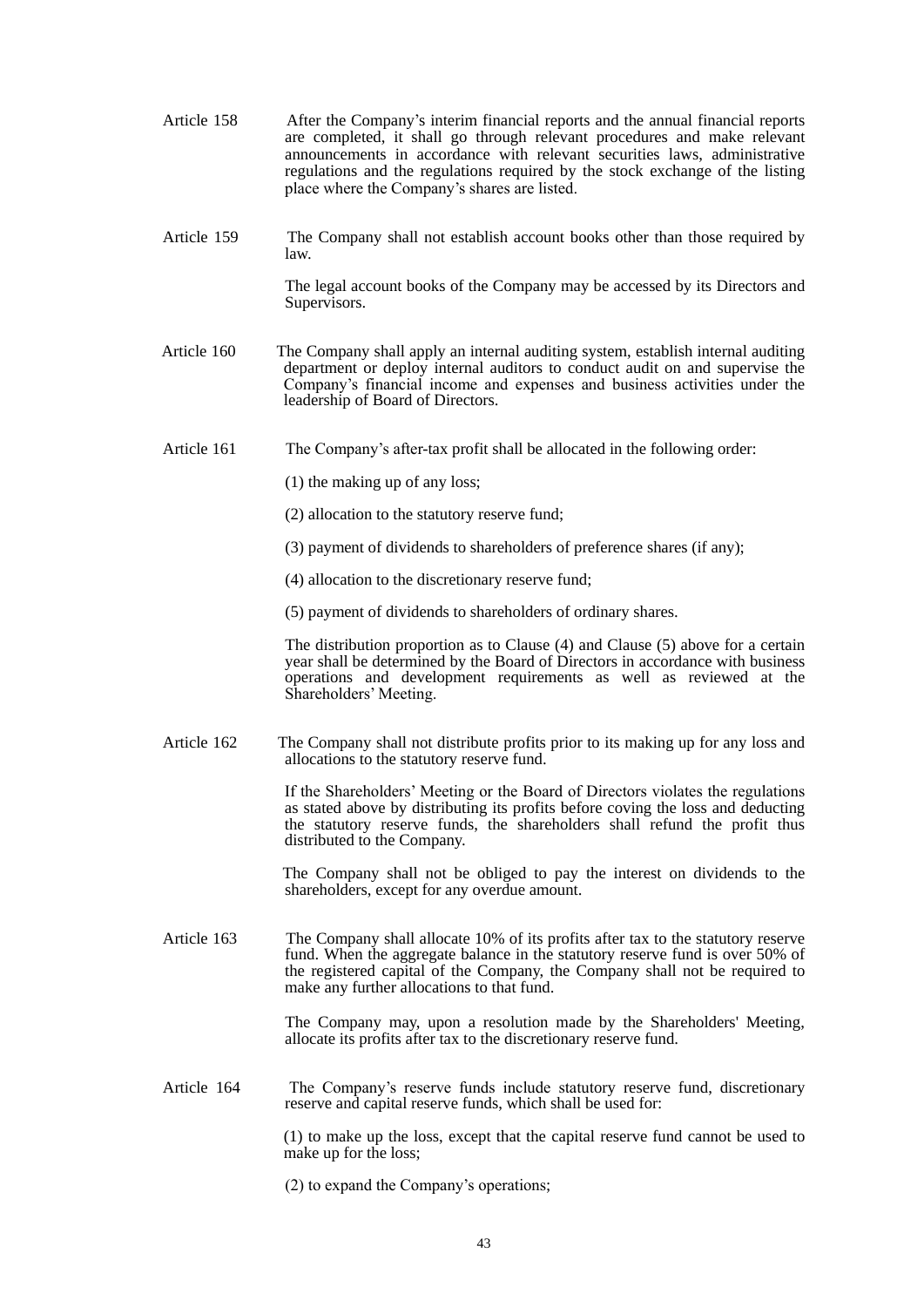(3) to increasing the registered capital of the Company. The Company may, upon a resolution made by the Shareholders' Meeting, may convert its reserve fund into its share capital. When such conversion occurs, the company shall either distribute new shares to the shareholders in proportion to their original shareholdings, or increase the par value of each share, provided that, upon capitalization of the statutory reserve fund, the amount remaining in the statutory reserve fund may not fall below 25% of the registered capital of the Company prior to capitalization.

- Article 165 The capital reserve fund shall include the followings:
	- (1) any premium which exceeds the proceeds from issuance of shares at face value;
	- (2) any other income credited to the capital reserve fund as required by the finance department of the State Council.
- Article 166 The dividend shall be distributed according to the shareholders'shareholdings within 6 months since the end of the previous financial year.

Unless the Shareholders' Meeting specifies otherwise, the Shareholders' Meeting may authorize the Board of Directors to distribute the mid-term dividend.

Article 167 The Company may distribute its dividend in the form of:

(1) cash;

(2) shares.

When the Company pays dividend and makes other payments to the domestic shareholders, it shall be calculated and declared in the currency of RMB and paid in the currency of RMB within 3 months since the dividend is declared; when the Company pays dividend and make other payments to the foreign shareholders, it shall be calculated and declared in the currency of RMB and paid in foreign currency within 3 months since the dividend is declared.

If the Company pays the foreign shareholders in foreign currency, it shall be handled pursuant to the regulations for foreign exchange management.

- Article 168 When the Company distributes its dividends to the shareholders, it shall deduct the relevant taxes of the dividends as China tax laws specify.
- Article 169 The Company shall appoint a receiving agent for the shareholders of the overseas-listed shares. Such receiving agent shall receive dividends of the overseas-listed shares on behalf of such relevant shareholders, as well as all other amounts payable to such shareholders.

The receiving agent appointed by the Company shall meet relevant requirements of the laws of the places or the relevant regulations of the stock exchange in which the Company's shares are listed. The receiving agent appointed for shareholders of overseas-listed shares listed in Hong Kong shall be a company registered as a trust company under the *Trustee Ordinance* of Hong Kong.

The Company may exercise the right to forfeit unclaimed dividends, subject to the requirements of the regulations of the jurisdictions in which the shares of the Company are listed, but the right can only be exercised six years or more after the dividend declaration date.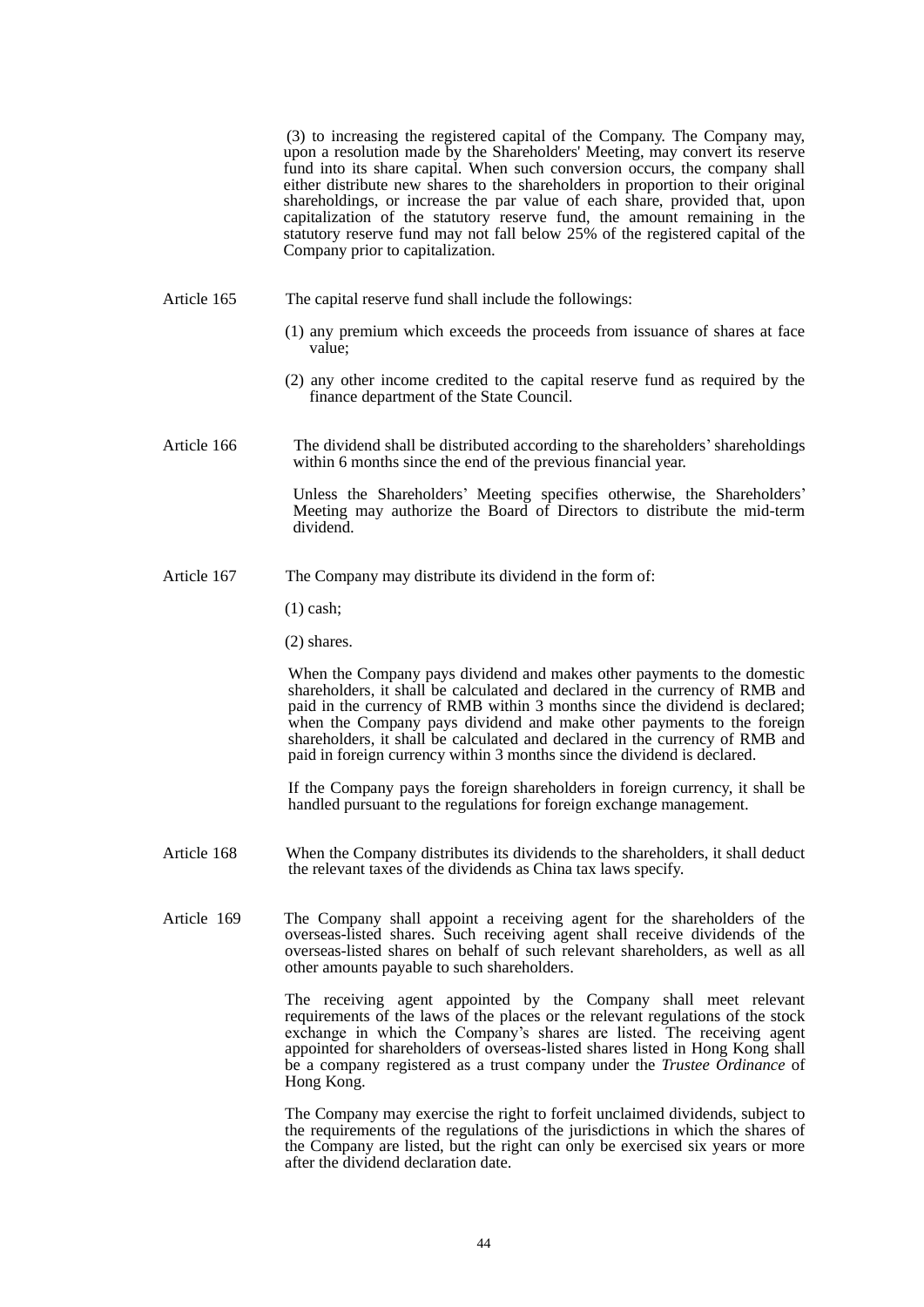Article 170 Subject to compliance with the laws and regulations of China, if the dividend is not claimed, the Company may confiscate it as long as the time for such claims has expired.

> Any payment for shares that has been paid by shareholders before the call shall be entitled to interest, but shall not be entitled to dividends declared after the call with respect to the advance payment for shares.

> The Company shall have the right to cease the sending of the coupon for the dividends by mail to the shareholders of overseas-listed shares upon the failure to claim for such dividends on 2 consecutive occasions after the posting of such coupons. Notwithstanding that the first coupon has failed to reach the shareholder and has been returned, the Company shall still have the right to exercise such right.

> The Company shall have the right to sell shares of any shareholder who cannot be contacted and retain the proceeds:

> (1) the Company shall have distributed dividends at least 3 times to such shares within 12 years, but such dividends has not been claimed; and

> (2) the Company, after a lapse of 12 years, shall publish an announcement in 1 or more newspapers in the places in which the Company's shares are listed, stating its intention to sell such shares, and shall inform the overseas securities regulatory department of the places in which such shares are listed.

## **Chapter 17 Appointment of Accounting Firm**

Article 171 The Company shall retain an independent accounting firm that fulfills the requirements provided by the relevant regulations of China to audit the Company's annual financial report and review the Company's other financial reports.

> The retaining of the first accounting firm of the Company may occur at the inauguration meeting prior to the first annual general meeting of shareholders. The term of such accounting firm shall terminate upon the conclusion of the first annual general meeting of shareholders.

> Should the inauguration meeting not exercise the powers under the preceding paragraph, the Board of Directors shall exercise those powers.

- Article 172 The term of an accounting firm retained by the Company shall commence upon the conclusion of one annual general meeting of shareholders and shall sustain until the conclusion of the next annual general meeting of shareholders.
- Article 173 The accounting firm engaged by the Company shall have the following rights:
	- (1) to inspect books, records and vouchers of the Company at any time, and to require the Directors, General Manager and other senior managements of the Company to provide relevant information and explanations;
	- (2) to require the Company to take all reasonable steps to obtain from its subsidiaries any information and explanations necessary for the discharge of its duties;
	- (3) to attend any Shareholders' Meeting and to receive all notices of, and other communications relating to, any Shareholders' Meeting which any shareholder is entitled to receive, and to speak at any Shareholders'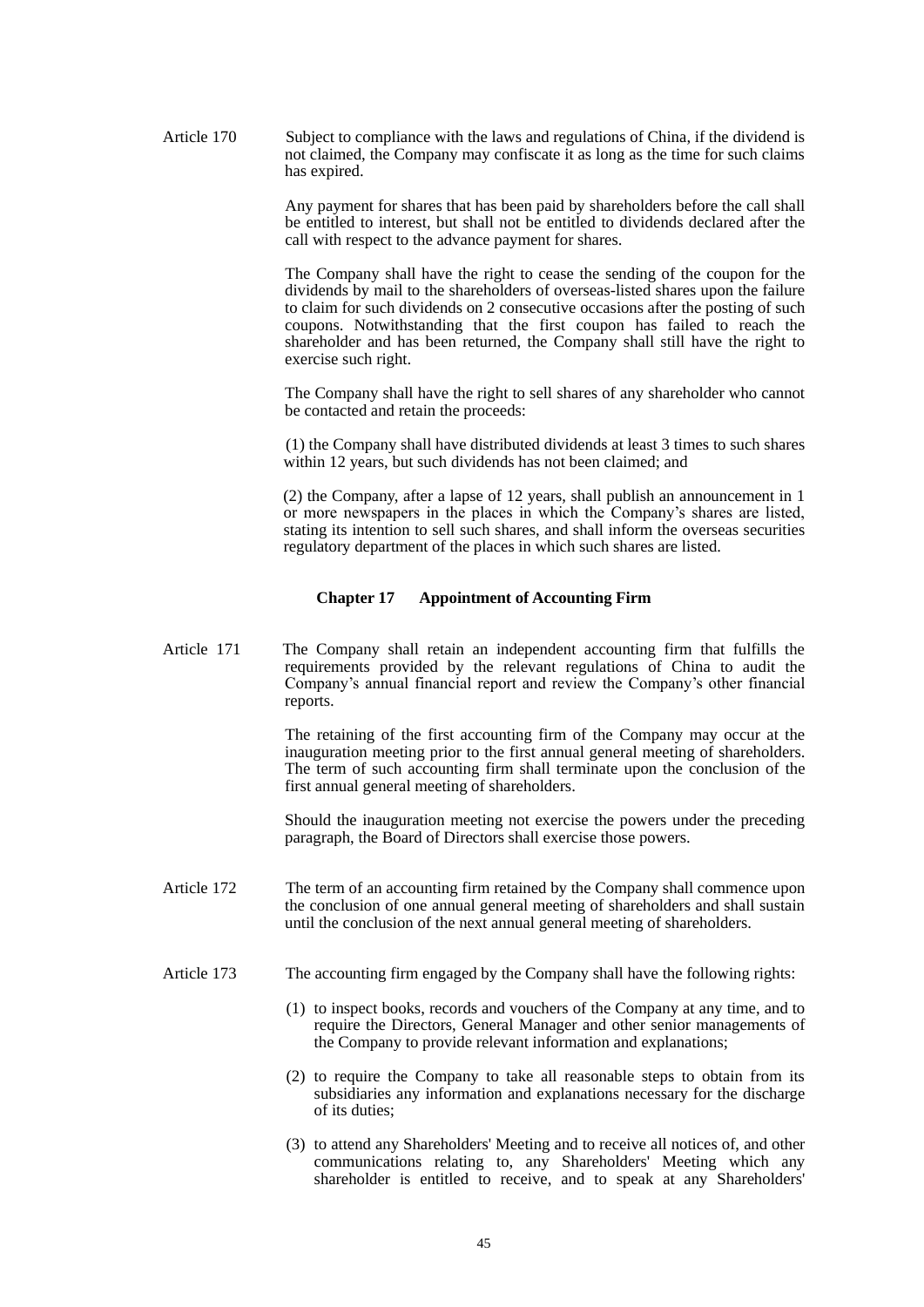Meeting in relation to matters concerning its role as the Company's retained accounting firm.

- Article 174 In the event of a vacancy in the Company's accounting firm, the Board of Directors may retain an accounting firm to fill such vacancy prior to the convening of the general meeting of shareholders. Such accounting firm may continue to act during the vacancy period if the Company has another incumbent accounting firm.
- Article 175 Irrespective of the provisions in the contract concluded between the Company and the accounting firm, the Shareholders' Meeting may remove the accounting firm by an ordinary resolution before the term of the accounting firm expires. Notwithstanding such provisions, the accounting firm's entitlement to claim for damages arising out of its removal shall not be affected thereby.
- Article 176 The remuneration of an accounting firm or the manner in which such firm is to be compensated shall be decided by the Shareholders' Meeting. The remuneration of an accounting firm retained by the Board of Directors shall be decided by the Board of Directors.
- Article 177 The Shareholders' Meeting shall decide to retain, remove or discontinue the retention of an accounting firm and file with securities regulatory authority of the State Council.
- Article 178 In the event that a resolution at Shareholders' Meeting is passed to retain an accounting firm other than the incumbent accounting firm to fill any casual vacancy in the office of the accountant, or to reappoint an accounting firm which was retained by the Board of Directors to fill any casual vacancy, or to remove an accounting firm prior to the expiration of its term, the following provisions shall apply:
	- (1) The retaining or removal motion shall be sent (before a notice of Shareholders' Meeting is given) to the accounting firm that is proposed to be retained or to leave or the accounting firm which has left in the relevant financial year.

"Leaving" shall include leaving by removal, resignation and retirement.

- (2) In the event that the accounting firm that is proposed to leave makes written representations and requests that the Company give notice to shareholders of such representations, the Company shall (unless the representations have been received too late) take the following measures:
	- (i) In any aforementioned notice for making a resolution, the Company shall state the representations made by such accounting firm which is to leave;
	- (ii) To attach a copy of the representations to the notice and deliver it to the shareholders in the manner as provided in the Articles of Association.
- (3) In the event that the Company fails to send the accounting firm's representations in the manner set out in Clause (2) above, such accounting firm may (in addition to its right to be heard) make further appeal.
- (4) A leaving accounting firm has the right to attend the following meetings:
	- (i) Shareholders' Meeting at which its term would otherwise have expired;
	- (ii) Shareholders' Meeting at which the said accounting firm is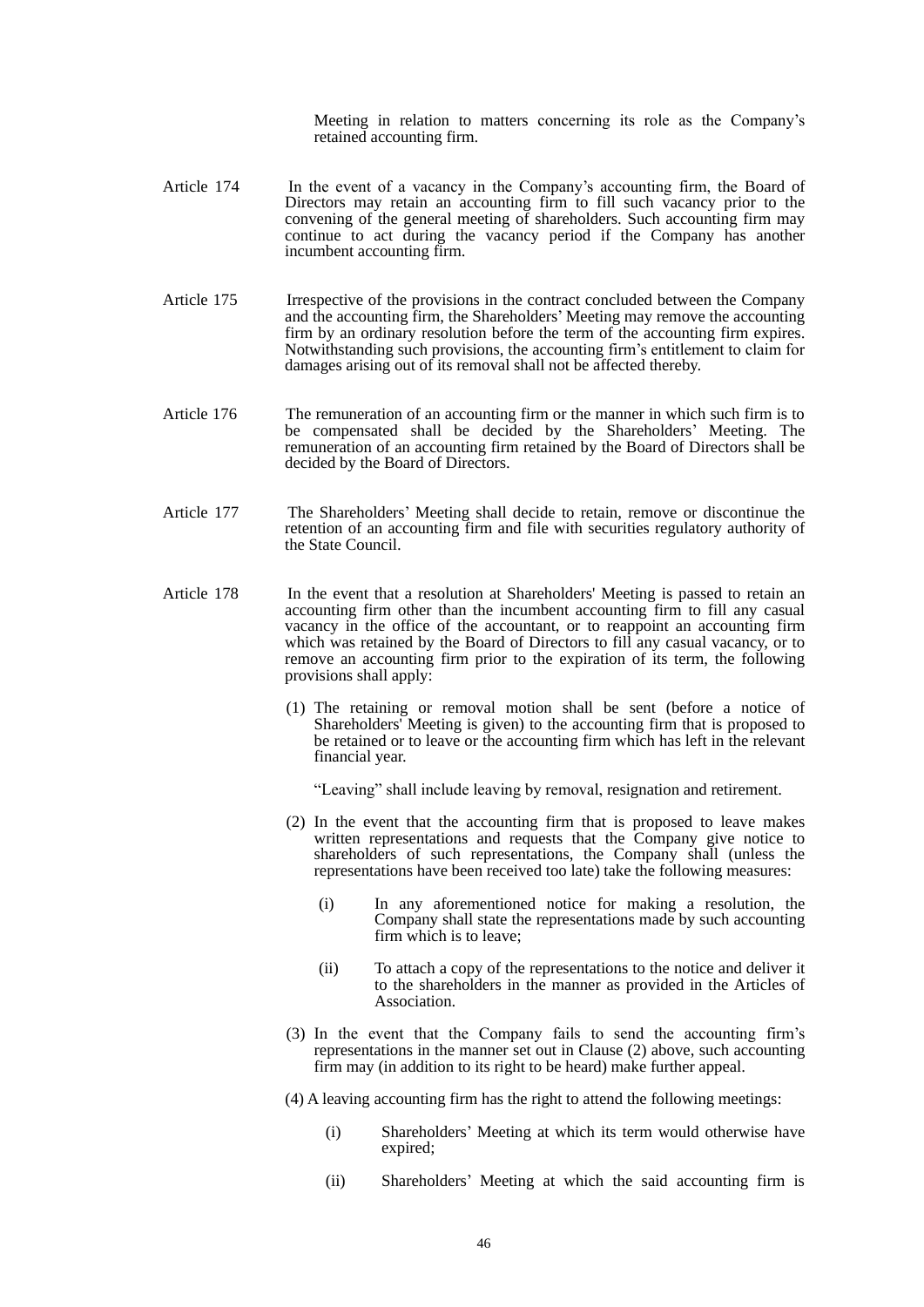proposed to fill the vacancy caused by its removal;

(iii) Shareholders' Meeting which is convened as a result of the resignation of the said accounting firm.

 The leaving accounting firm is entitled to receive all notices of, and other communications relating to any such meeting, and to speak at any such meeting which it attends on any matters with respect to its capacity as the former accounting firm of the Company.

Article 179 Notice shall be given to the accounting firm no less than 30 days in advance should the Company decide to remove such accounting firm or not to reappoint it. Such accounting firm shall be entitled to make representations at the Shareholders' Meeting. Where the accounting firm resigns from its position, it shall clarify to the shareholders at the Shareholders' Meeting on any irregularities on the part of the Company.

> An accounting firm may resign from its office by depositing a resignation notice at the Company's legal residence, which shall become effective on the date of such deposit or on such later date as stated therein. Such notice shall contain the following statements:

- (1) a statement to the effect that there are absolutely no circumstances with respect to its resignation which it believes should be brought to the notice of the shareholders or creditors of the Company; or
- (2) a statement of any such circumstances.

Where a notice is deposited under the preceding paragraph, the Company shall, within 14 days, send a copy of the notice to the relevant competent authorities. If the notice contains any statement(s) referred to in the preceding two sub-clauses, a copy of such statement(s) shall be sent by prepaid mail to each shareholder entitled to obtain its financial reports at the address registered in the register of shareholders in accordance with the laws, administrative regulations, listing rules of the place where the Company's shares are listed, publish such reports on the website of the Company, the website of the Stock Exchange of Hong Kong and other websites designated by the Listing Rules from time to time.

Where the accounting firm's notice of resignation contains the content of sub-clause (2) above, the accounting firm may require the Board of Directors to call an extraordinary shareholders' meeting for the purpose of explaining the circumstances connected with its resignation.

#### **Chapter 18 Labor Management and Labor Union**

- Article 180 The Company shall establish the labor management, human resources management, payroll system and social insurance system applicable to the Company according to the laws and regulations of China.
- Article 181 The Company shall establish and organize the labor union according to the laws and regulations of China and provide necessary conditions for such labor union activities and allocate labor union funds to launch such activities pursuant to relevant laws of China.

#### **Chapter 19 Merger and Division of the Company**

Article 182 In the event of a merger or division of the Company, the Company's Board of Directors shall submit a motion, which shall be approved in accordance with the procedures stipulated in these Articles of Association and go through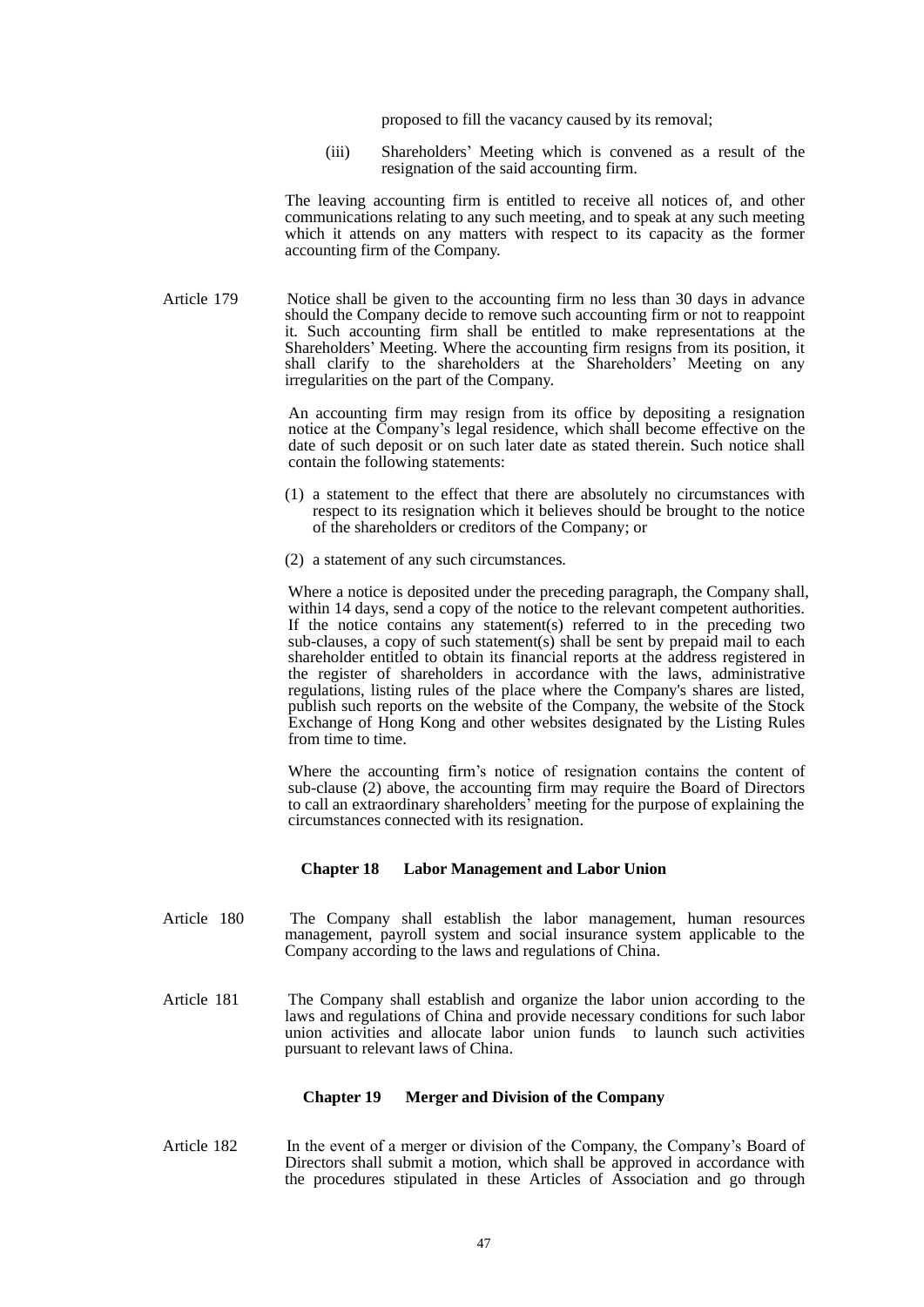relevant examination and approval formalities pursuant to laws. Shareholders who object to the merger or division proposal shall be entitled to request that the Company or the consenting shareholders acquire such dissenting shareholders' shares at a fair price.

 The content of the resolution of merger or division of the Company shall constitute special documents which shall be available for inspection by the shareholders of the Company.

 The documents as stated above shall be sent by mail to holders of shares listed in Hong Kong.

Article 183 The merger of the Company may take the form of either merger by absorption or merger by establishment of a new company.

> In the event of a merger of the Company, the parties to the merger shall execute a merger agreement and prepare a balance sheet and an inventory of assets. The Company shall notify its creditors within 10 days and publish an announcement in a newspaper within 30 days after the date of the Company's merger resolution. The creditors may require the Company to repay debts or provide corresponding guarantees within 30 days after receipt of the notice or within 45 days after the announcement if the creditors haven't received the notice.

> After the merger of the Company, any rights in relation to creditor's rights and debts of each party to the merger shall be assumed by the surviving company after the merger or the newly established company.

Article 184 Where there is a division of the Company, its assets shall be divided accordingly.

 In the event of a division, the parties to the division shall execute a division agreement and prepare a balance sheet and an inventory of assets. The Company shall notify its creditors within 10 days and publish an announcement in newspapers within 30 days after the date of the Company's division resolution.

 Debts of the Company prior to the division shall be assumed by the companies that exist after the division, save as otherwise specified in the written agreement on debt repayment reached between the Company and its creditors before division.

Article 185 The Company shall, as a result of a merger or division, apply for an alteration in its registration with the relevant registration authority in the event of any change in any particulars of its registration; the Company shall also apply for cancellation of its registration in the event of a dissolution; and apply for a new registration in the case of a new establishment, in accordance with the laws.

#### **Chapter 20 Dissolution and Liquidation**

- Article 186 The Company shall be dissolved and liquidated according to laws upon any of the following circumstances:
	- (1) A resolution for dissolution is passed by the Shareholders' Meeting;

 (2) A merger or division of the Company for which a dissolution becomes necessary;

 (3) The Company is announced bankrupt according to the laws due to overdue debts;

 (4) The Company's business license is revoked or it is ordered to be closed or to be dissolved in accordance with the laws;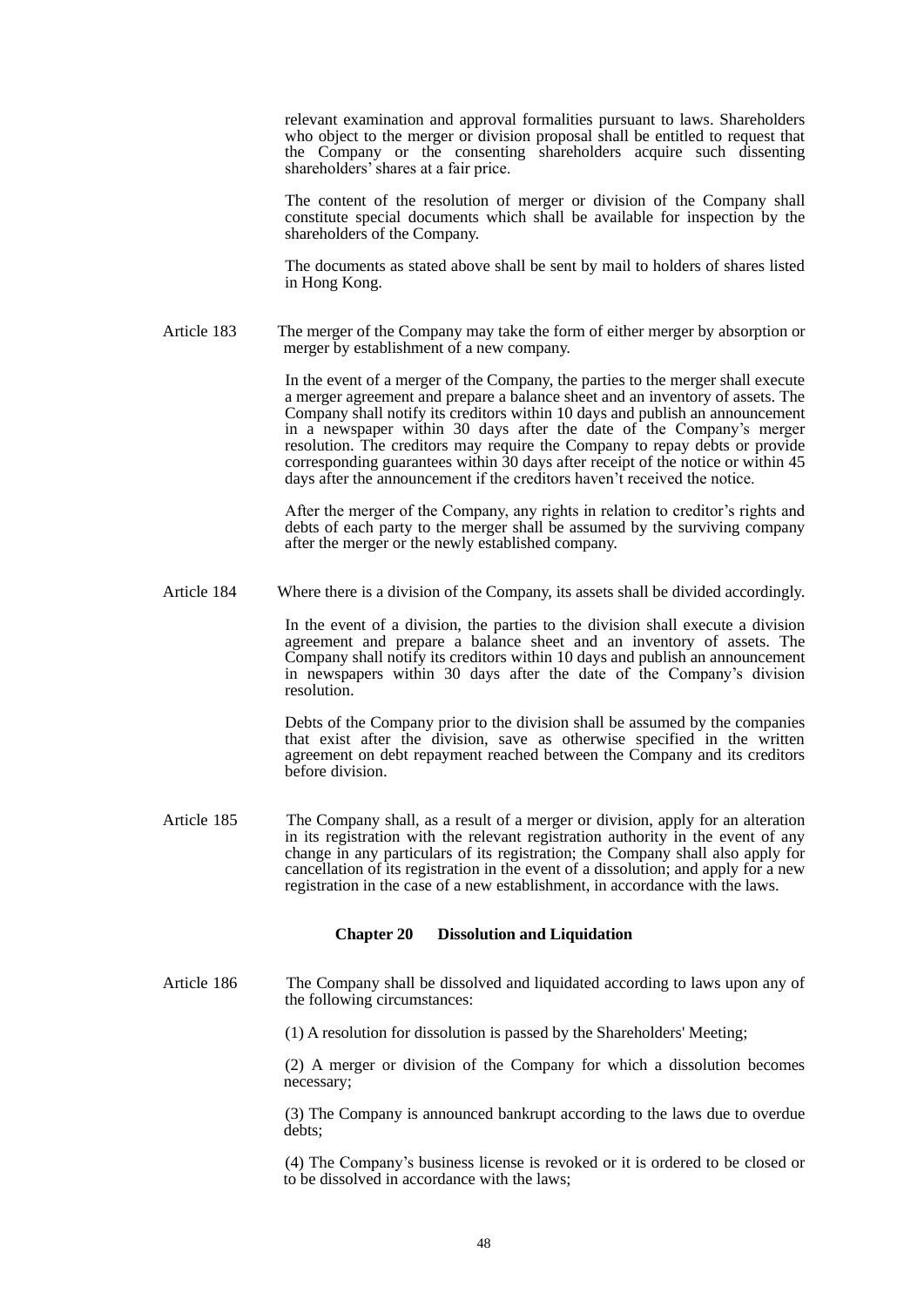- (5) Other circumstances as laws and regulations specify.
- Article 187 If the Company is dissolved pursuant to Clause (1) and Clause (4) of the preceding Article, it shall establish a liquidation committee within 15 days after the dissolution circumstance arises. The liquidation committee shall comprise of the directors or the members to be determined by the Shareholders' Meeting. If the liquidation committee is not duly set up, the creditors may request the People's Court to designate relevant persons to form a liquidation committee to carry out liquidation.

If the Company is dissolved pursuant to Clause (2) of the preceding Article, the liquidation shall be conducted by both parties to the merger or division of the Company in accordance with the agreement regarding the merger or division.

 If the Company is dissolved pursuant to Clause (3) of the preceding Article, the People's Court shall organize the shareholders, relevant authorities and relevant professionals to form a liquidation committee to carry out the liquidation.

Article 188 Where the board of directors has decided to liquidate the Company for any reason other than the Company's declaration of its own insolvency, the Board of Directors shall state in the notice convening the Shareholders' Meeting that it has made full inquiry into the affairs of the Company and is of the opinion that the Company shall be able to settle its debts in full within 12 months from the commencement of the liquidation.

> The Board of Directors shall stop exercising its powers and functions upon passing of the resolution for a liquidation of the Company by the shareholders at the Shareholders' Meeting.

> The liquidation committee shall act in accordance with the instructions from the Shareholders' Meeting to report at least once every year to the meeting on the committee's income and expenses, the business and the progress of the liquidation of the Company; and to present a final report to the Shareholders' Meeting upon completion of the liquidation.

Article 189 The liquidation committee shall, within 10 days of its establishment, notify the creditors, and, within 60 days of its establishment, publish an announcement on newspapers. Creditors shall, within 30 days of receipt of the notice, or for creditors who have not personally received such notice, shall within 45 days after the date of the announcement, contact the liquidation committee to claim their rights.

> In claiming their rights, the creditors shall explain matters relating to their rights and provide a statement and evidence with respect thereof. The liquidation committee shall register creditor's rights. The liquidation committee may not make payment to any such creditor during the period of such creditor's claim.

- Article 190 During liquidation, the liquidation committee shall exercise the following functions and powers:
	- (1) to organize the Company's assets and prepare a balance sheet and an inventory of assets respectively;
	- (2) to notify or to publish an announcement to the creditors;
	- (3) to dispose of any continuing businesses of the Company in connection with the liquidation;
	- (4) to pay outstanding taxes and the taxes arising during liquidation;
	- (5) to settle claims and debts;
	- (6) to organize the remaining assets subsequent to the settlement of the Company's debts;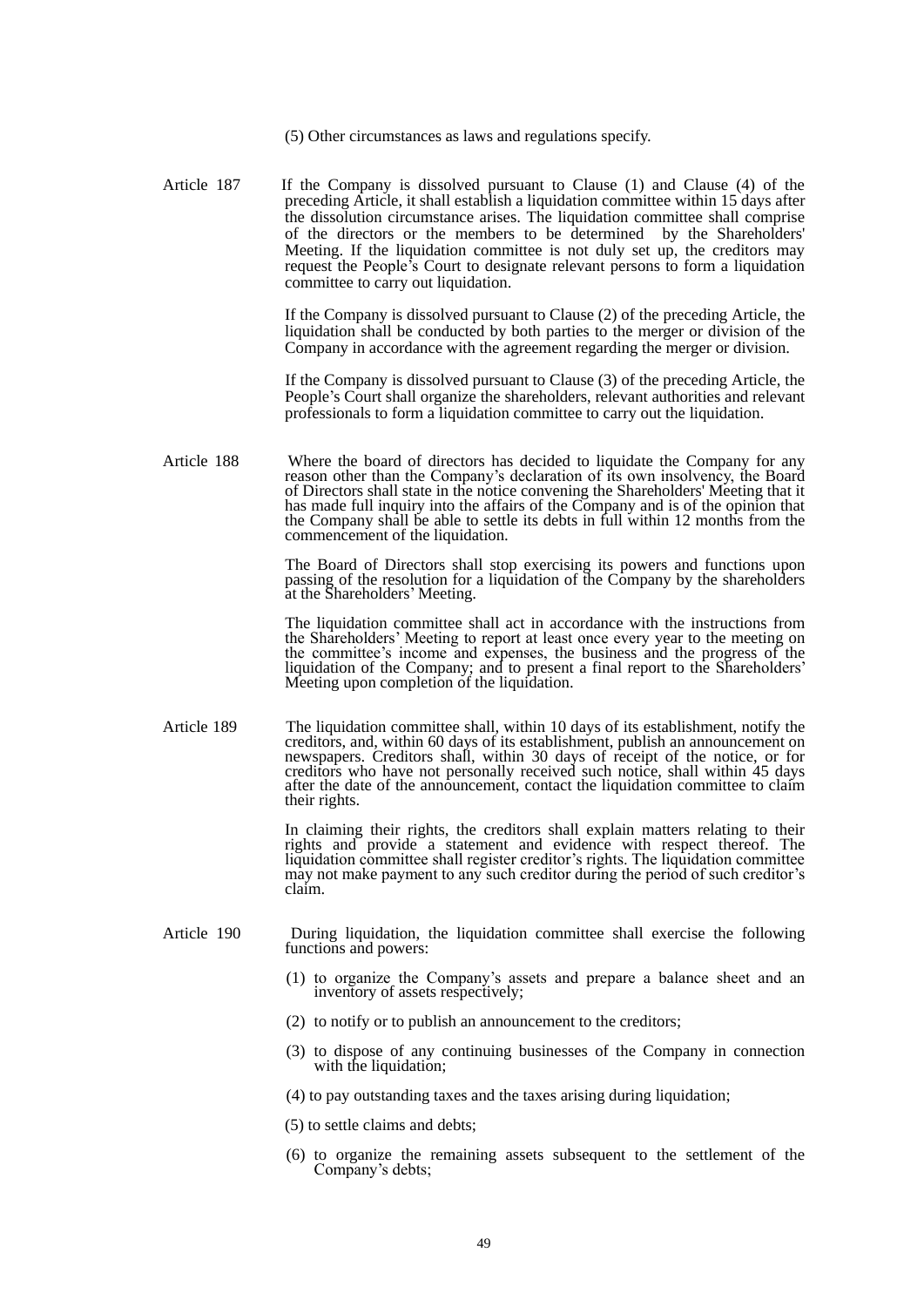(7) to represent the Company in any civil proceedings.

- Article 191 Following the organization of the Company's assets and the preparation of a balance sheet and an inventory of assets by the liquidation committee, the liquidation committee shall formulate a liquidation proposal and present it to the Shareholders' Meeting or the People's Court for confirmation.
- Article 192 The cost of liquidation, including remuneration of members of the liquidation committee and the consultants, shall be covered first from the Company's assets.
- Article 193 Once the Company decide to carry out a liquidation, anyone shall not dispose the Company's assets unless approved by the liquidation committee. During the course of liquidation, although the Company is in existence, it shall not carry out any business unrelated to the liquidation.

After the cost of liquidation is paid by the Company, the liquidation committee shall make the following payments with the Company's assets according to the following priorities:

- (1) payment of the outstanding salaries and social insurance contributions and statutory compensation to the Company's employees;
- (2) payment of the outstanding taxes;
- (3) settlement of the Company's debts.

The remainder of Company's assets after settling the above mentioned payments shall be distributed by the liquidation committee according to the class and proportion of the shareholdings in the following priorities:

- (1) to distribute to the shareholders of preference shares pursuant to par value; if not enough assets to cover the capital of preference shares, to distribute pro rata of the preference shares;
- (2) to distribute pro rata of ordinary shares.
- Article 194 The liquidation committee shall dutifully fulfill the liquidation obligation in accordance with the laws.

 No member of the liquidation committee shall abuse his official powers to accept bribes or other unlawful gains, and to expropriate the Company's assets. If any member of the liquidation committee causes any loss to the Company or the creditors intentionally or with gross negligence, the said member shall be liable for compensation.

Article 195 The liquidation committee shall immediately apply to the People's Court for a declaration of bankruptcy if it becomes aware, having liquidated the Company's assets and prepared a balance sheet and an inventory of assets, that the Company's assets are insufficient to repay its debts in full in an event of dissolution.

> Upon the Company being declared bankrupt by a ruling of the People's Court, the liquidation committee shall transfer to the People's Court all matters arising out of the liquidation.

Article 196 Following the completion of liquidation, the liquidation committee shall prepare a liquidation report, a statement of income and expenses and financial accounts for the liquidation, which shall be verified by a China registered accountant and submitted to the Shareholders' Meeting or the relevant governing authorities for confirmation.

> The liquidation committee shall, within 30 days after such confirmation, submit the aforementioned documents to the company registration authority for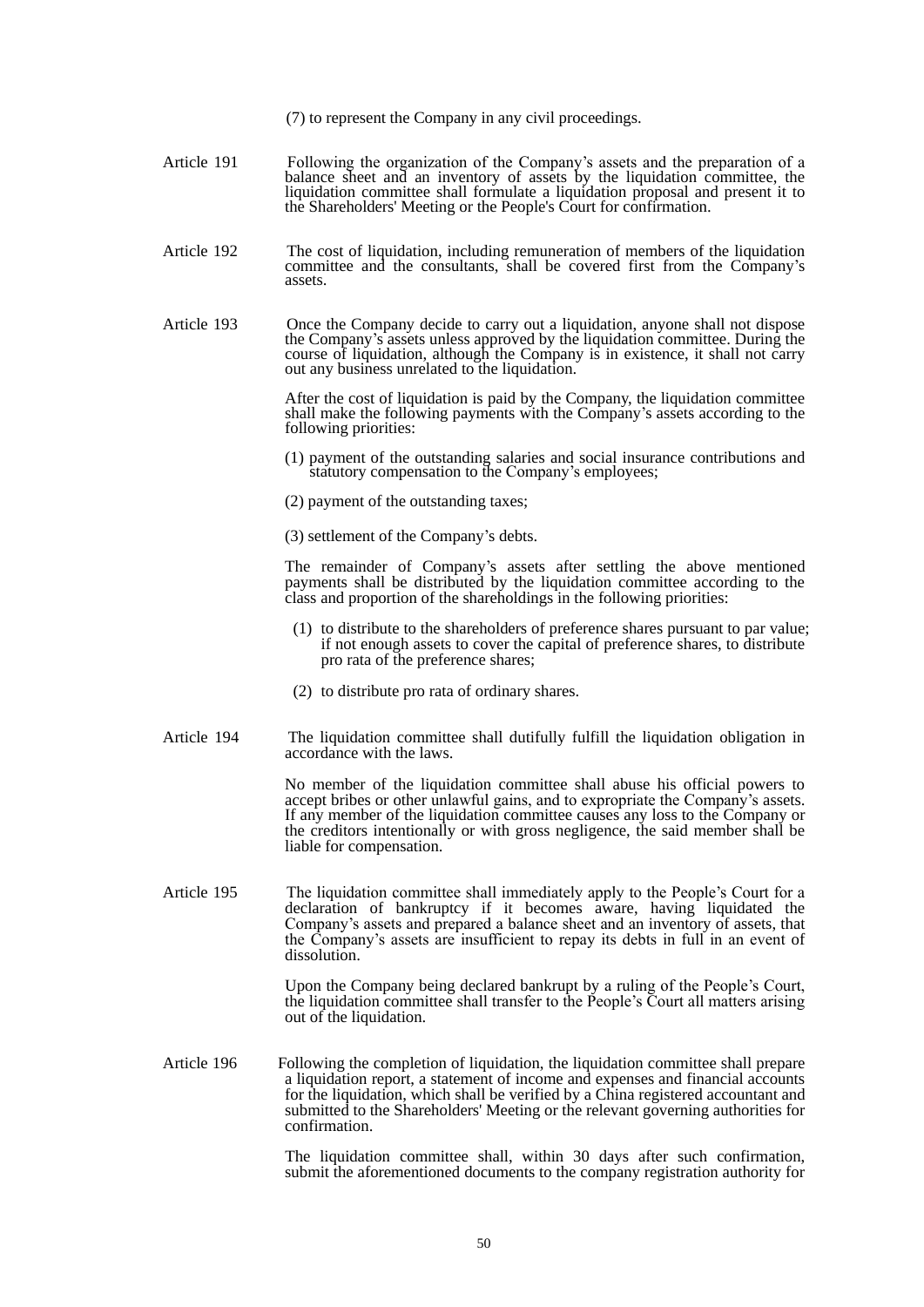an application for a cancellation of registration of the Company, and publish an announcement in respect of the termination of the Company.

#### **Chapter 21 Procedures for Amending the Articles of Association of the Company**

- Article 197 The Company may amend its Articles of Association in accordance with the requirements of laws, administrative regulations and the Articles of Association of the Company.
- Article 198 The Articles of Association shall be amended in the following manner:
	- (1) the Board of Directors shall propose the amendments to the Articles of Association according to the Articles of Association of the Company;
	- (2) the foregoing motion shall be furnished to the shareholders in writing for the purpose of convening Shareholders' Meeting;
	- (3) the amendments shall be passed by an extraordinary resolution at the Shareholders' Meeting;

(4) the amendments shall be Reported to the relevant authority for approval (if necessary).

The Shareholders' Meeting may authorize the Board of Directors by an ordinary resolution: (i) if the Company increases its registered capital, the Board shall be entitled to amend the registered capital in the Articles of Association of the Company; (ii) if the sequence of text or articles of the Articles of Association of the Company that has been passed at the Shareholders' Meeting needs to be changed as the relevant authority requires when approving the Articles of Association of the Company, the Board shall be entitled to amend as the relevant authority specifies.

Article 199 If the amendments to the Articles of Association of the Company concerns the *Prerequisite Clauses*, the amendments shall go into effect upon approval by the company administration department authorized by the State Council and securities regulatory authority of the State Council; if the amendments involve matters of company registration, it shall go through registration procedures for alternation in accordance with the laws.

#### **Chapter 22 Notifications**

Article 200 Unless otherwise specified in the Articles of Association of the Company, the notices, materials or statements in writing that the Company sends to the holders of shares listed in Hong Kong shall be sent to the addresses recorded in the register of shareholders by hand or by paid mail, or by way of announcements, or be sent by E-mail or being published on the website of the Company and other website(s) designated by the Listing Rules from time to time in accordance with laws, administrative regulations, listing rules of the place where the Company's shares are listed. Notices, materials or statements in writing that the Company sends to the holders of non-listed foreign shares shall be sent to the addresses provided by the holders of non-listed foreign shares by hand or by paid mail, or be sent by E-mail in accordance with the laws, regulations and the listing rules of the place where the Company's shares are listed.

> If the shareholder does not provide an address or a wrong address is provided thus the shareholder cannot be reached, as long as the Company display and keep the relevant notification at the Company's legal residence for 24 hours, the said shareholder shall be deemed to have received the notification.

> The notifications the Company sends to the holders of domestic shares by way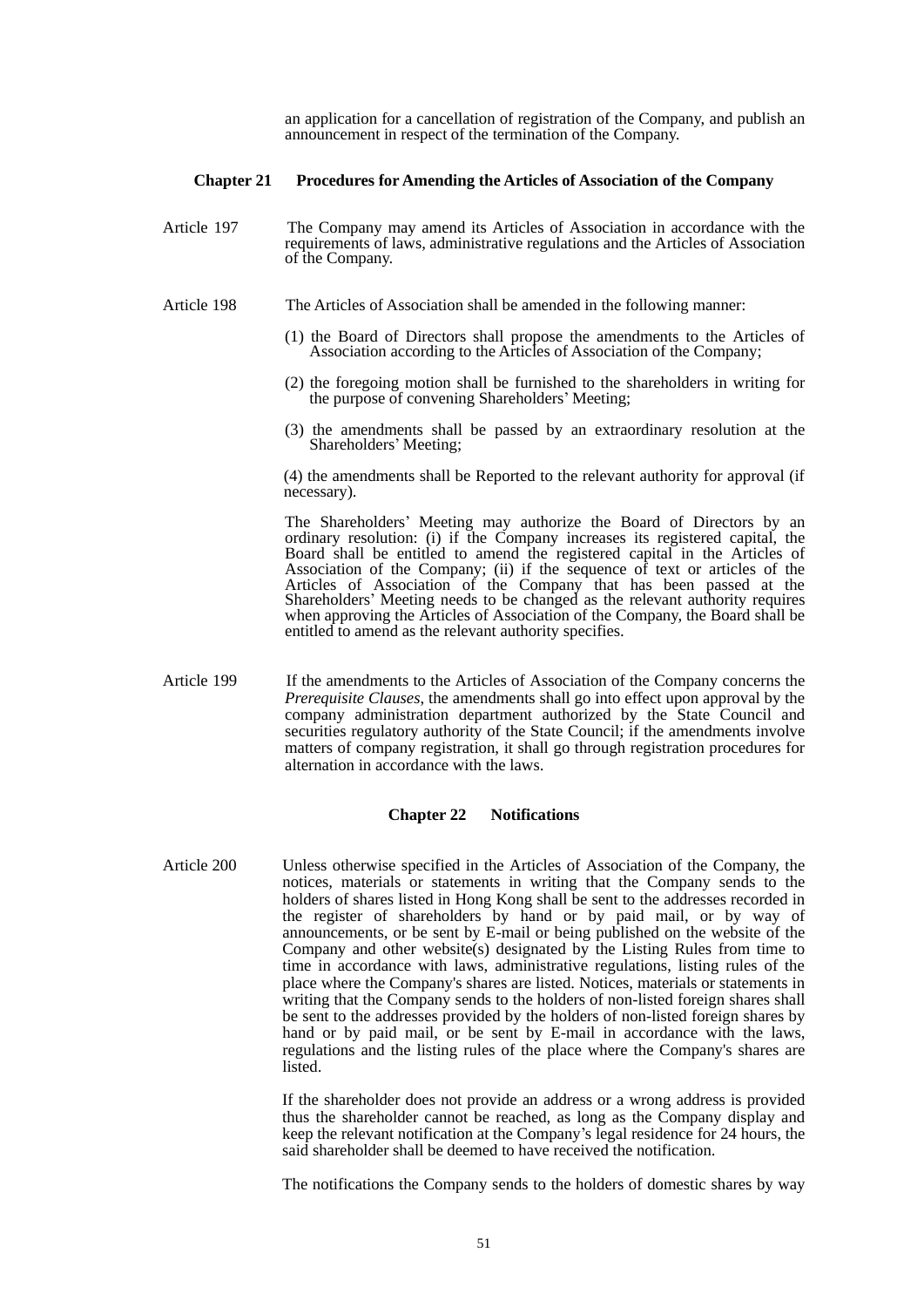of public announcement shall be published on one or more newspapers or magazines designated by the securities regulatory authority of the State Council. Once the announcement is published, all holders of domestic shares shall be deemed to have received the notifications. The announcements to the shareholders of the overseas listed foreign shares pursuant to the relevant regulations and these Articles of Association shall be published in Hong Kong in accordance with the Listing Rules.

- Article 201 If the Company's notifications are sent by mail, the addresses shall be clearly noted down and such notifications shall be sent by paid mail; the shareholders shall be deemed to have received the notifications 5 days since the notifications are sent out.
- Article 202 If the shareholder or Director sends any notices, documents, materials or statements in writing to the Company, they may be sent by hand or registered mail to the Company's legal address or the Company's registration agent.

If the said shareholder or Director would like to prove that he has sent the notices, documents, materials or statements in writing to the Company, he may need to provide evidence to the effect that such notices, documents, materials or statements in writing would have been delivered to the correct address within the time limit in normal ways or by paid mail.

## **Chapter 23 Dispute Resolutions**

- Article 203 The Company shall abide by the following principles for dispute resolution:
	- (1) Any disputes or claims arising between holders of the overseas listed shares and the Company; holders of the overseas listed shares and the Company's Directors, Supervisors, General Manager, or other senior managements; or holders of the overseas listed shares, holders of the domestic shares or holders of non-listed foreign shares with respect to any rights or obligations by virtue of the Articles of Association, the *Company Law* and any rights or obligations conferred upon or imposed by any other relevant laws and administrative regulations concerning the affairs of the Company, shall be submitted to arbitration by the parties concerned.

 When the aforementioned dispute or claim of rights is submitted to arbitration, the entire claim or dispute shall be submitted to arbitration, and all persons whose causes of action were based on the same ground, giving rise to the dispute or claim or whose participation shall be necessary for the resolution of such dispute or claim, shall, where such person is the Company, the Company's shareholders, Directors, Supervisors, General Manager, or other senior managements of the Company, comply with the arbitration.

 Disputes with respect to the definition of shareholders and disputes concerning the register of shareholders need not be resolved by arbitration.

(2) A claimant may select an arbitration to be administered either by the China International Economic and Trade Arbitration Commission in accordance with its Rules, or the Hong Kong International Arbitration Center in accordance with its Securities Arbitration Rules. Once a claimant submits a dispute or claim of rights to arbitration, the other party must submit to the arbitration institution selected by the claimant.

 If a claimant selects the Hong Kong International Arbitration Center as the arbitration institution, either party to the dispute or claim may apply for